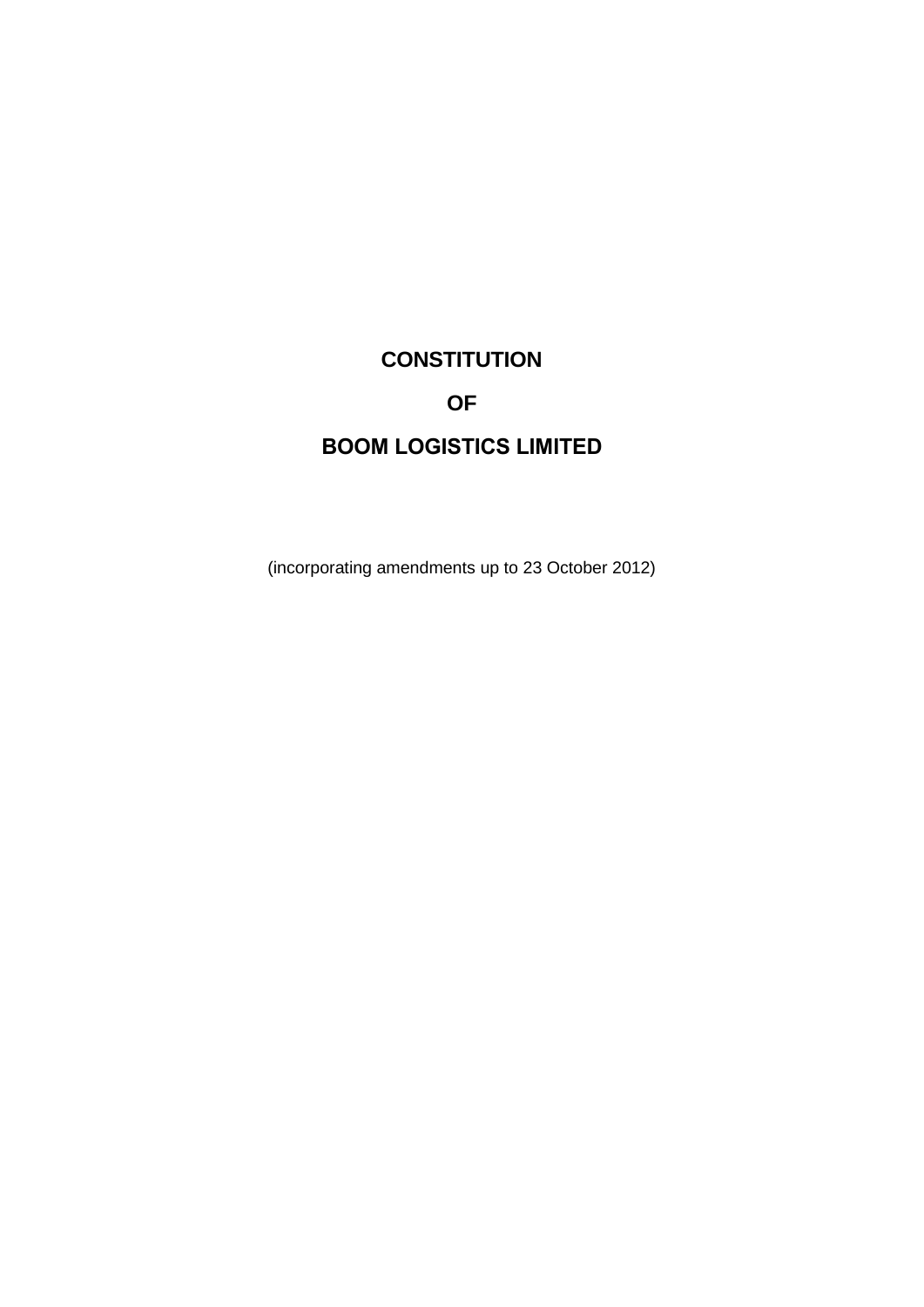# **TABLE OF CONTENTS**

| 1.  |  |
|-----|--|
| 2.  |  |
|     |  |
| 3.  |  |
| 4.  |  |
| 5.  |  |
| 6.  |  |
| 7.  |  |
|     |  |
| 8.  |  |
| 9.  |  |
|     |  |
| 10. |  |
| 11. |  |
| 12. |  |
| 13. |  |
| 14. |  |
| 15. |  |
|     |  |
| 16. |  |
| 17. |  |
| 18. |  |
| 19. |  |
| 20. |  |
| 21. |  |
| 22. |  |
|     |  |
| 23. |  |
| 24. |  |
| 25. |  |
| 26. |  |
| 27. |  |
| 28. |  |
|     |  |
| 29. |  |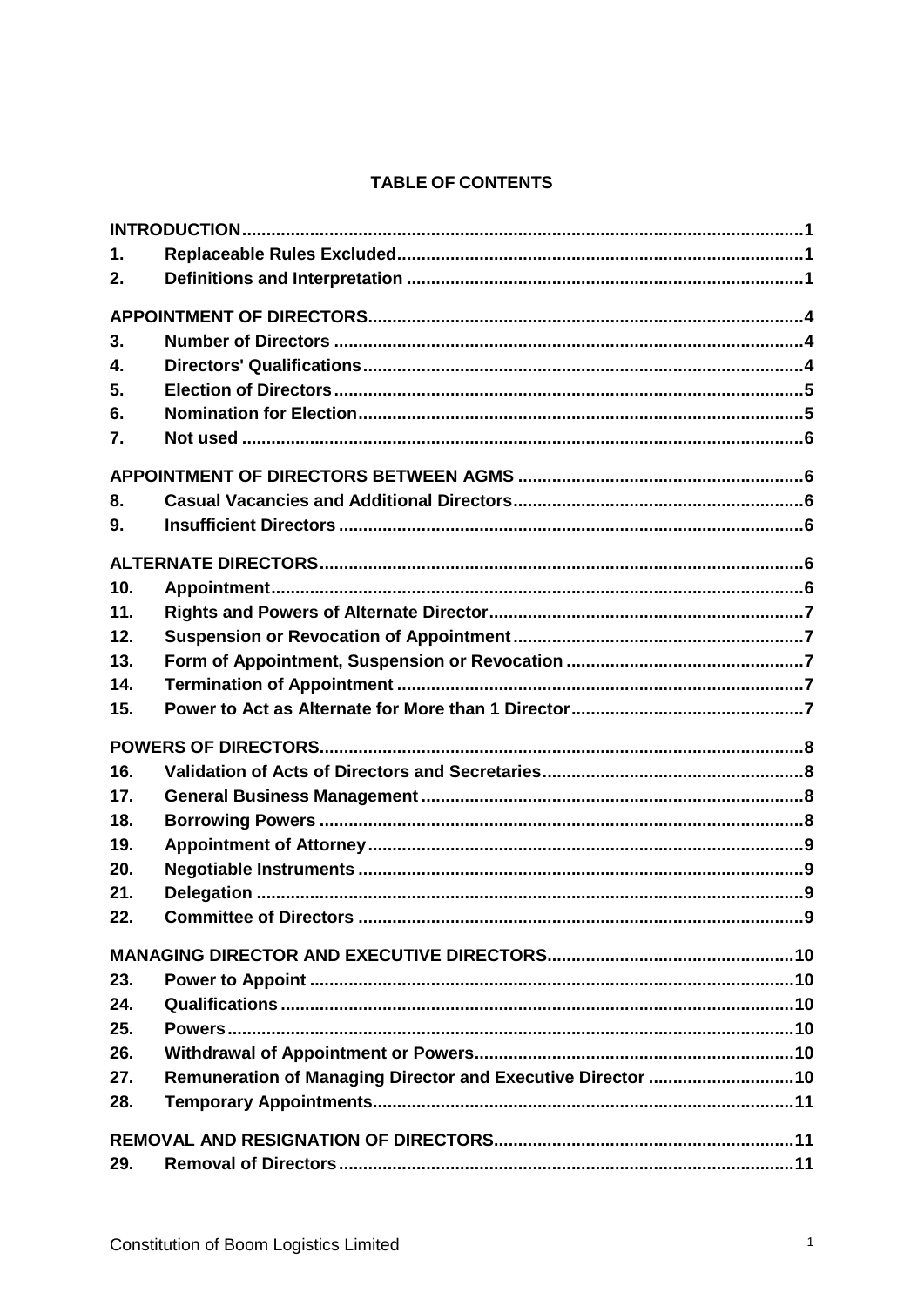| 30. |  |
|-----|--|
| 31. |  |
|     |  |
| 32. |  |
| 33. |  |
| 34. |  |
| 35. |  |
| 36. |  |
| 37. |  |
|     |  |
| 38. |  |
| 39. |  |
| 40. |  |
| 41. |  |
| 42. |  |
| 43. |  |
| 44. |  |
| 45. |  |
| 46. |  |
|     |  |
| 47. |  |
| 48. |  |
|     |  |
| 49. |  |
| 50. |  |
| 51. |  |
| 52. |  |
| 53. |  |
|     |  |
| 54. |  |
| 55. |  |
|     |  |
| 56. |  |
| 57. |  |
| 58. |  |
| 59. |  |
| 60. |  |
| 61. |  |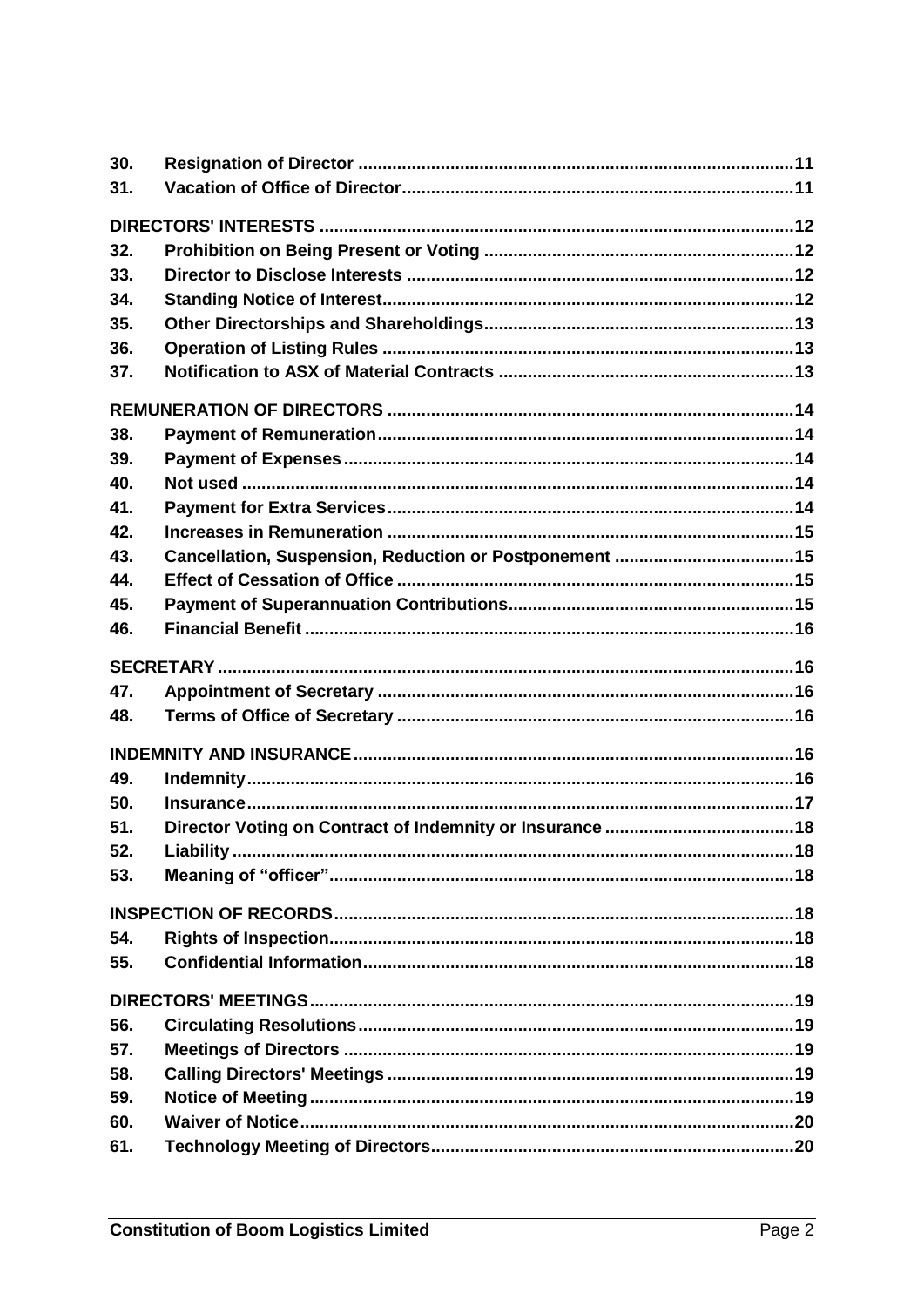| 62.  |                                                                             |    |
|------|-----------------------------------------------------------------------------|----|
| 63.  |                                                                             |    |
| 64.  |                                                                             |    |
| 65.  |                                                                             |    |
|      |                                                                             |    |
| 66.  |                                                                             |    |
| 67.  |                                                                             |    |
| 68.  |                                                                             |    |
| 69.  |                                                                             |    |
| 70.  |                                                                             |    |
| 71.  |                                                                             |    |
| 72.  |                                                                             |    |
| 73.  |                                                                             |    |
| 74.  |                                                                             |    |
| 75.  |                                                                             |    |
| 76.  |                                                                             |    |
| 77.  |                                                                             |    |
| 78.  |                                                                             |    |
| 79.  |                                                                             |    |
| 80.  |                                                                             |    |
| 81.  |                                                                             |    |
| 82.  |                                                                             |    |
| 83.  |                                                                             |    |
|      |                                                                             |    |
| 84.  |                                                                             |    |
| 85.  |                                                                             |    |
| 86.  |                                                                             |    |
| 87.  |                                                                             | 29 |
| 88.  |                                                                             |    |
| 89.  |                                                                             |    |
| 90.  |                                                                             |    |
| 91.  |                                                                             |    |
| 92.  |                                                                             |    |
| 92A. | Establishing validity of appointment of a proxy, attorney or representative |    |
|      |                                                                             |    |
| 93.  |                                                                             |    |
| 93A. |                                                                             |    |
| 94.  |                                                                             |    |
| 95.  |                                                                             |    |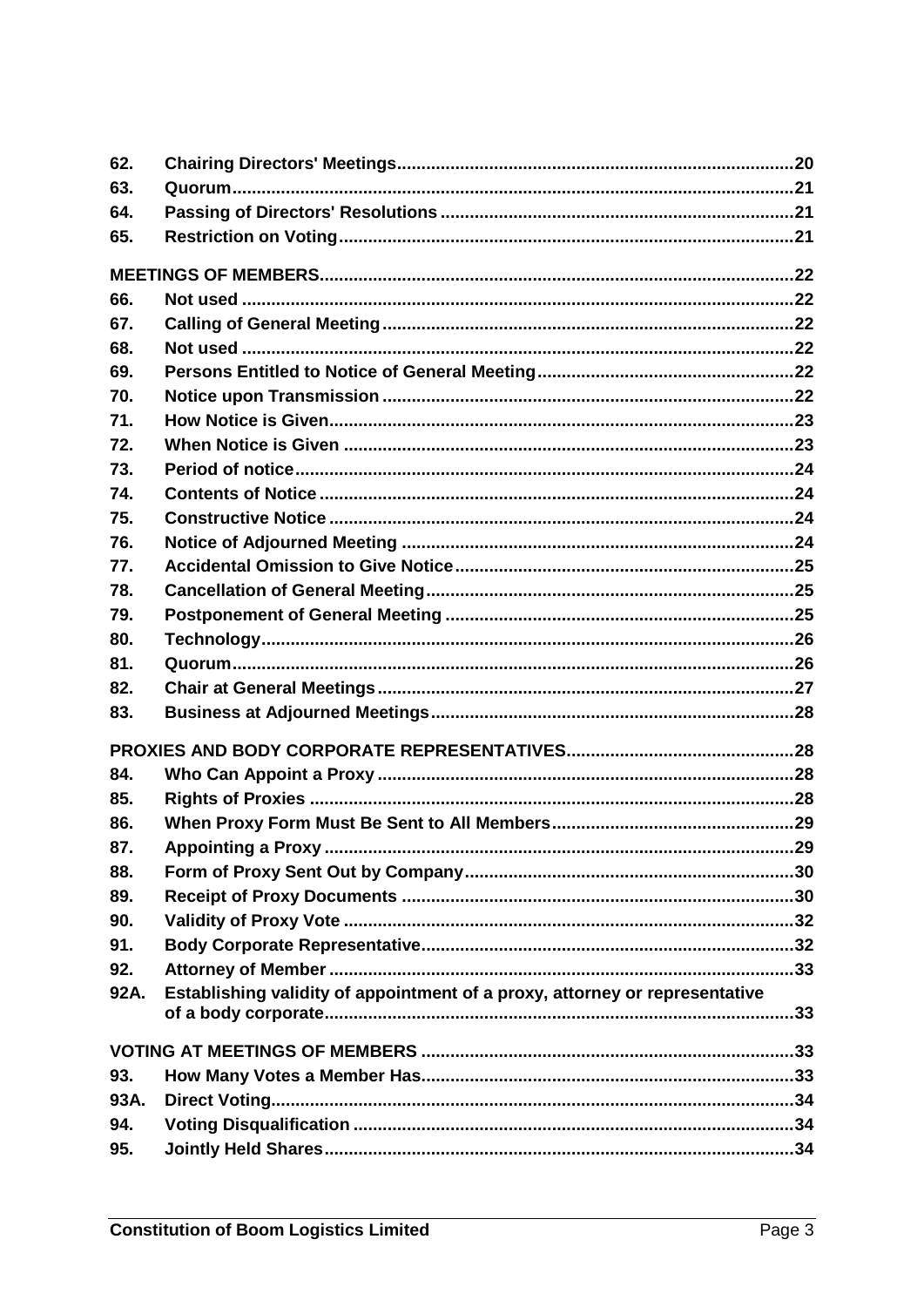| 96.  |                                                              |  |
|------|--------------------------------------------------------------|--|
| 97.  |                                                              |  |
| 98.  |                                                              |  |
| 99.  |                                                              |  |
| 100. |                                                              |  |
| 101. |                                                              |  |
| 102. |                                                              |  |
| 103. | Voting Rights of Persons Entitled under Transmission Rule 36 |  |
|      |                                                              |  |
| 104. |                                                              |  |
| 105. |                                                              |  |
|      |                                                              |  |
| 106. |                                                              |  |
| 107. |                                                              |  |
|      |                                                              |  |
| 108. |                                                              |  |
| 109. |                                                              |  |
|      |                                                              |  |
| 110. |                                                              |  |
|      |                                                              |  |
| 111. |                                                              |  |
| 112. |                                                              |  |
| 113. |                                                              |  |
| 114. |                                                              |  |
| 115. |                                                              |  |
| 116. |                                                              |  |
| 117. |                                                              |  |
| 118. |                                                              |  |
| 119. |                                                              |  |
|      |                                                              |  |
| 120. |                                                              |  |
| 121. |                                                              |  |
|      |                                                              |  |
| 122. |                                                              |  |
| 123. |                                                              |  |
| 124. |                                                              |  |
| 125. |                                                              |  |
| 126. |                                                              |  |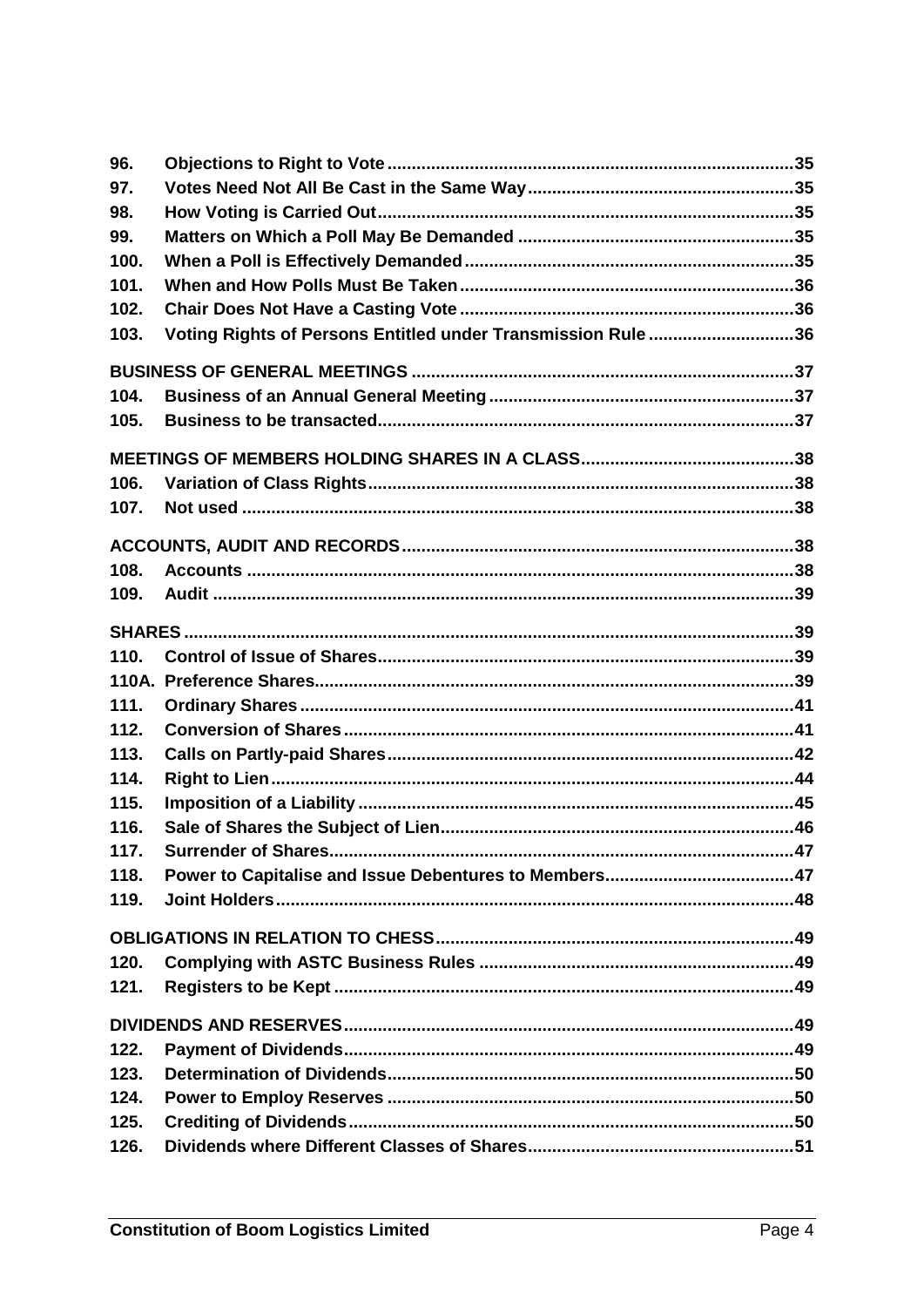| 127. |                                                                           |  |
|------|---------------------------------------------------------------------------|--|
| 128. |                                                                           |  |
| 129. |                                                                           |  |
| 130. |                                                                           |  |
| 131. |                                                                           |  |
| 132. |                                                                           |  |
| 133. |                                                                           |  |
| 134. | Dividend Reinvestment, Bonus Share and Employee Incentive Plans53         |  |
|      |                                                                           |  |
| 135. |                                                                           |  |
|      |                                                                           |  |
| 136. | Entitlement to Share and Option Certificates or Statement of Holdings and |  |
| 137. |                                                                           |  |
| 138. |                                                                           |  |
| 139. |                                                                           |  |
| 140. |                                                                           |  |
| 141. |                                                                           |  |
| 142. |                                                                           |  |
| 143. |                                                                           |  |
| 144. |                                                                           |  |
| 145. |                                                                           |  |
| 146. |                                                                           |  |
| 147. |                                                                           |  |
| 148. |                                                                           |  |
| 149. |                                                                           |  |
| 150. |                                                                           |  |
| 151. |                                                                           |  |
| 152. |                                                                           |  |
|      |                                                                           |  |
| 153. |                                                                           |  |
| 154. |                                                                           |  |
| 155. |                                                                           |  |
| 156. |                                                                           |  |
| 157. |                                                                           |  |
| 158. |                                                                           |  |
|      |                                                                           |  |
| 159. |                                                                           |  |
|      |                                                                           |  |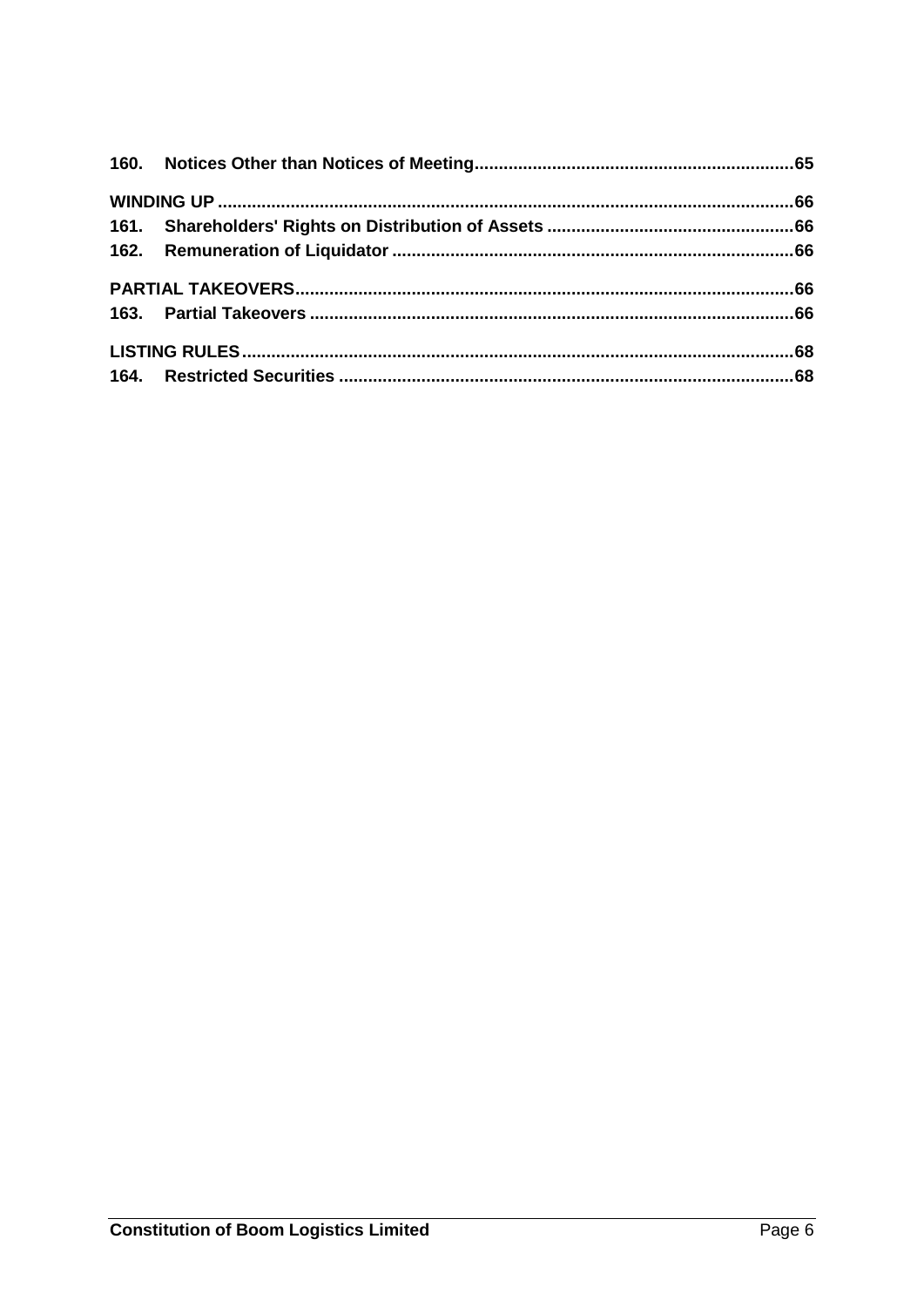## **Corporations Act 2001**

Public Company Listed

# **CONSTITUTION**

**OF**

# **BOOM LOGISTICS LTD**

# **INTRODUCTION**

## **1. Replaceable Rules Excluded**

1.1 The replaceable rules contained in the Act do not apply to the Company.

## **2. Definitions and Interpretation**

#### 2.1 **Definitions**

In this constitution:

- (1) "**Act**" means the *Corporations Act 2001* (Cth);
- (2) "**ASTC**" means ASX Settlement and Transfer Corporation Pty Ltd ACN 008 504 532;
- (3) "**ASTC Settlement Rules**" means the operating rules of ASTC and, to the extent that they are applicable, the operating rules of the ASX and the operating rules of Australian Clearing House Pty Limited ACN 001 314 503;
- (4) "**ASX**" means ASX Limited ACN 008 624 691 or such other body corporate that is declared by the directors to be the Company's primary stock exchange for the purposes of this definition;
- (5) "**auditor**" means any person appointed for the time being to perform the duties of an auditor of the Company;
- (6) "**business day**" has the meaning given to that term in the Listing Rules;
- (7) "**Certificated Subregister**" means that part of the Register that records certificated holdings of securities of the Company;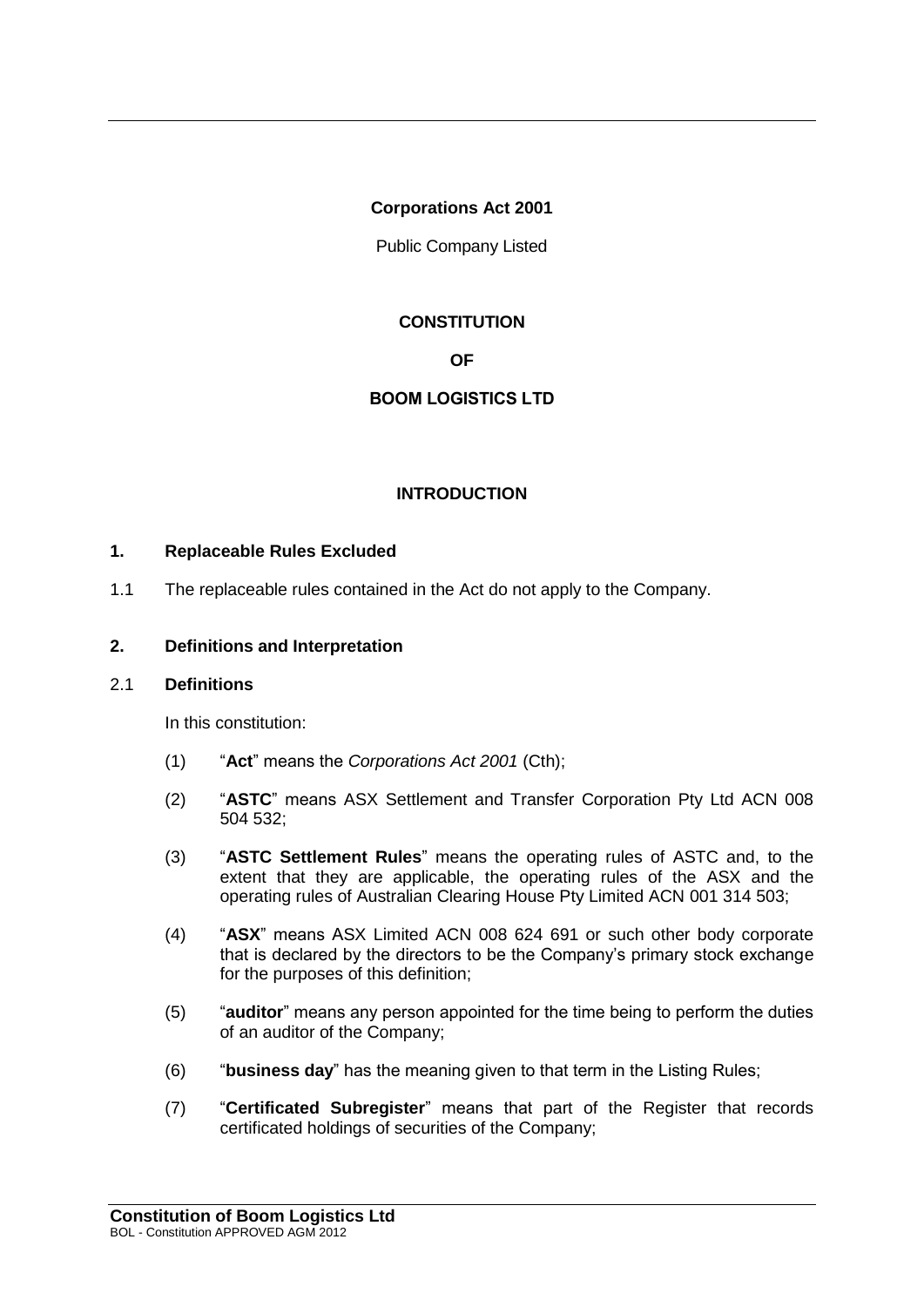- (8) "**CHESS**" means the Clearing House Electronic Subregister System established and operated by ASTC for:
	- (a) the clearing and settlement of transactions in CHESS Approved Securities;
	- (b) the transfer of securities; and
	- (c) the registration of transfers;
- (9) "**CHESS Approved Securities**" means securities for which CHESS approval has been given in accordance with the ASTC Settlement Rules;
- (10) "**CHESS Holding**" means the holding of securities on CHESS;
- (11) "**Company**" means Boom Logistics Limited ACN 095 466 961;
- (12) "**directors**" means the directors for the time being of the Company or the directors assembled as a board;
- (13) "**direct vote**" means a vote lodged with the Company by post, fax or other electronic means approved by the directors where the directors have decided, in relation to the relevant meeting, that votes lodged in such a manner will be valid;
- (14) "**dividend**" includes bonus issues;
- (15) "**Executive Director**" means a director in full-time employment of the Company or any subsidiary or related body corporate other than a Managing Director;
- (16) "**Holding Lock**" means a facility that, in accordance with the ASTC Settlement Rules, prevents securities being deducted from, or entered into, a holding pursuant to a transfer or conversion (that is a transfer of securities from a CHESS Holding or to any other holding or from any holding to a CHESS Holding or a movement from a holding on 1 subregister to a holding on another subregister without any change in legal ownership);
- (17) "**Issuer Sponsored Subregister**" means that part of the Register for a class of the Company's CHESS Approved Securities that is administered by the Company (and not by ASTC) and that records uncertificated holdings of securities;
- (18) "**Listing Rules**" means the listing rules of ASX and any other rules of ASX which are applicable while the Company is admitted to the Official List;
- (19) "**Managing Director**" means any person appointed to perform the duties of Managing Director of the Company;
- (20) "**member**", "**shareholder**" or "**holder**" means any person entered in the Register as a member for the time being of the Company;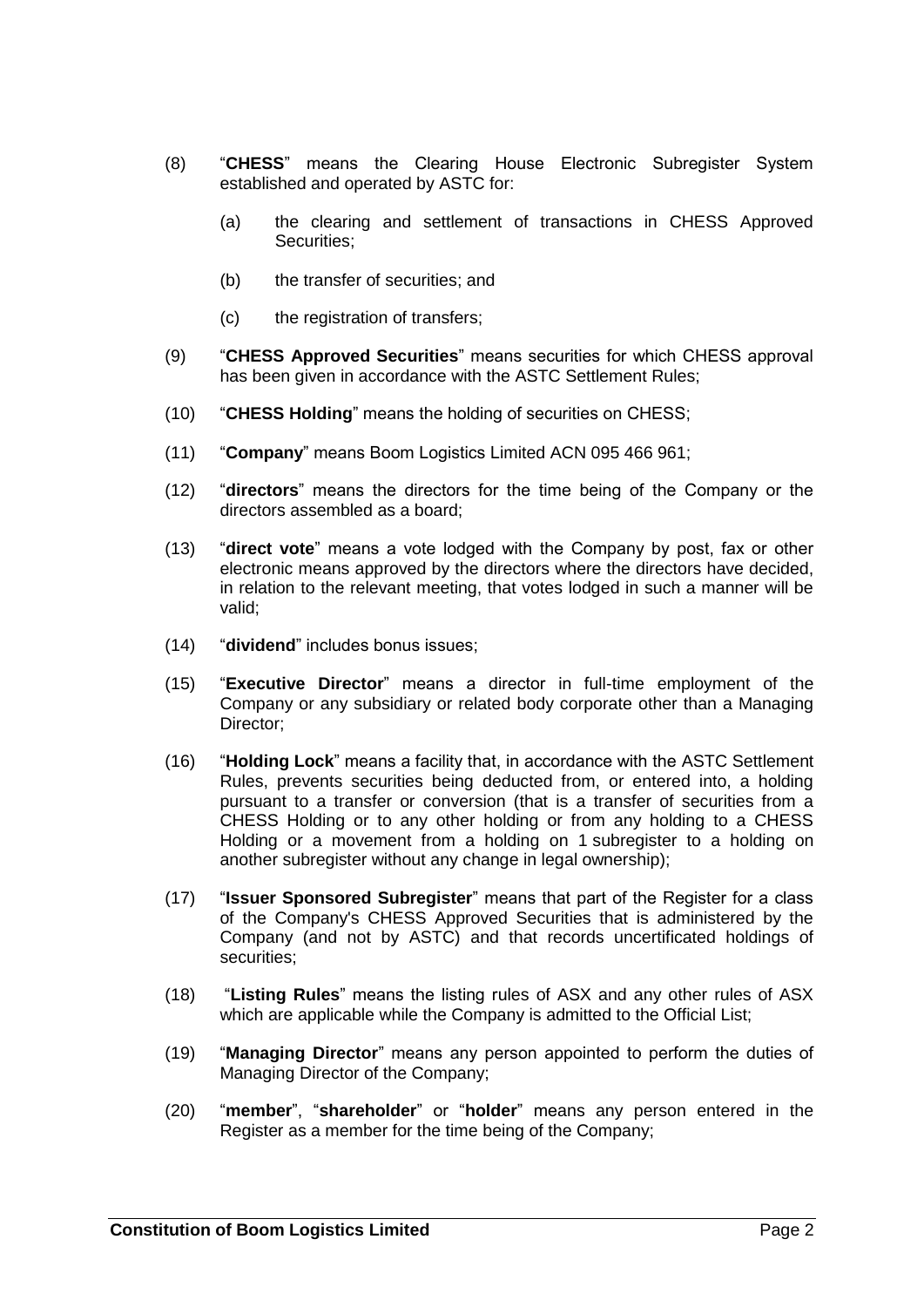- (21) "**member present**" means:
	- (a) a member present at any general meeting of the Company in person or by proxy or attorney or, in the case of a body corporate, by a duly appointed representative; or
	- (b) except in any rule that specifies a quorum or except in any other rule prescribed by the directors, a member who has duly lodged a valid direct vote in relation to the general meeting under rule 93A;
- (22) "**month**" means calendar month;
- (23) "**Official List**" means the official list of entities that ASX has admitted and not removed;
- (24) "**proper ASTC transfer**" means a proper ASTC transfer as defined in the *Corporations Regulations* made under the Act;
- (25) "**Register**" means the register of members to be kept pursuant to the Act and includes any Certificated Subregister and Issuer Sponsored Subregister;
- (26) "**representative**" means a person authorised to act as a representative of a body corporate pursuant to section 250D of the Act;
- (27) "**Restricted Securities**" has the meaning ascribed by the Listing Rules;
- (28) "**secretary**" means any person appointed to perform the duties of secretary of the Company and any person appointed to act temporarily as secretary; and
- (29) "**securities**" has the meaning ascribed by section 92(1) of the Act and includes options over unissued securities and renouncable and nonrenouncable rights to subscribe for securities.

## 2.2 **Interpretation**

- (1) Reference to:
	- (a) one gender includes the others;
	- (b) the singular includes the plural and the plural includes the singular;
	- (c) a person includes a body corporate;
	- (d) a statute or regulation, or a provision of any of them includes all statutes, regulations or provisions amending, consolidating or replacing them, and a reference to a statute includes all regulations, proclamations, ordinances and by laws issued under that statute; and
	- (e) the Listing Rules or the ASTC Settlement Rules includes any variation, consolidation or replacement of those rules and is to be taken to be subject to any applicable waiver or exemption.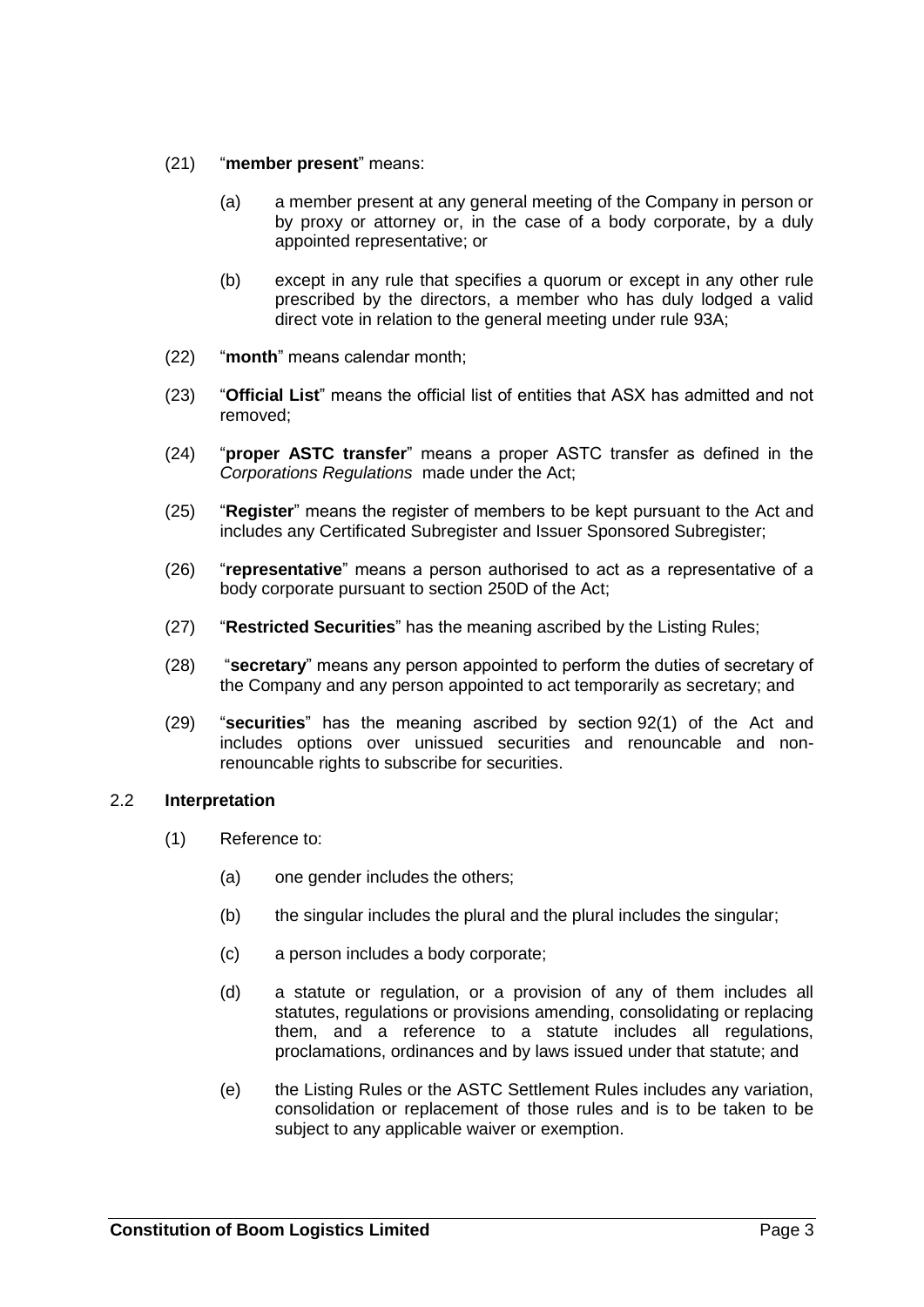- (2) Except so far as the contrary intention appears in this constitution:
	- (a) an expression has in this constitution the same meaning as in the Act;
	- (b) if an expression is given different meanings for the purposes of different provisions of the Act, the expression has, in a provision of this constitution that deals with a matter dealt with by a particular provision of the Act, the same meaning as in that provision of the Act; and
	- (c) an expression defined in the Listing Rules or the ASTC Settlement Rules has the same meaning in this constitution.
- (3) "Including" and similar expressions are not words of limitation.
- (4) Headings and any table of contents or index are for convenience only and do not form part of this constitution or affect its interpretation.
- (5) A reference in this constitution to a partly paid share is a reference to a share on which there is an amount unpaid.
- (6) A reference in this constitution to an amount unpaid on a share includes a reference to any amount of the issue price which is unpaid.
- (7) A reference in this constitution to a call or an amount called on a share includes a reference to a sum that, by the terms of issue of a share, becomes payable on issue or at a fixed date.
- (8) A reference in this constitution to a member for the purposes of a meeting of members for which the caller of the meeting has determined a record time is a reference to a registered holder of shares as at the relevant record time.

# **APPOINTMENT OF DIRECTORS**

## <span id="page-10-0"></span>**3. Number of Directors**

*[compare section 201A]*

3.1 The minimum number of directors is 3. The maximum number of directors is to be fixed by the directors, but may not be more than 9 unless the Company in general meeting resolves otherwise. The directors must not determine a maximum which is less than the number of directors in office at the time the determination takes effect.

## **4. Directors' Qualifications**

- 4.1 A director is not required to hold any shares in the Company to qualify for appointment.
- 4.2 A director is entitled to attend and speak at general meetings and at meetings of the holders of a class of shares, even if he or she is not a member or a holder of shares in the relevant class.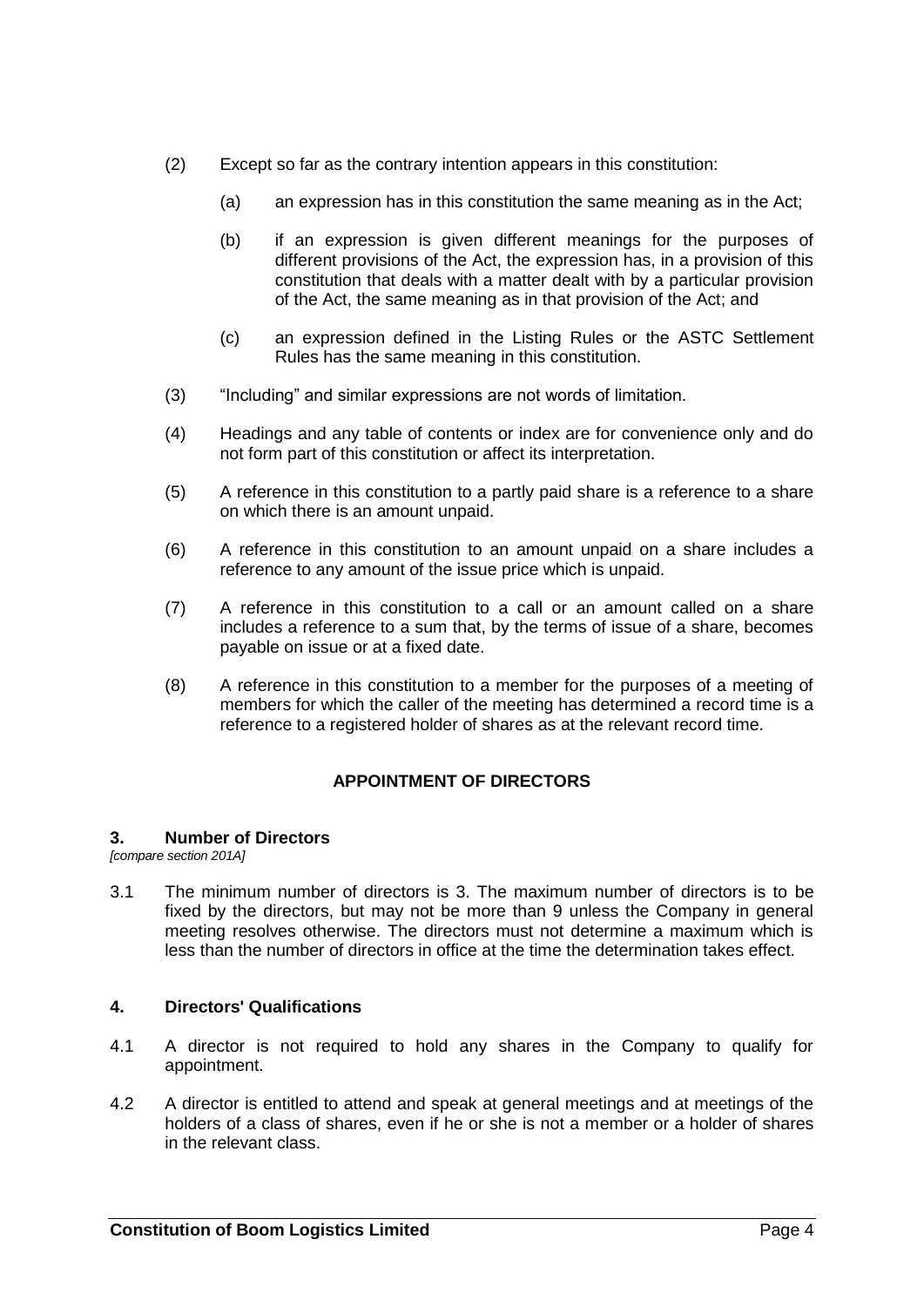## <span id="page-11-1"></span>**5. Election of Directors**

- 5.1 No director who is not the Managing Director may retain office without re-election beyond the third annual general meeting following the meeting at which the director was last elected or re-elected.
- 5.2 The director or directors to retire at an annual general meeting are those who wish to retire and not offer themselves for re-election and then, so far as is necessary, those who have been longest in office since their election.
- 5.3 As between or among 2 or more directors who became directors on the same day, the director or directors to retire are determined by lot unless they otherwise agree between or among themselves.
- 5.4 Rule [6](#page-11-0) does not apply to a retiring director or a person who has been nominated by the directors for election.
- 5.5 Unless the directors decide to reduce the number of directors in office the Company at any annual general meeting at which any director retires may fill the vacated office by re-electing the retiring director or electing some other qualified person.
- 5.6 If at the annual general meeting the vacated office is not filled, the retiring director, if willing and not disqualified, must be treated as re-elected unless the directors decide to reduce the number of directors in office or a resolution for the re-election of that director is put and lost.
- 5.7 A Managing Director appointed under rule [23](#page-16-0) (or, if there is more than 1 Managing Director at the same time, the one appointed first), is not subject to retirement under rule [5.](#page-11-1)
- 5.8 The retirement of a director from office under this constitution and the re-election of a director or the election of another person to that office (as the case may be) takes effect at the conclusion of the meeting at which the retirement and re-election or election occur.
- 5.9 A partner, employer or employee of an auditor of the company may not be appointed or elected as a director.

## <span id="page-11-0"></span>**6. Nomination for Election**

- 6.1 Each candidate for election as a director must:
	- (1) be proposed by a member or the nominated representative of a corporate member; and
	- (2) be seconded by another member or the nominated representative of another corporate member.
- 6.2 No member or nominated representative of a member may propose more than 1 person as a candidate but may second more than 1 nomination.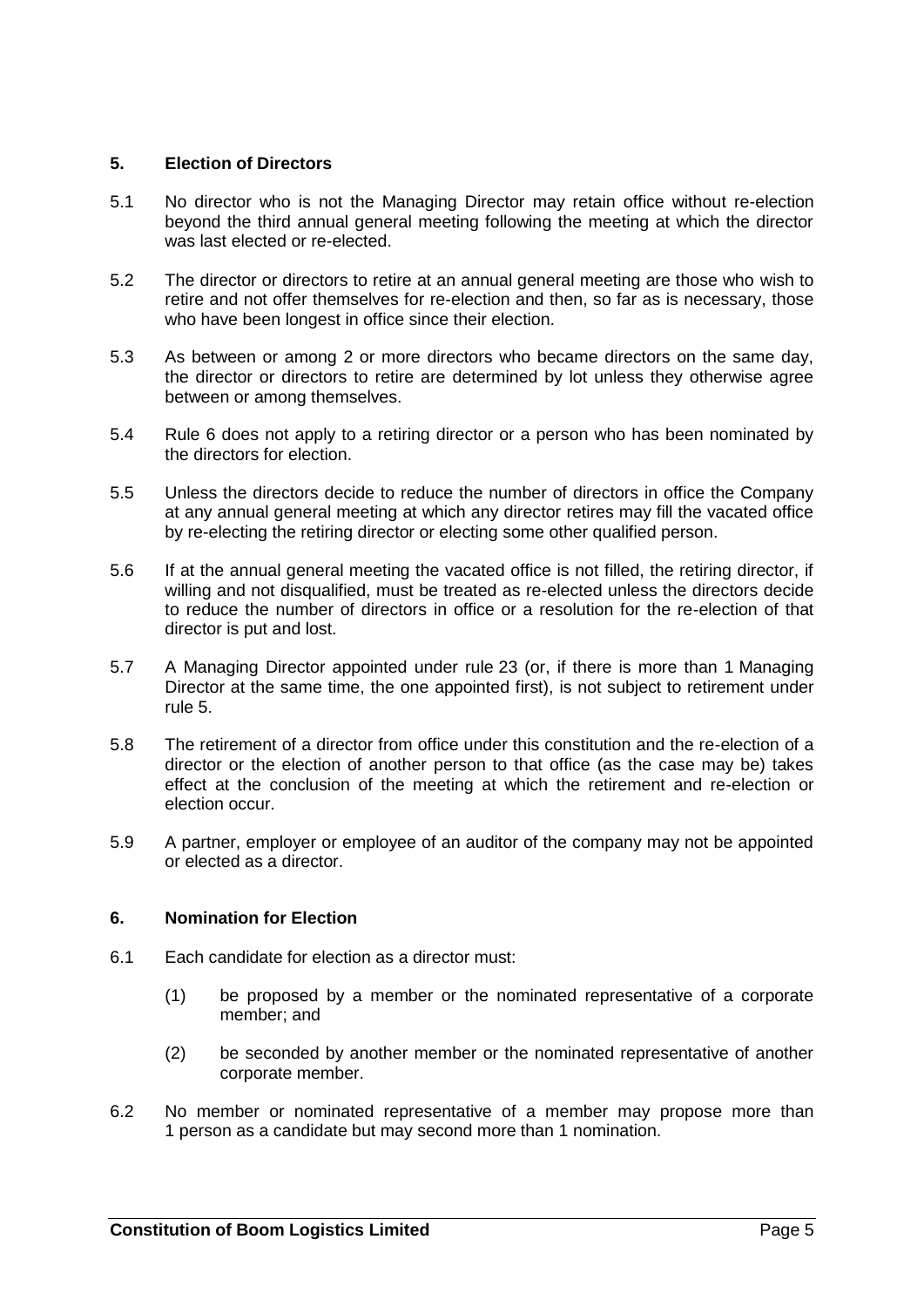- 6.3 A nomination of a candidate for election must:
	- (1) be in writing;
	- (2) be signed by the candidate; and
	- (3) be signed by the proposer and seconder.
- 6.4 A nomination of a candidate for election must be received at the registered office of the Company at least 35 business days prior to the annual general meeting at which the candidate seeks election.

## **7. Not used**

# **APPOINTMENT OF DIRECTORS BETWEEN AGMS**

## **8. Casual Vacancies and Additional Directors**

<span id="page-12-0"></span>*[compare replaceable rules 201G and 201H]*

- 8.1 The Company in general meeting may by resolution and the directors may at any time appoint a person qualified to be a director, either to fill a casual vacancy or as an addition to the existing directors, but so that the total number of directors does not at any time exceed the number fixed in accordance with this constitution.
- 8.2 Any director appointed under rule [8.1](#page-12-0) (other than the Managing Director, or if there is more than 1 Managing Director at the same time, the one appointed first) holds office only until the termination of the next annual general meeting of the Company and is eligible for re-election at that annual general meeting.

#### **9. Insufficient Directors**

*[compare replaceable rule 201H]*

9.1 In the event of a vacancy or vacancies in the office of a director, the remaining directors may act, but if the number of remaining directors is not sufficient to constitute a quorum at a meeting of directors, they may act only for the purpose of increasing the number of directors to a number sufficient to constitute a quorum or convening a general meeting of the Company.

## **ALTERNATE DIRECTORS**

*[compare replaceable rule 201K]*

## <span id="page-12-1"></span>**10. Appointment**

10.1 A director may appoint any person approved by a majority of the other directors to act as an alternate director in place of the appointing director for a meeting or for a specified period.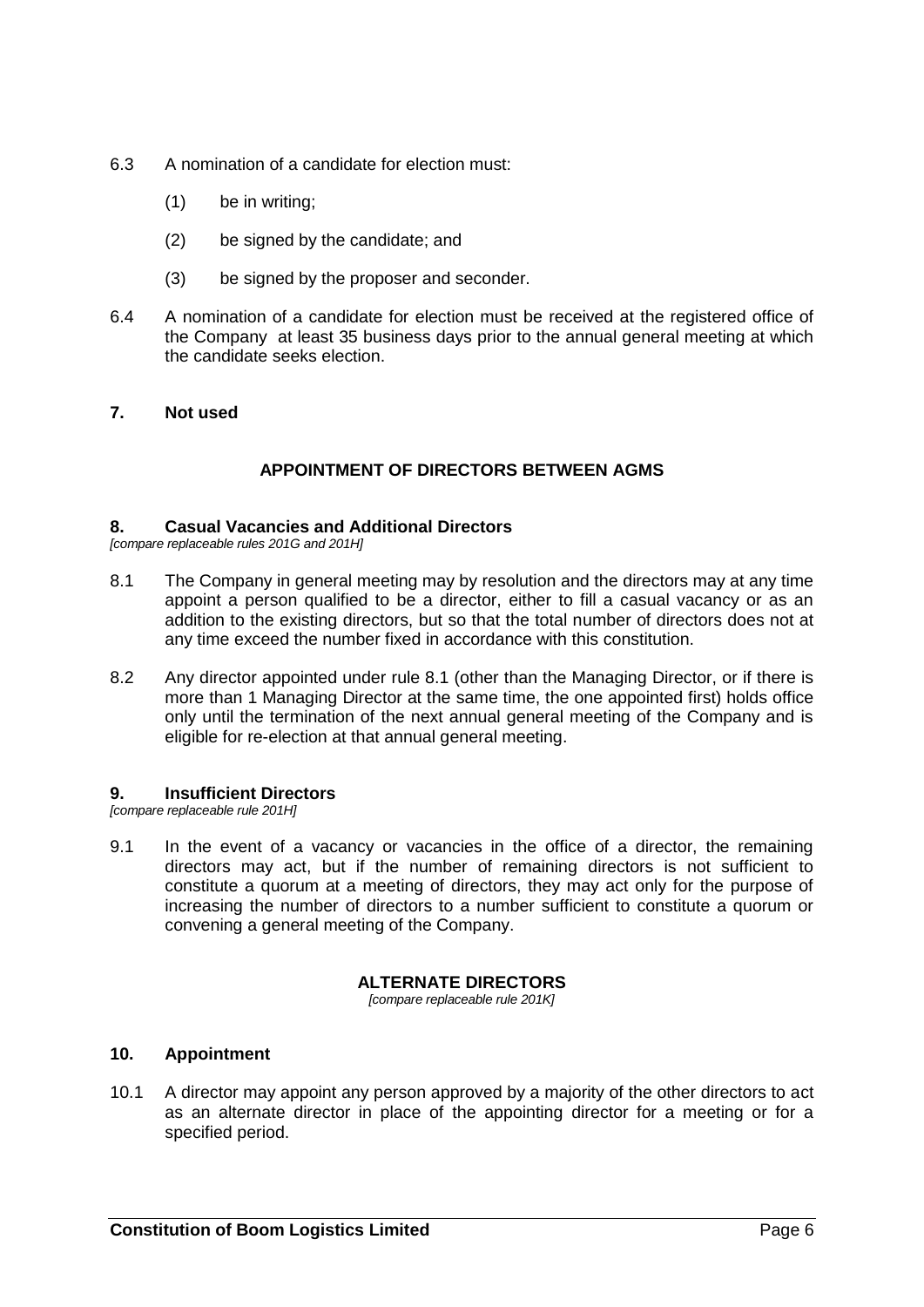- 10.2 A Managing Director may not appoint an alternate to act as Managing Director.
- 10.3 An alternate director is not required to have any share qualification.
- 10.4 An alternate director is not taken into account for the purpose of rule [3.](#page-10-0)

## **11. Rights and Powers of Alternate Director**

- 11.1 An alternate director is entitled to notice of meetings of the directors and, if the appointing director is not present at a meeting, is entitled to attend and vote in his or her stead.
- 11.2 When an alternate director exercises the director's powers, the exercise of the power is just as effective as if the powers were exercised by the director.

## <span id="page-13-0"></span>**12. Suspension or Revocation of Appointment**

- 12.1 A director may suspend or revoke the appointment of an alternate director appointed by him or her.
- 12.2 The directors may suspend or remove an alternate director by resolution after giving the appointing director reasonable notice of their intention to do so.

## **13. Form of Appointment, Suspension or Revocation**

13.1 Every appointment, suspension or revocation under rule [10](#page-12-1) or rule [12.1](#page-13-0) must be in writing and a copy must be given to the Company. The copy may be given by facsimile.

## **14. Termination of Appointment**

- 14.1 The appointment of an alternate director automatically terminates:
	- (1) if the appointing director ceases to hold office as director;
	- (2) on the happening in respect of the alternate director of any event which causes a director to vacate the office of director; or
	- (3) if the alternate director resigns from the appointment by written notice left at the registered office of the Company.

## <span id="page-13-1"></span>**15. Power to Act as Alternate for More than 1 Director**

- 15.1 A director or any other person may act as alternate director to represent more than 1 director.
- <span id="page-13-2"></span>15.2 A director or other person acting as an alternate director and representing more than 1 director will be entitled to vote on behalf of each director they represent.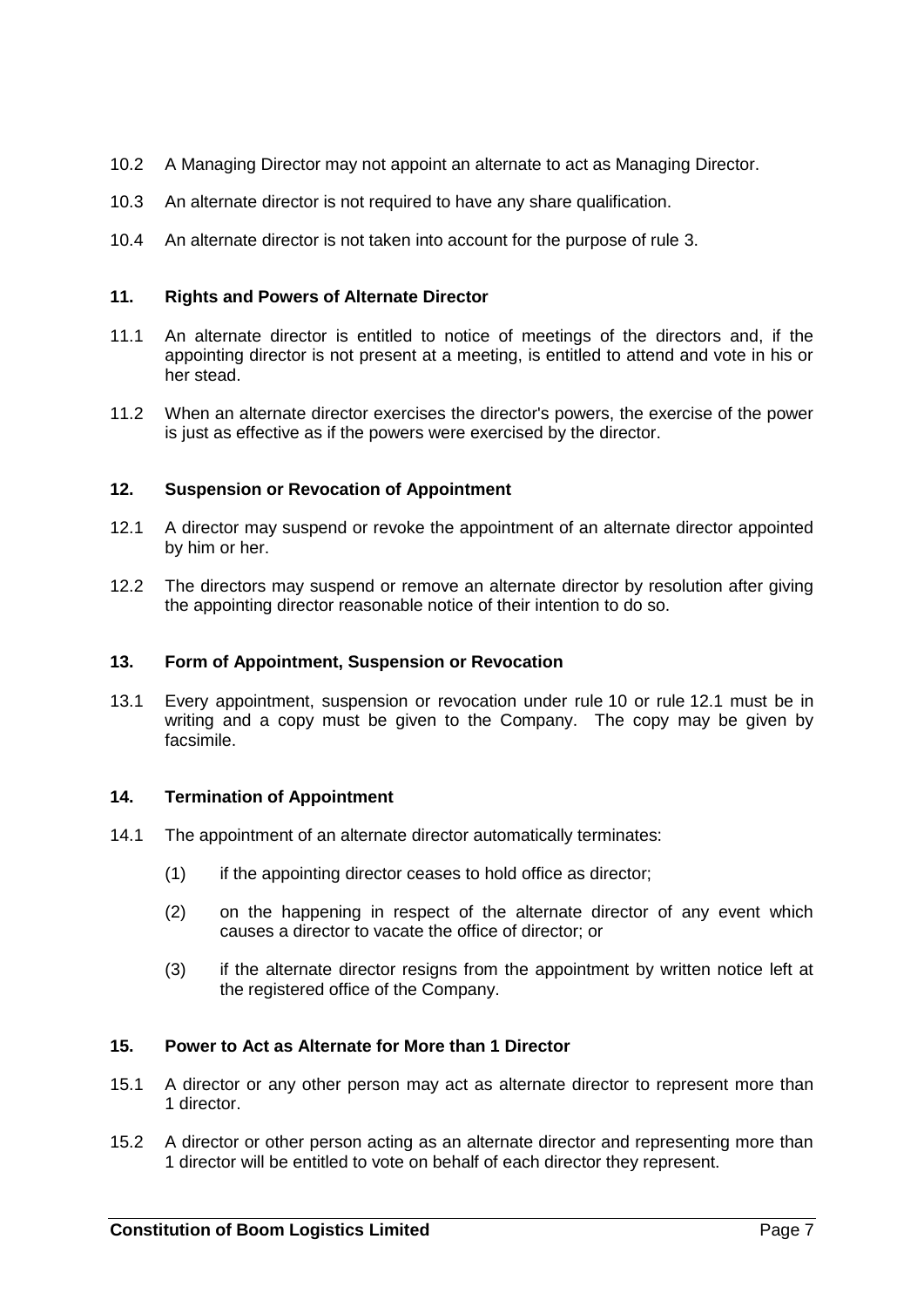15.3 For the purposes of rules [15.1](#page-13-1) and [15.2,](#page-13-2) a director will be taken as representing themself in addition to any other director they may represent.

## **POWERS OF DIRECTORS**

## **16. Validation of Acts of Directors and Secretaries**

<span id="page-14-0"></span>*[compare sections 201M and 204E]*

- 16.1 An act done by a director or secretary of the Company is effective even if his or her appointment, or the continuance of his or her appointment is invalid because the Company, the director or secretary did not comply with this constitution or any provision of the Act.
- 16.2 Rule [16.1](#page-14-0) does not deal with the question whether an effective act by a director or secretary:
	- (1) binds the Company in its dealings with other people; or
	- (2) makes the Company liable to another person.

## <span id="page-14-1"></span>**17. General Business Management**

*[compare replaceable rule 198A]*

- 17.1 The business of the Company is to be managed by or under the direction of the directors.
- 17.2 The directors may exercise all the powers of the Company except any powers that the Act, the Listing Rules or this constitution requires the Company to exercise in general meeting.
- 17.3 A rule made or resolution passed by the Company in general meeting does not invalidate any prior act of the directors which would have been valid if that rule or resolution had not been made or passed.
- 17.4 The directors may pay all expenses incurred in promoting and forming the Company.
- 17.5 The Company must obtain the members' approval by ordinary resolution at a general meeting if any significant change, either directly or indirectly to the nature or scale of its activities involves the Company disposing of its main undertaking. However, the Company may enter into an agreement of this type before approval is given by the members if the agreement is made subject to that approval.

#### **18. Borrowing Powers**

18.1 Without limiting the generality of rule [17,](#page-14-1) the directors may exercise all the powers of the Company to borrow money, to charge any property or business of the Company or all or any of its uncalled capital and to issue debentures or give any other security for a debt, liability or obligation of the Company or of any other person.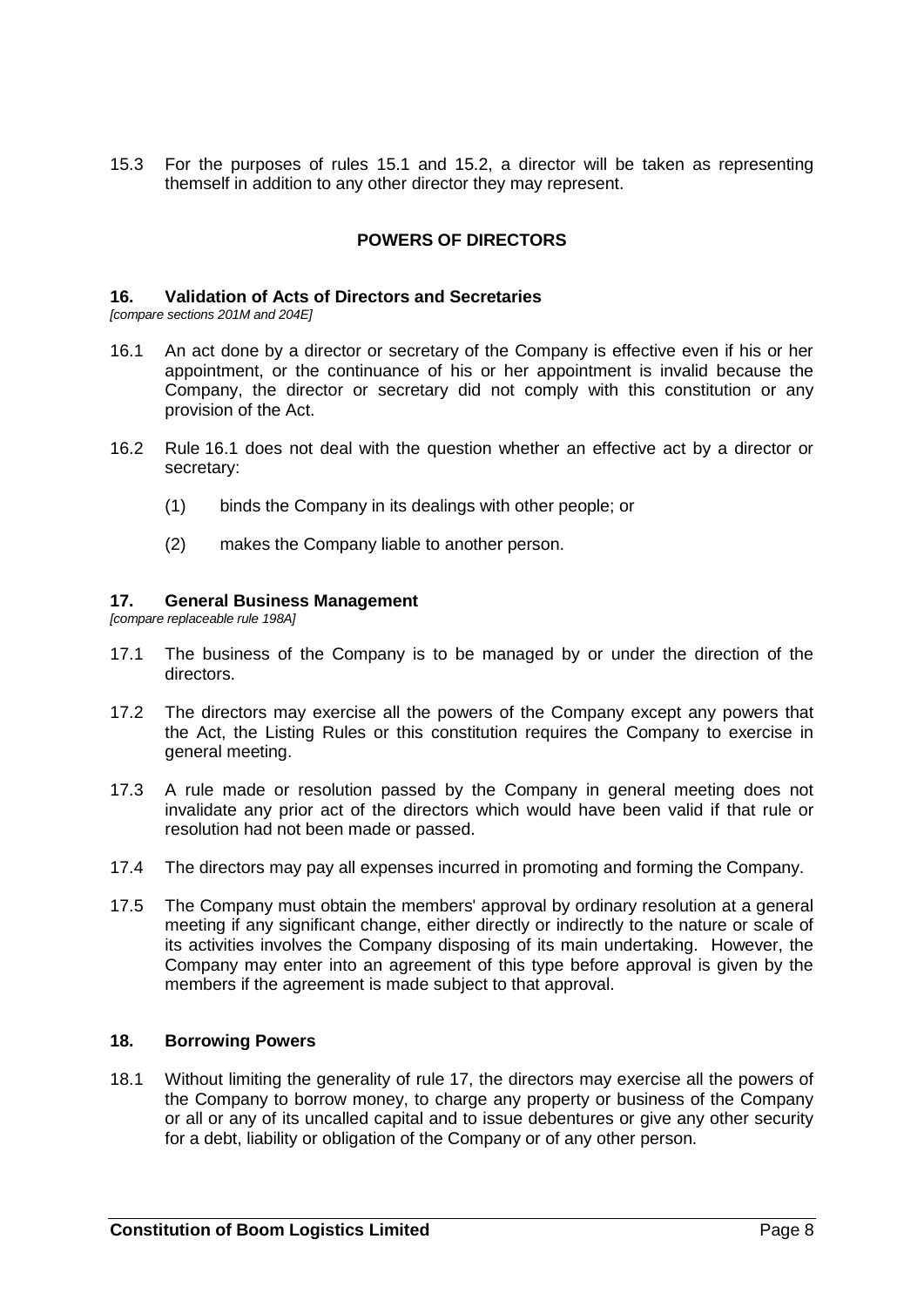## **19. Appointment of Attorney**

- 19.1 The directors may appoint any person or persons to be the attorney or attorneys of the Company for the purposes, with the powers and discretions (being powers and discretions vested in or exercisable by the directors), for the period and subject to the conditions they see fit.
- 19.2 A power of attorney may contain the provisions for the protection and convenience of persons dealing with the attorney that the directors see fit and may also authorise the attorney to delegate all or any of the powers and discretions vested in the attorney.

#### **20. Negotiable Instruments**

*[compare replaceable rule 198B]*

- 20.1 Any 2 directors may sign, draw, accept, endorse or otherwise execute a negotiable instrument.
- 20.2 The directors may determine that a negotiable instrument, including a class of negotiable instrument, may be signed, drawn, accepted, endorsed or otherwise executed in a different way.

### **21. Delegation**

*[compare replaceable rule 198D]*

- 21.1 The directors may delegate any of their powers to:
	- (1) a committee of directors;
	- (2) a director;
	- (3) an employee of the Company; or
	- (4) any other person;

and may revoke the delegation.

- 21.2 The delegate must exercise the powers delegated in accordance with any directions of the directors.
- 21.3 The exercise of the power by the delegate is as effective as if the directors had exercised it.

#### **22. Committee of Directors**

22.1 The meetings and proceedings of any committee of directors are governed by the provisions in this constitution regulating the meetings and proceedings of the directors.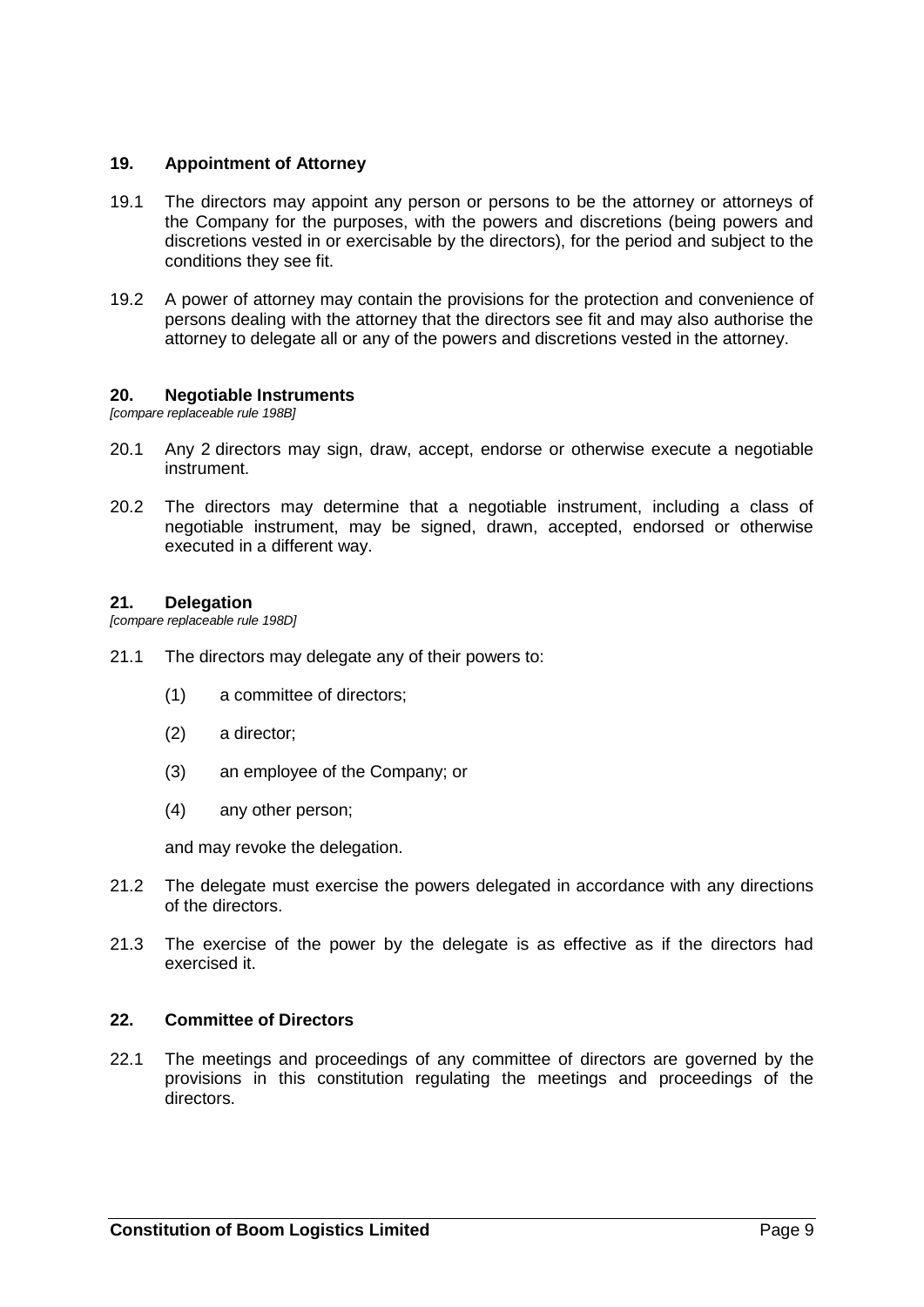<span id="page-16-1"></span>22.2 The directors may establish local boards or agencies for managing any of the affairs of the Company in any specified locality and may appoint any persons to be members of the local board or any managers or agents and may fix their remuneration.

## **MANAGING DIRECTOR AND EXECUTIVE DIRECTORS**

#### <span id="page-16-0"></span>**23. Power to Appoint**

*[compare replaceable rule 201J]*

- 23.1 The directors may appoint 1 or more of themselves to the office of Managing Director for the period, and on the terms (including as to remuneration), the directors see fit.
- 23.2 If there is more than 1 Managing Director in office, the Managing Directors hold office jointly.

#### **24. Qualifications**

24.1 A person ceases to be Managing Director if he or she ceases to be a director.

#### **25. Powers**

*[compare replaceable rule 198C(1)]*

- 25.1 The directors may, upon terms and conditions and with any restrictions they see fit, confer on a Managing Director or Executive Director any of the powers that the directors can exercise.
- 25.2 Any powers so conferred may be concurrent with, or to the exclusion of, the powers of the directors.

#### **26. Withdrawal of Appointment or Powers**

*[compare replaceable rule 198C(2)]*

- 26.1 The directors may revoke or vary:
	- (1) an appointment; or
	- (2) any of the powers conferred on the Managing Director or Executive Director.

#### **27. Remuneration of Managing Director and Executive Director**

27.1 Subject to the Act and to the provisions of any contract between the Company and a Managing Director or Executive Director the remuneration of the Managing Director or Executive Director is fixed by the directors and may be by way of fixed salary or participation in profits of the Company or of any other company in which the Company is interested or by any or all of those modes but may not be by way of commission on or percentage of operating revenue of the Company.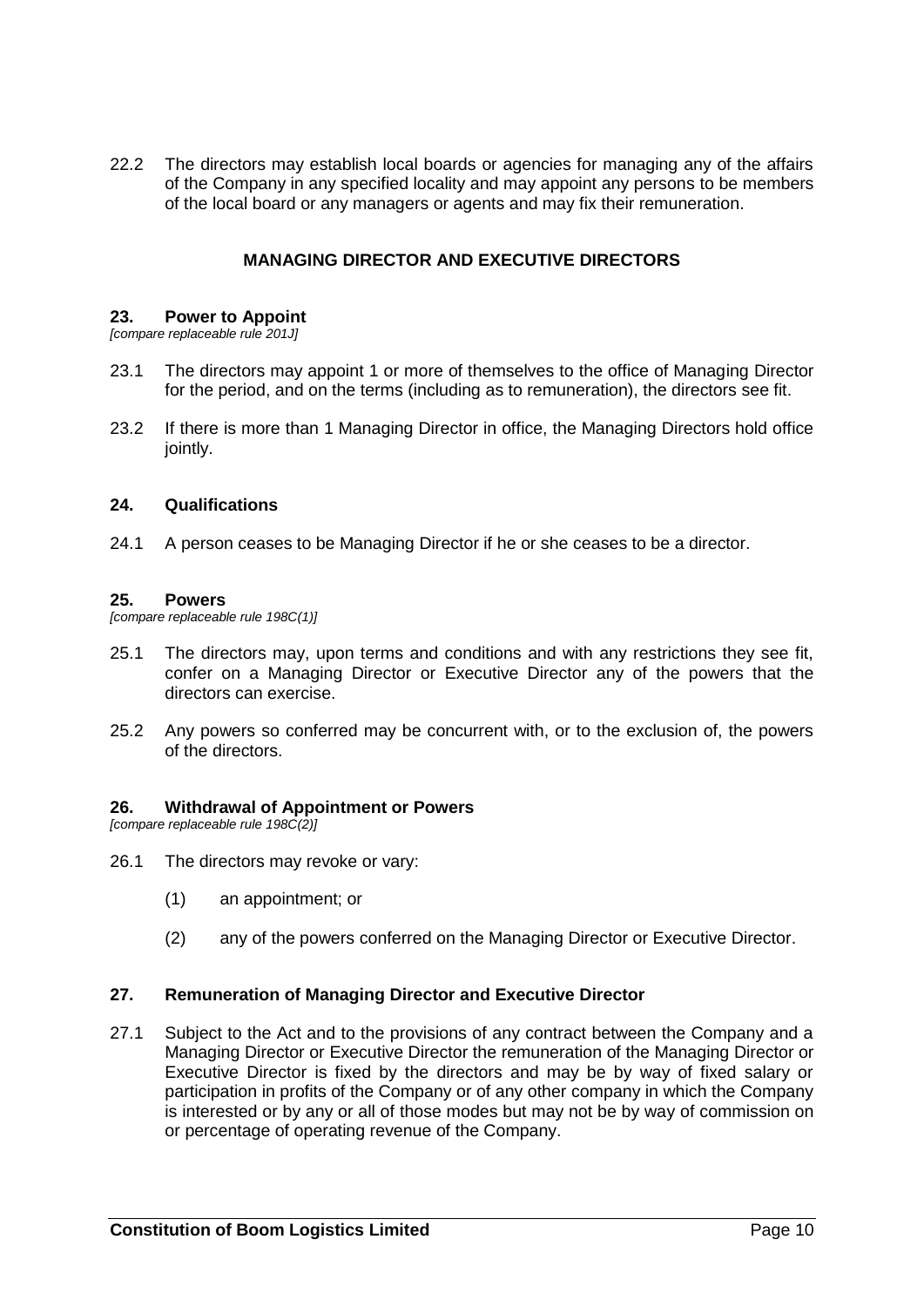27.2 Unless otherwise determined by the Company in general meeting this remuneration may be in addition to any remuneration which the Managing Director or Executive Director may receive as a director of the Company.

#### **28. Temporary Appointments**

28.1 If a Managing Director or Executive Director becomes incapable of acting in that capacity the directors may appoint another director to act temporarily as Managing Director or Executive Director.

#### **REMOVAL AND RESIGNATION OF DIRECTORS**

## <span id="page-17-0"></span>**29. Removal of Directors**

*[compare section 203D]*

<span id="page-17-1"></span>29.1 The Company may by resolution remove a director from office.

#### **30. Resignation of Director**

*[replaceable rule 203A]*

30.1 A director may resign as a director of the Company by giving a written notice of resignation to the Company at its registered office.

#### **31. Vacation of Office of Director**

*[compare section 203B and Part 2D.6, being sections 206A to 206H]*

- 31.1 In addition to any other circumstances in which the office of a director becomes vacant under the Act the office of a director becomes vacant if the director:
	- (1) becomes bankrupt or suspends payment or compounds with his or her creditors;
	- (2) becomes of unsound mind or a person whose person or estate is liable to be dealt with in any way under the law relating to mental health;
	- (3) is absent from 3 consecutive meetings without special leave of absence from the directors and a majority of the other directors have not, within 14 days of having been given a notice by the secretary giving details of the absence, resolved that a special leave of absence be granted;
	- (4) fails to pay any call due on any shares held by him or her for 1 month or any further time the directors allow after the call is made;
	- (5) being an Executive Director or Managing Director, ceases to be employed fulltime by the Company or a subsidiary or related body corporate of the Company unless determined otherwise by the directors;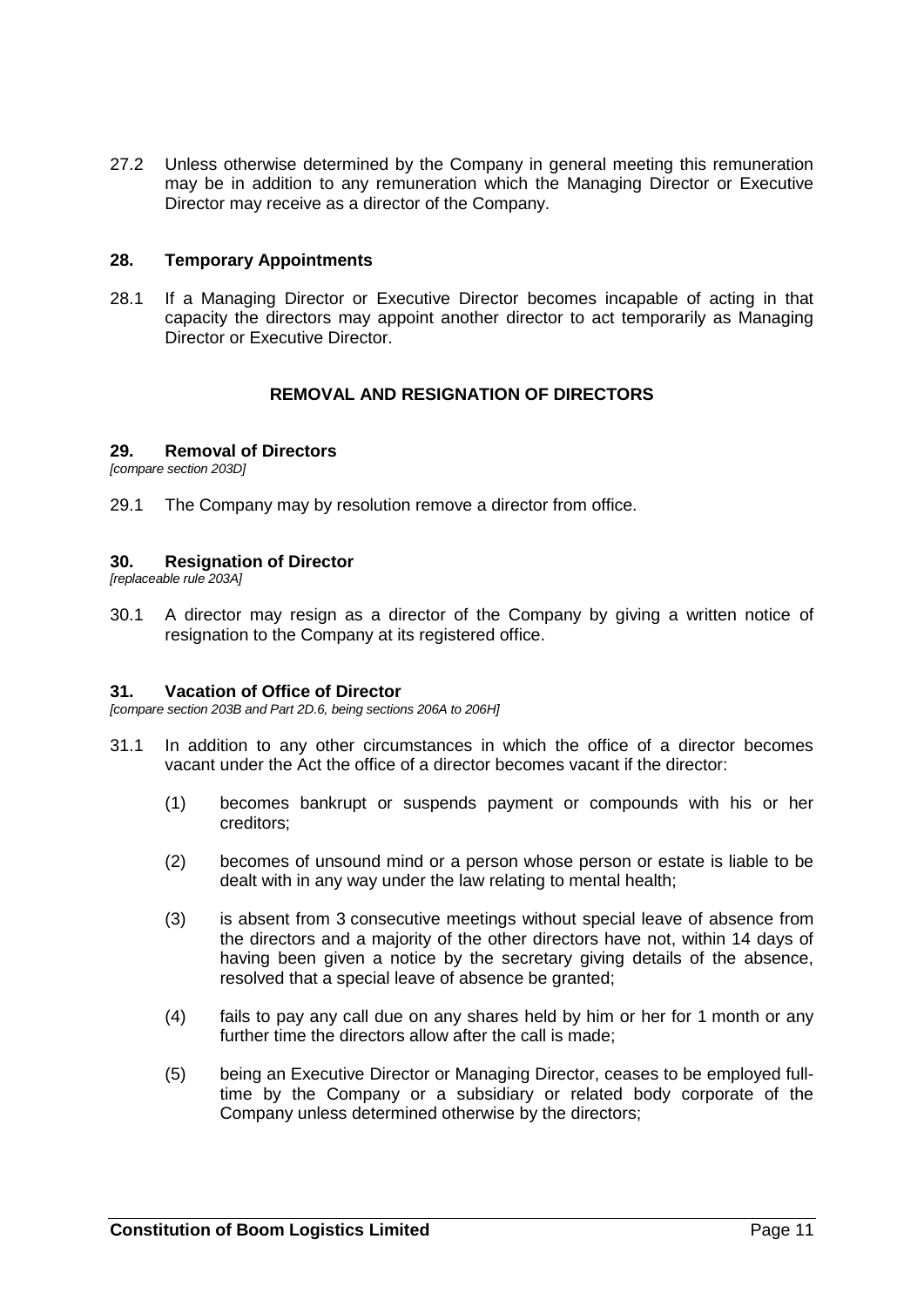- (6) becomes disqualified from being a director under the Act or any order made under the Act:
- (7) is removed by resolution in accordance with rule [29;](#page-17-0) or
- (8) resigns from office in accordance with rule [30.](#page-17-1)

## **DIRECTORS' INTERESTS**

#### <span id="page-18-2"></span>**32. Prohibition on Being Present or Voting**

*[compare section 195]*

- 32.1 Except where permitted by the Act a director who has a material personal interest in a matter that is being considered at a meeting of directors:
	- (1) must not be counted in a quorum;
	- (2) must not vote on the matter; and
	- (3) must not be present while the matter is being considered at the meeting.

#### **33. Director to Disclose Interests**

<span id="page-18-0"></span>*[compare section 191]*

- 33.1 A director who has a material personal interest in a matter that relates to the affairs of the Company must give the other directors notice of the interest as soon as practicable after the director becomes aware of his or her interest in the matter and in the manner required by section 191(3) of the Act.
- 33.2 The requirements of rule [33.1](#page-18-0) are subject to the limitations and qualifications set out in section 191 of the Act.

#### **34. Standing Notice of Interest**

<span id="page-18-1"></span>*[compare section 192]*

- 34.1 A director who has an interest in a matter may give the other directors standing notice of the nature and extent of the interest in the matter. The notice may be given at any time and whether or not the matter relates to the affairs of the Company at the time the notice is given.
- 34.2 A notice under rule [34.1](#page-18-1) may be given:
	- (1) at a directors' meeting (either orally or in writing); or
	- (2) to the other directors individually in writing.
- 34.3 If the standing notice is given to the other directors individually in writing:
	- (1) the notice is effective when it has been given to every director; and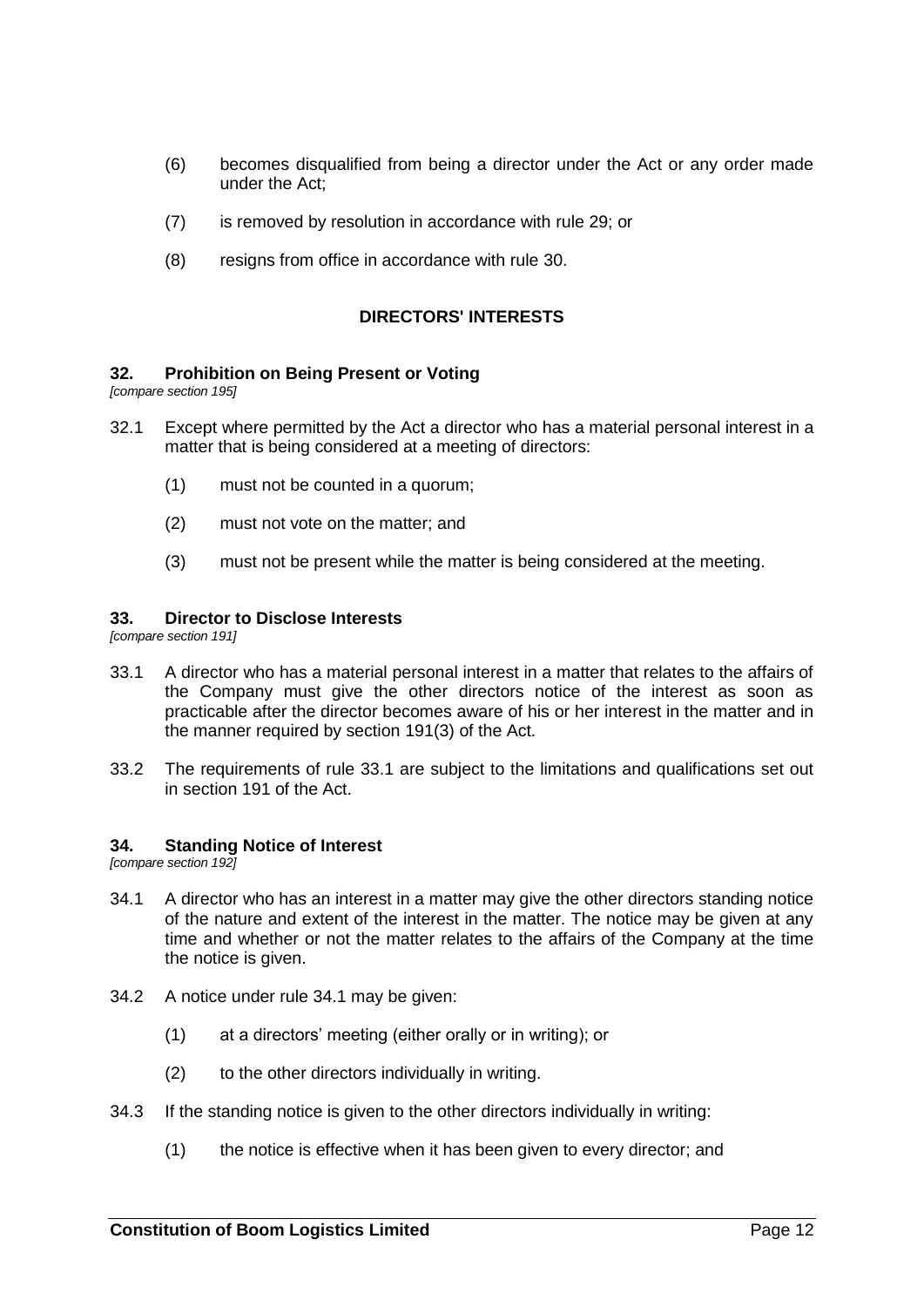- (2) the notice must be tabled at the next directors' meeting after it is given.
- 34.4 The director must ensure that the nature and extent of the interest is recorded in the minutes of the meeting at which the standing notice is given or tabled.

## <span id="page-19-0"></span>**35. Other Directorships and Shareholdings**

- 35.1 A director of the Company may be or become a director, officer, employee or member of any company promoted by the Company or in which the Company may be interested as a vendor, shareholder or otherwise and is not accountable for any reasonable benefits received as a director, officer, employee or member of the other company.
- 35.2 Subject to the Act:
	- (1) the directors of the Company may exercise the voting power conferred by the shares or other interest held by the Company in another company in favour of a resolution appointing themselves or any of them as directors or other officers of the other company;
	- (2) any director of the Company may vote at a meeting of directors of the Company in favour of a resolution that the Company exercises its voting power conferred by the shares or other interest held by the Company in the other company to appoint that director as a director or other officer of the other company;
	- (3) any director of the Company may be appointed as representative of the Company and may vote at a general meeting of the other company in favour of a resolution appointing that director as a director or other officer of the other company; and
	- (4) a director of the Company who is also a director of the other company may vote as a director of the other company in whatever manner he or she sees fit, including voting in favour of a resolution appointing the director to any other office in the other company and a resolution appointing any other directors of the Company as directors or other officers of the other company.

## **36. Operation of Listing Rules**

36.1 Rules [32](#page-18-2) to [35](#page-19-0) operate in addition to the Listing Rules.

## **37. Notification to ASX of Material Contracts**

37.1 Despite rules [32](#page-18-2) to [35,](#page-19-0) while the Company is admitted to the Official List, where required by the Listing Rules the Company must advise ASX without delay of any material contract involving directors' interests, including the names of the parties to the contract, the name of the director (if not a party to the contract) interested in the contract, the particulars of the contract and the director's interests in the contract.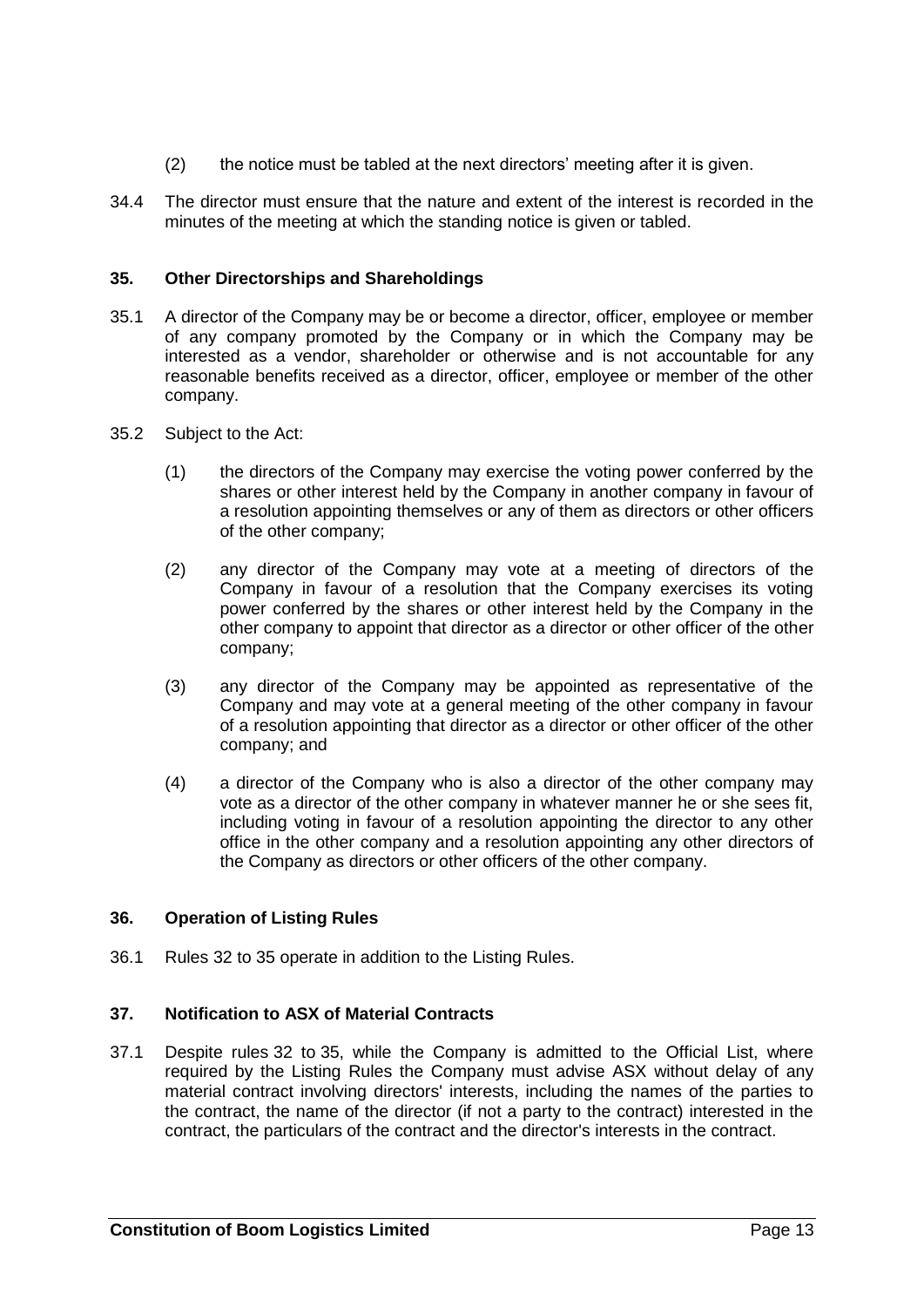## **REMUNERATION OF DIRECTORS**

#### <span id="page-20-4"></span>**38. Payment of Remuneration**

<span id="page-20-0"></span>*[compare replaceable rule 202A(1)]*

- 38.1 Each director is entitled to such remuneration from the Company for his or her services as a director or as the directors decide but the total amount provided to all directors for their services as directors must not exceed in aggregate in any financial year the amount fixed by the Company in general meeting.
- 38.2 The Company determines by resolution only the total aggregate remuneration to be paid to the directors, and the directors determine how the total aggregate remuneration is divided among them.
- 38.3 The remuneration of directors accrues daily.
- 38.4 The expression "remuneration" in rule [38.1](#page-20-0) does not include any amount which may be paid by the Company under rules [39,](#page-20-1) [41,](#page-20-2) [44,](#page-21-0) [49](#page-22-0) or [50.](#page-23-0)

#### <span id="page-20-1"></span>**39. Payment of Expenses**

*[compare replaceable rule 202A(2)]*

- 39.1 The Company may also pay the directors' travelling and other expenses that they properly incur:
	- (1) in attending directors' meetings or any meetings of committees of directors;
	- (2) in attending any general meetings of the Company; and
	- (3) in connection with the Company's business.

#### <span id="page-20-2"></span>**40. Not used**

#### <span id="page-20-3"></span>**41. Payment for Extra Services**

- 41.1 Subject to the Act, any director called upon to:
	- (1) perform extra services; or
	- (2) undertake any executive or other work for the Company beyond his or her general duties;

may be remunerated either by a fixed sum or a salary as determined by the directors.

41.2 Remuneration under rule [41.1](#page-20-3) may be either in addition to or in substitution for the director's share in the remuneration provided by rule [38.](#page-20-4)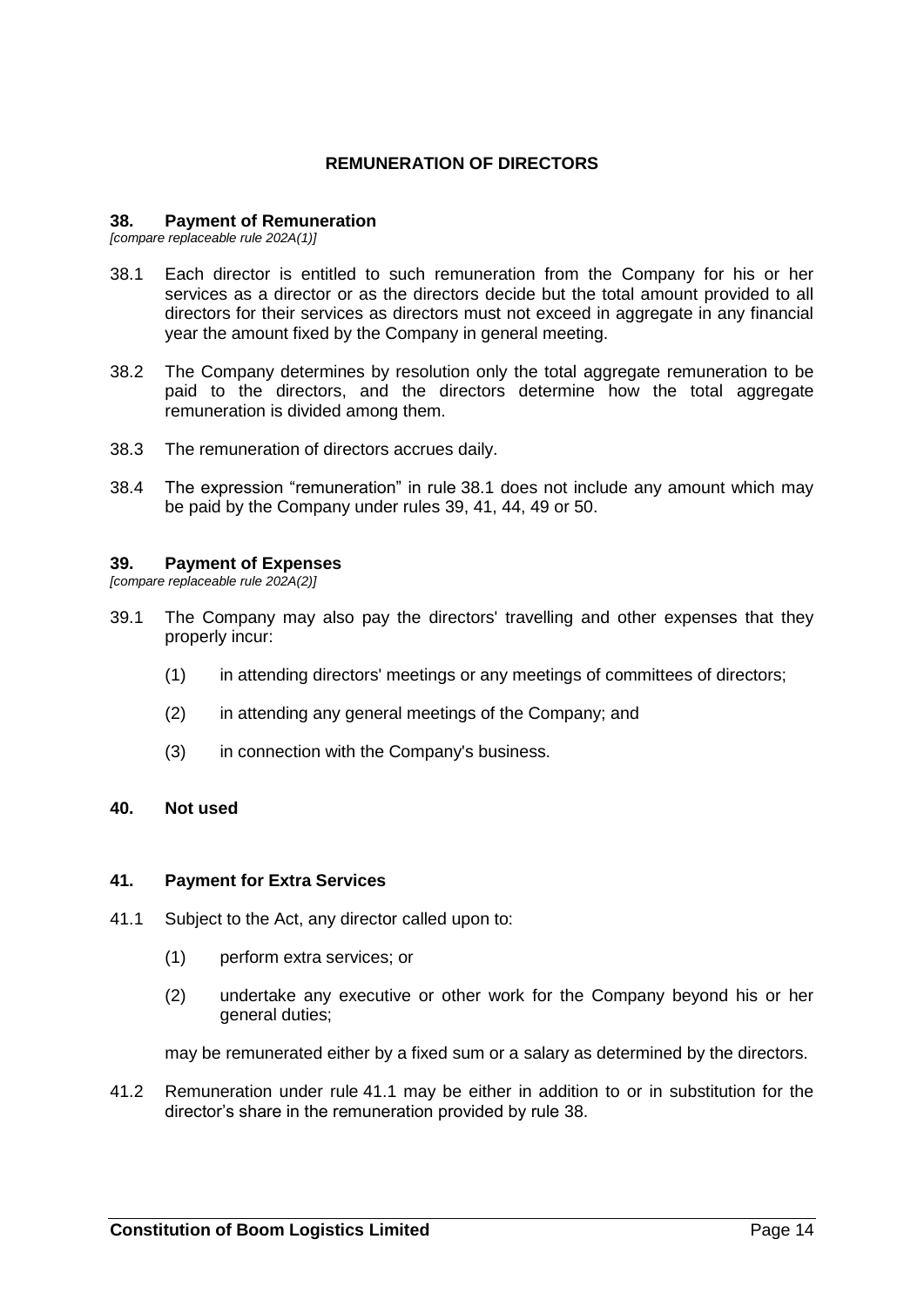## **42. Increases in Remuneration**

- 42.1 The Company must not increase the total amount of directors' remuneration payable by it without the members' approval by ordinary resolution at a general meeting.
- 42.2 This rule does not apply to the salary of an Executive Director or Managing Director.

## **43. Cancellation, Suspension, Reduction or Postponement**

43.1 A resolution of directors cancelling, suspending, reducing or postponing payment of any remuneration of any director binds the director.

## <span id="page-21-0"></span>**44. Effect of Cessation of Office**

<span id="page-21-1"></span>*[contrast section 211(3)]*

- 44.1 With the approval of the Company in general meeting the directors may:
	- (1) upon a director ceasing to hold office; or
	- (2) at any time after a director ceases to hold office

whether by retirement or otherwise, pay to:

- (1) the former director; or
- (2) any of the legal personal representatives or dependants of the former director in the case of death,

a lump sum in respect of past services of the director of an amount not exceeding the amount either permitted by the Act or Listing Rules.

- 44.2 The Company may contract with any director to secure payment of the lump sum to the director, his or her legal personal representatives or dependants or any of them, unless prohibited by the Act or the Listing Rules.
- 44.3 A determination made by the directors in good faith that a person is or was at the time of the death of a director a dependent of the director is conclusive for all purposes of rule [44.1.](#page-21-1)

## **45. Payment of Superannuation Contributions**

*[compare section 211(3)]*

45.1 The Company may also pay the directors superannuation contributions of an amount necessary to meet the minimum level of superannuation contributions required under any applicable legislation to avoid any penalty, charge, tax or impost. These contributions will form part of the directors remuneration determined by resolution under rule [38.1.](#page-20-0)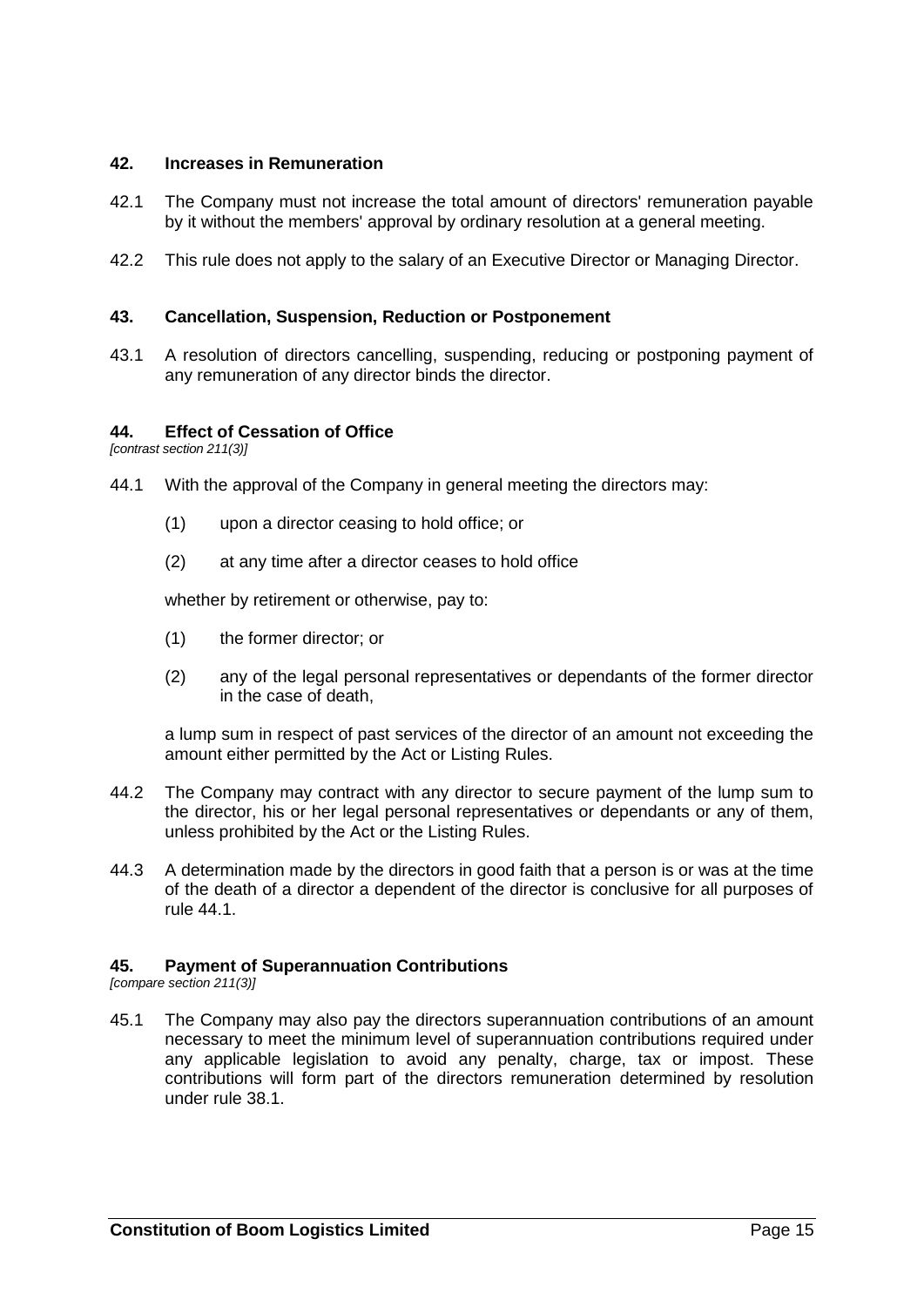#### **46. Financial Benefit**

*[compare Chapter 2E - sections 208 and following]*

- 46.1 A director must ensure that the requirements of the Act are complied with in relation to any financial benefit given by the Company to the director or to any other related party of the director.
- 46.2 The Company must not make loans to directors or provide guarantees or security for obligations undertaken by directors except as may be permitted by the Act.

#### **SECRETARY**

*[compare Part 2D.4 being sections 204A to 204G]*

#### **47. Appointment of Secretary**

*[compare section 204A]*

- 47.1 The directors must, in accordance with the Act, appoint 1 or more secretaries.
- 47.2 The directors may appoint a person as an acting secretary or as a temporary substitute for a secretary.

#### **48. Terms of Office of Secretary**

*[compare section 204D]*

48.1 A secretary of the Company holds office on the terms and conditions (including as to remuneration) that the directors determine.

## **INDEMNITY AND INSURANCE**

#### <span id="page-22-0"></span>**49. Indemnity**

<span id="page-22-1"></span>*[compare section 199A]*

- 49.1 To the extent permitted by the Act, the Company must indemnify:
	- (1) every person who is or has been an officer of the Company; and
	- (2) where the board of directors considers it appropriate to do so, any person who is or has been an officer of a related body corporate of the Company;

on a full indemnity basis and to the full extent permitted by law against any loss, liability, costs, charges and expenses incurred by that person in his or her capacity as an officer of the Company or of the related body corporate (as the case may be).

- <span id="page-22-3"></span><span id="page-22-2"></span>49.2 An officer must:
	- (1) give notice to the Company promptly on becoming aware of any Claim against the officer that may give rise to a right to be indemnified under rule [49.1;](#page-22-1)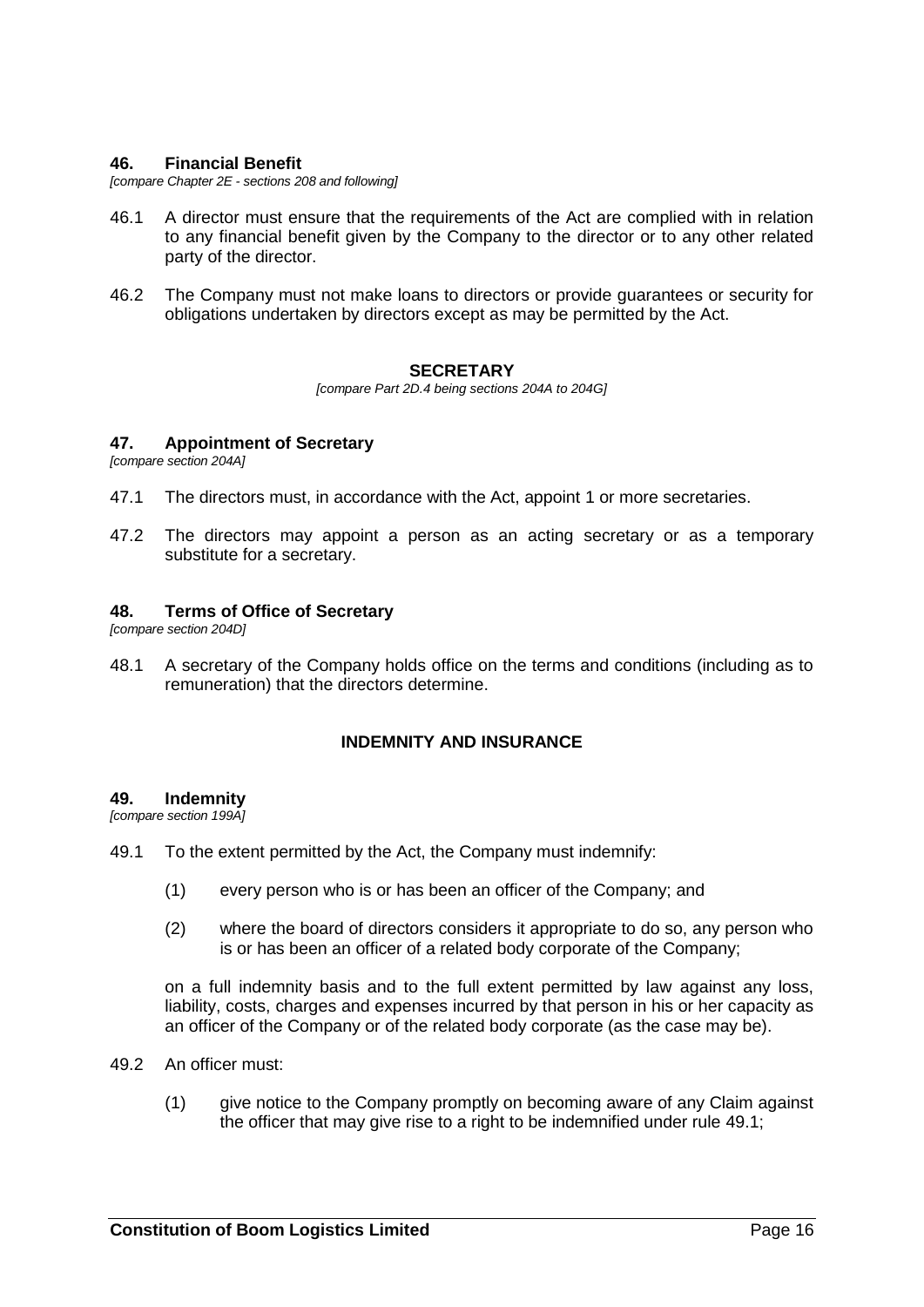- <span id="page-23-1"></span>(2) take such action as the Company reasonably requests to avoid, dispute, resist, appeal against, compromise or defend any Claim or any adjudication of a Claim;
- (3) not make any admission of liability in respect of or settle any Claim without the prior written consent of the Company;
- (4) allow the Company or its insurers to assume the conduct, negotiation or defence of any Claim and, on request by the Company, render all reasonable assistance and co-operation to the Company or its insurers in the conduct of any Claim, including giving the Company or its insurers any document, authority or direction that the Company or its insurers may reasonably require for the prosecution or advancement of any counterclaim or cross-claim;
- (5) on request by the Company or its insurers, do everything necessary or desirable which the Company reasonably requests to enable the Company or its insurers (so far as it is possible) to be subrogated to and enjoy the benefits of the officer's rights in relation to any counterclaim or cross-claim or any claims against any third party and render such assistance as may be reasonably requested by the Company or its insurers for that purpose; and
- (6) notify any Claim to an insurer or any other person who may be liable to indemnify the officer in respect of that Claim and promptly take all reasonable steps to enforce all the officer's rights against the insurer or other person.
- 49.3 In rule [49.2](#page-22-2) "**Claim**" means:
	- (1) any writ, summons, cross-claim, counterclaim, application or other originating legal or arbitral process against an officer as such an officer;
	- (2) any hearing, complaint, inquiry, investigation, proceeding or application commenced or originating against an officer as that officer; or
	- (3) any written or oral demand or threat that might result in the officer reasonably believing that any such process, hearing, complaint, inquiry, investigation, proceeding or application referred to in rule [49.2\(1\)](#page-22-3) or [49.2\(2\)](#page-23-1) above may be initiated.

#### <span id="page-23-0"></span>**50. Insurance**

*[compare section 199B]*

- 50.1 The Company may pay or agree to pay a premium in respect of a contract insuring a person who is or has been an officer of the Company or a related body corporate of the Company against any liability incurred by the person as an officer of the Company or a related body corporate except a liability (other than one for legal costs) arising out of:
	- (1) conduct involving a wilful breach of duty in relation to the Company; or
	- (2) a contravention of section 182 or 183 of the Act.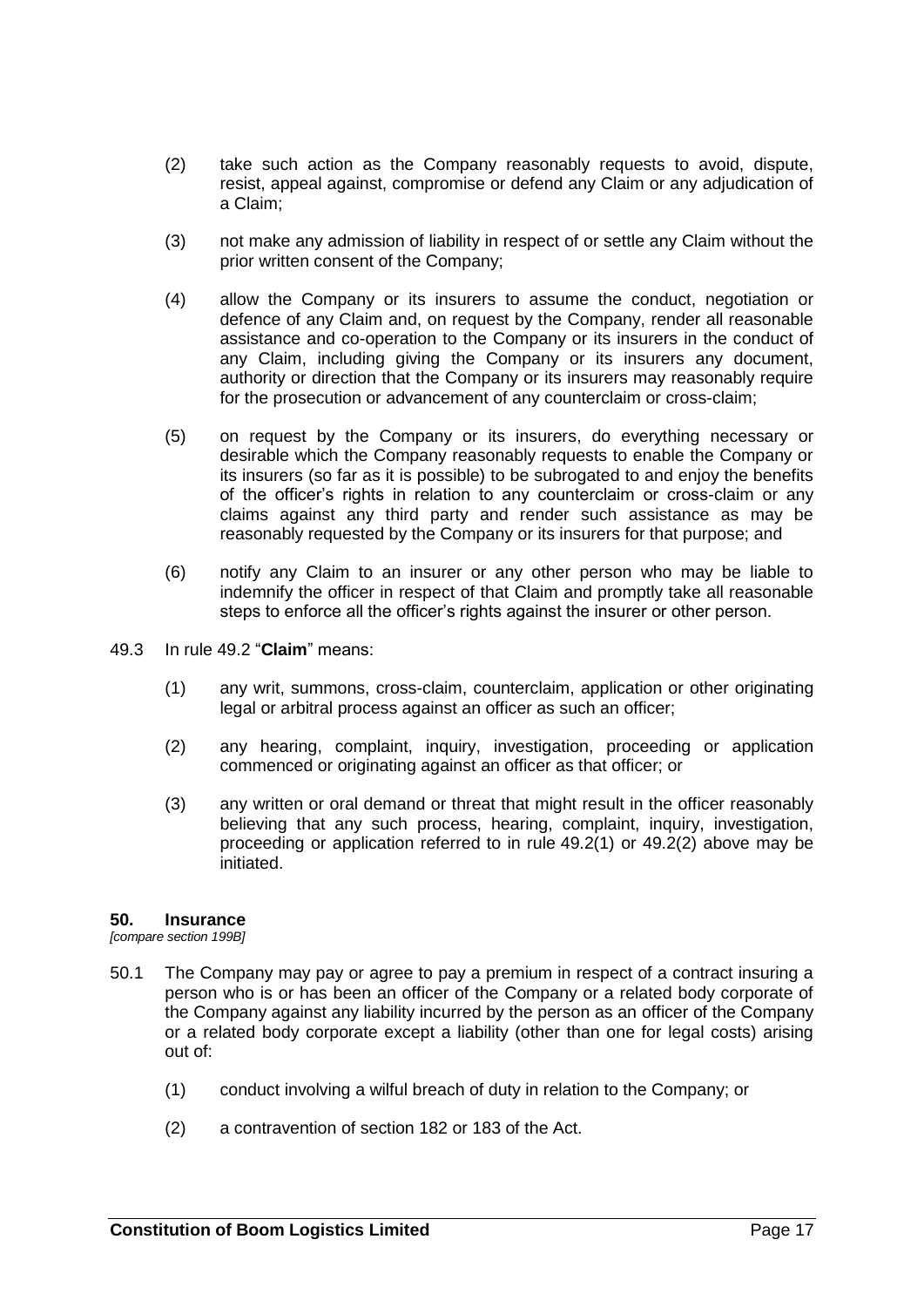## <span id="page-24-0"></span>**51. Director Voting on Contract of Indemnity or Insurance**

*[compare section 191 and 195]*

51.1 Despite anything in this constitution, a director is not precluded from voting in respect of any contract or proposed contract of indemnity or insurance, merely because the contract indemnifies or insures or would indemnify or insure the director against a liability incurred by the director as an officer of the Company or of a related body corporate.

## <span id="page-24-1"></span>**52. Liability**

52.1 An officer of the Company is not liable for the act, neglect or default of any other officer or for joining in any act or for any other loss, expense or damage which arises in the execution of the duties of his or her office unless it arises through his or her own negligence, default, breach of duty or breach of trust.

## **53. Meaning of "officer"**

53.1 For the purposes of rules [49,](#page-22-0) [50,](#page-23-0) [51](#page-24-0) and [52,](#page-24-1) "**officer**" means a director, alternate director, senior manager or secretary or where the directors so determine, a member of a local board or agency appointed under rule [22.2](#page-16-1) or officer (as defined by the Act).

## **INSPECTION OF RECORDS**

## **54. Rights of Inspection**

*[compare replaceable rule 247D and sections 173, 247A and 251B]*

- 54.1 The directors of the Company, or the Company by a resolution passed at a general meeting, may authorise a member to inspect books of the Company.
- 54.2 A member other than a director does not have the right to inspect any document of the Company, other than the minute books for the meetings of its members and for resolutions of members passed without meetings, except as provided by law or authorised by the directors or by the Company in general meeting.

## **55. Confidential Information**

55.1 Except as provided by the Act, no member (not being a director) is entitled to require or receive any information concerning the business, trading or customers of the Company or any trade secret, secret process or other confidential information of or used by the Company.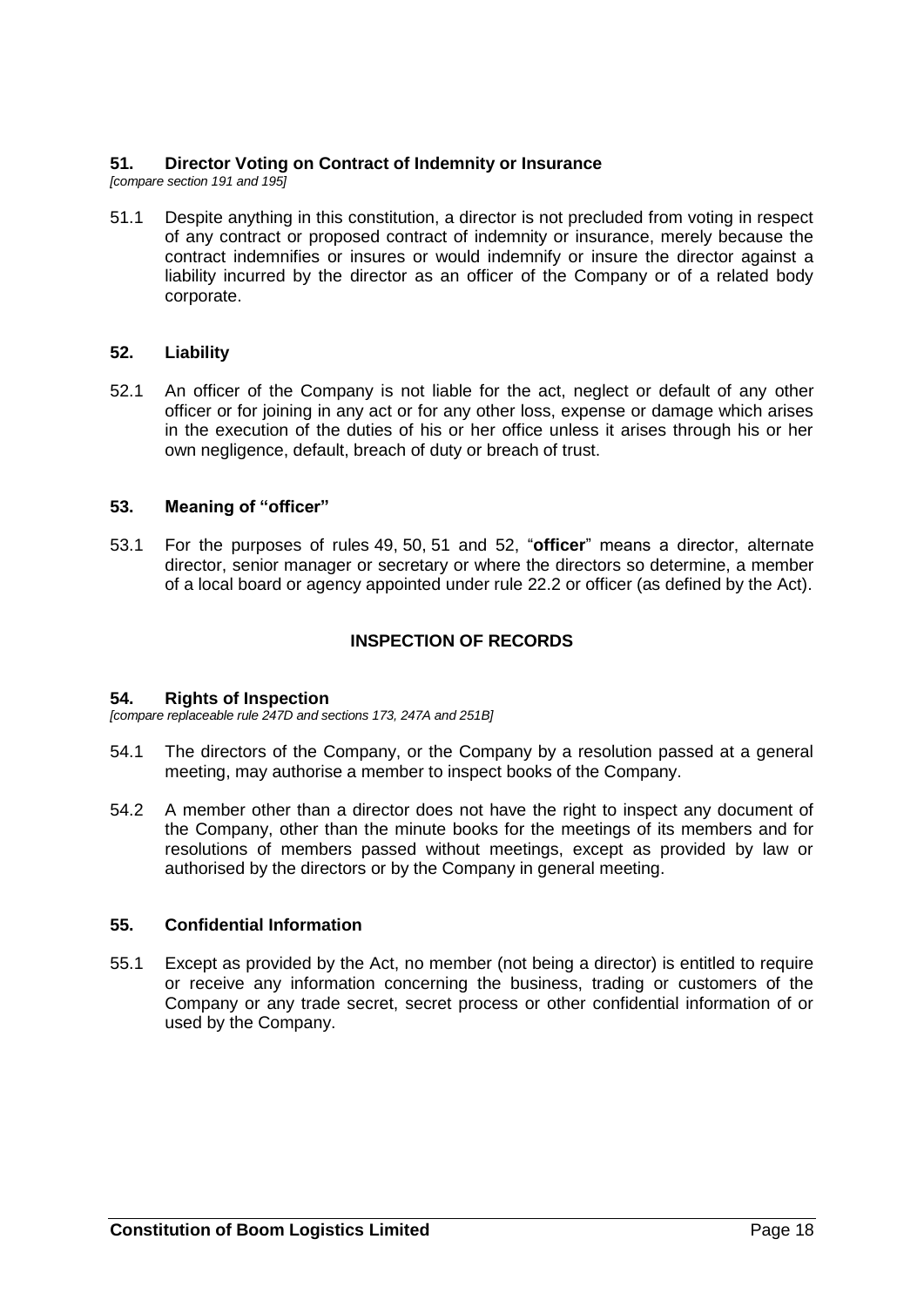## **DIRECTORS' MEETINGS**

*[compare sections 248A to 248G]*

#### <span id="page-25-0"></span>**56. Circulating Resolutions**

*[compare replaceable rule 248A]*

- 56.1 The directors may pass a resolution without a directors' meeting being held if all the directors entitled to vote on the resolution (except a director absent from Australia who has not left a facsimile number or other contact details at which the director is contactable in a manner acceptable to the directors, at which he or she may be given notice) sign or consent to a document containing a statement that they are in favour of the resolution set out in the document.
- 56.2 Separate copies of a document may be used for signing by directors if the wording of the resolution and statement is identical in each copy.
- 56.3 The resolution is passed when the last director signs.
- 56.4 A signature or consent sent by a facsimile or other electronic means addressed to or received by the Company for the purpose of this rule [56](#page-25-0) must be treated as a document in writing signed by that director.

#### **57. Meetings of Directors**

57.1 The directors may meet together for the dispatch of business and adjourn and otherwise regulate their meetings as they see fit.

#### **58. Calling Directors' Meetings**

*[compare replaceable rule 248C]*

58.1 A director may at any time, and a secretary must on the requisition of a director, call a meeting of the directors.

#### **59. Notice of Meeting**

*[compare replaceable rule 248C]*

- 59.1 Reasonable notice of every directors' meeting must be given to each director and alternate director except that it is not necessary to give notice of a meeting of directors to any director who:
	- (1) has been given special leave of absence; or
	- (2) is absent from Australia and has not left a facsimile number or other contact details acceptable to the directors at which he or she may be given notice.
- 59.2 A notice of a meeting of directors may be given in writing or orally, by facsimile, telephone, electronic mail or any other means of communication.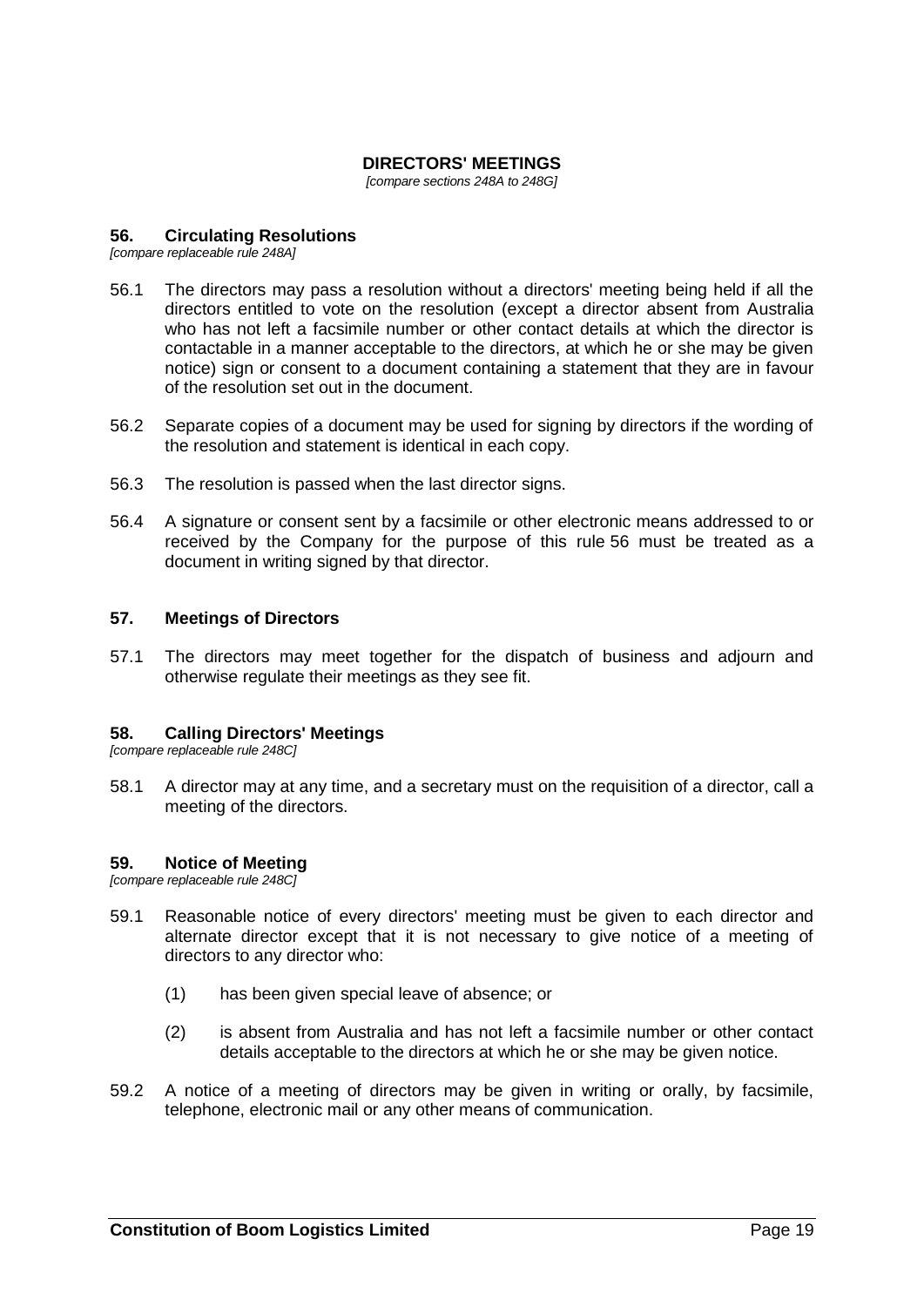## **60. Waiver of Notice**

- 60.1 All resolutions of the directors passed at a meeting where a quorum is present but where notice of the meeting has not been given to each director, or any act carried out under any of the resolutions, is as valid as if the notice of meeting had been given to all directors if:
	- (1) the failure occurred by accident or inadvertent error; or
	- (2) each director to whom notice was not given subsequently agrees to waive the notice.

#### **61. Technology Meeting of Directors**

*[compare section 248D]*

- 61.1 A directors' meeting may be held using any technology consented to by all the directors ("**technology meeting**"). The consent may be a standing one. A director may only withdraw the consent within a reasonable period before the meeting.
- 61.2 If a directors' meeting is held using any technology and all the directors take part in the meeting, they must be treated as having consented to the use of the technology for that meeting.
- 61.3 The following provisions apply to a technology meeting:
	- (1) each of the directors taking part in the meeting must be able to hear and be heard by each of the other directors taking part in the meeting; and
	- (2) at the commencement of the meeting each director must announce his or her presence to all the other directors taking part in the meeting.
- 61.4 If the secretary is not present at a technology meeting 1 of the directors present or another person nominated by them present at the meeting must take minutes of the meeting.
- 61.5 A director may not leave a technology meeting by disconnecting his or her link to the meeting unless that director has previously notified the chair of the meeting.
- 61.6 A director is conclusively presumed to have been present and to have formed part of a quorum at all times during a technology meeting unless that director has previously obtained the express consent of the chair to leave the meeting.

#### **62. Chairing Directors' Meetings**

*[compare replaceable rule 248E]*

- 62.1 The directors may elect a director to chair their meetings. The directors may determine the period for which the director is to be the chair.
- 62.2 The directors must elect a director present to chair a meeting, or part of it, if:
	- (1) a director has not already been elected to chair the meeting; or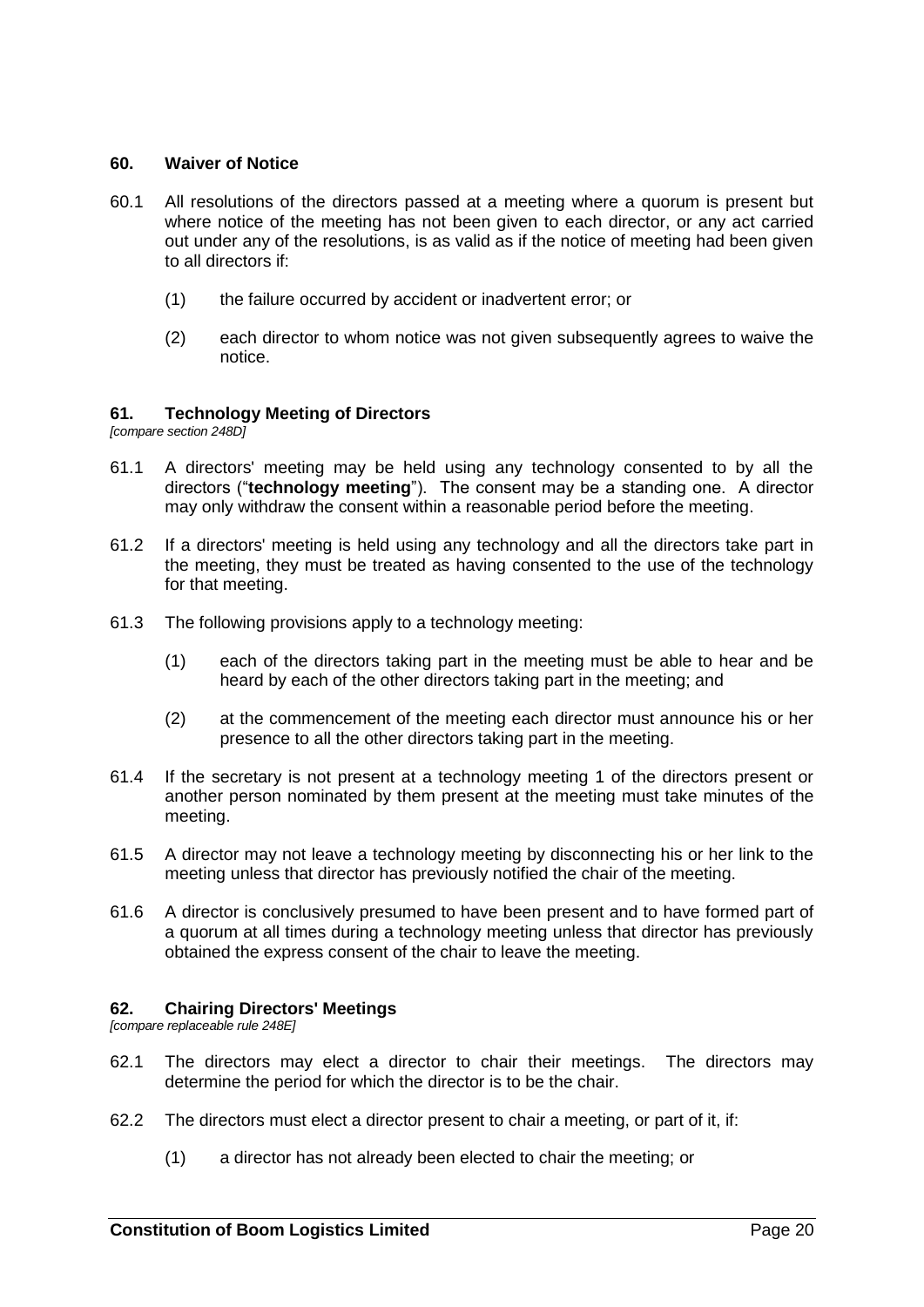- (2) a previously elected chair is not present within 10 minutes after the time appointed for the holding of the meeting or is unwilling to act for the meeting or the part of the meeting.
- 62.3 The directors may appoint a deputy chair who in the absence of the chair at a meeting of the directors may exercise all the powers and authorities of the chair.

#### **63. Quorum**

*[compare replaceable rule 248F]*

- 63.1 The quorum for a directors' meeting is 2 directors entitled to vote or a greater number determined by the directors. The quorum must be present at all times during the meeting.
- 63.2 An alternate director is counted in a quorum at a meeting at which the director who appointed the alternate is not present (so long as the alternate is, under the law relating to directors' interests, entitled to vote).

#### **64. Passing of Directors' Resolutions**

*[compare replaceable rule 248G]*

- 64.1 A resolution of the directors must be passed by a majority of the votes cast by directors entitled to vote on the resolution**.**
- 64.2 The chair has a casting vote if necessary in addition to any vote he or she has as a director. The chair has a discretion both as to whether or not to use the casting vote and as to the way in which it is used.
- 64.3 Where:
	- (1) 2 directors entitled to vote form a quorum, and at a meeting only that quorum is present; or
	- (2) only 2 of the directors who are present are entitled to vote on a question at a meeting;

the chair does not have a casting vote.

64.4 A person who is an alternate director is entitled (in addition to his or her own vote if he or she is a director) to 1 vote on behalf of each director whom he or she represents as an alternate director at the meeting and who is not present at the meeting.

#### **65. Restriction on Voting**

65.1 A director is not entitled to be present in person or by an alternate director or to vote at a meeting of directors or to be counted in a quorum if and so long as he or she has failed to pay any call to the Company on shares held by him or her after the date upon which the payment should have been made.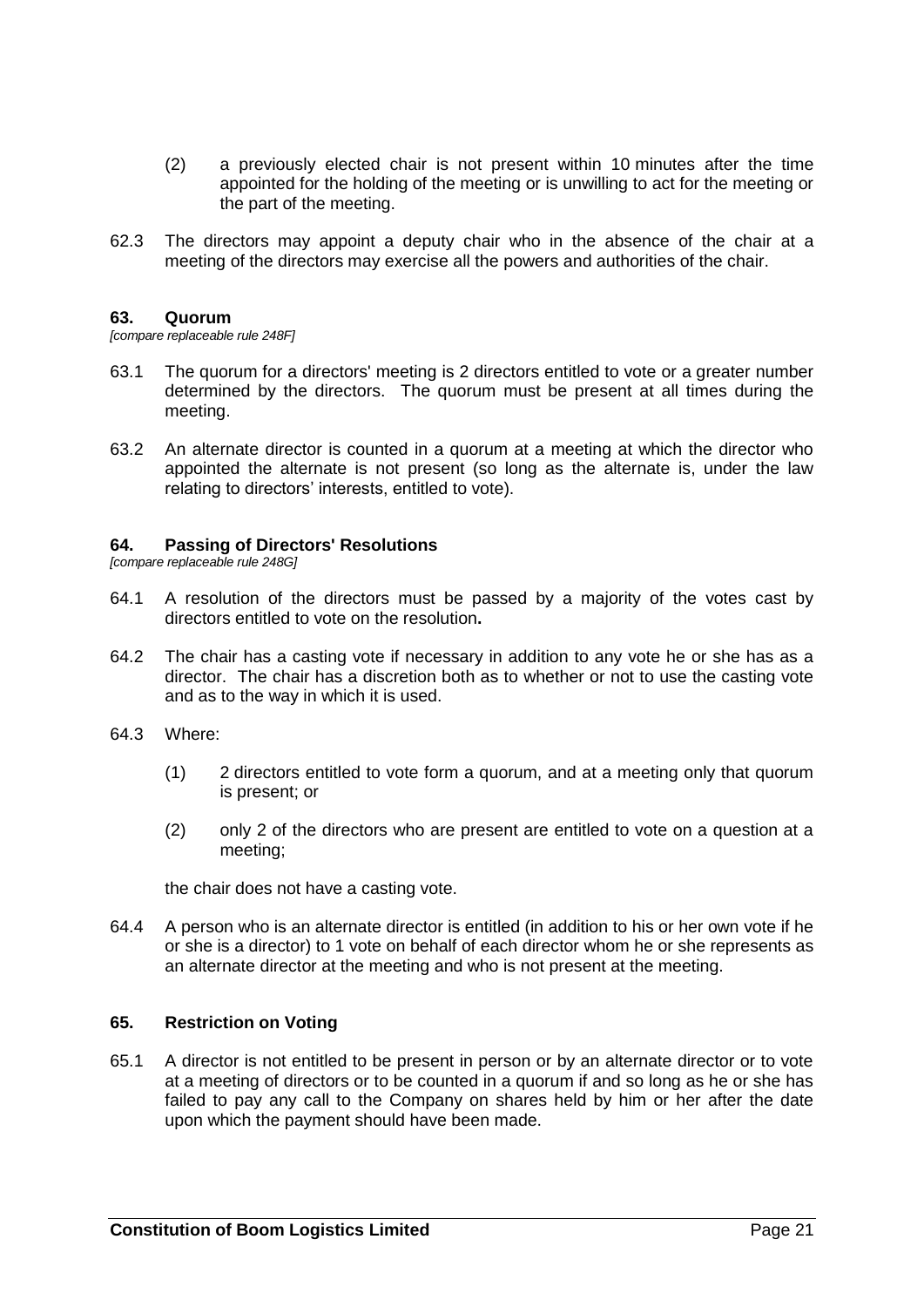## **MEETINGS OF MEMBERS**

#### **66. Not used**

#### **67. Calling of General Meeting**

*[compare sections 249CA and 249D]*

- 67.1 A general meeting may only be called:
	- (1) by a directors' resolution; or
	- (2) as otherwise provided in the Act.
- 67.2 Except as permitted by law, a general meeting, to be called the "**annual general meeting**", must be held at least once in every calendar year.
- 67.3 Except as provided in the Act no member or members may call a general meeting.

#### **68. Not used**

#### **69. Persons Entitled to Notice of General Meeting**

*[compare sections 249J(1) and 249K, and replaceable rule 249J(2)]*

- 69.1 Written notice of a meeting of the Company's members must be given individually to:
	- (1) each member entitled to vote at the meeting;
	- (2) each director;
	- (3) the Company's auditor; and
	- (4) subject to rule [70.1,](#page-28-0) every person entitled to a share in consequence of the death or bankruptcy of a member who, but for his or her death or bankruptcy, would be entitled to receive notice of the meeting.
- 69.2 No other person is entitled to receive notice of general meetings.
- 69.3 If a share is held jointly, then unless the share is the only issued share in the Company, notice need only be given to 1 of the members, being the joint member named first in the Register.

#### <span id="page-28-0"></span>**70. Notice upon Transmission**

70.1 A person entitled to a share in consequence of the death or bankruptcy of a member is not entitled to notice of meetings until the person has produced all information as to the person's entitlement that the directors properly require.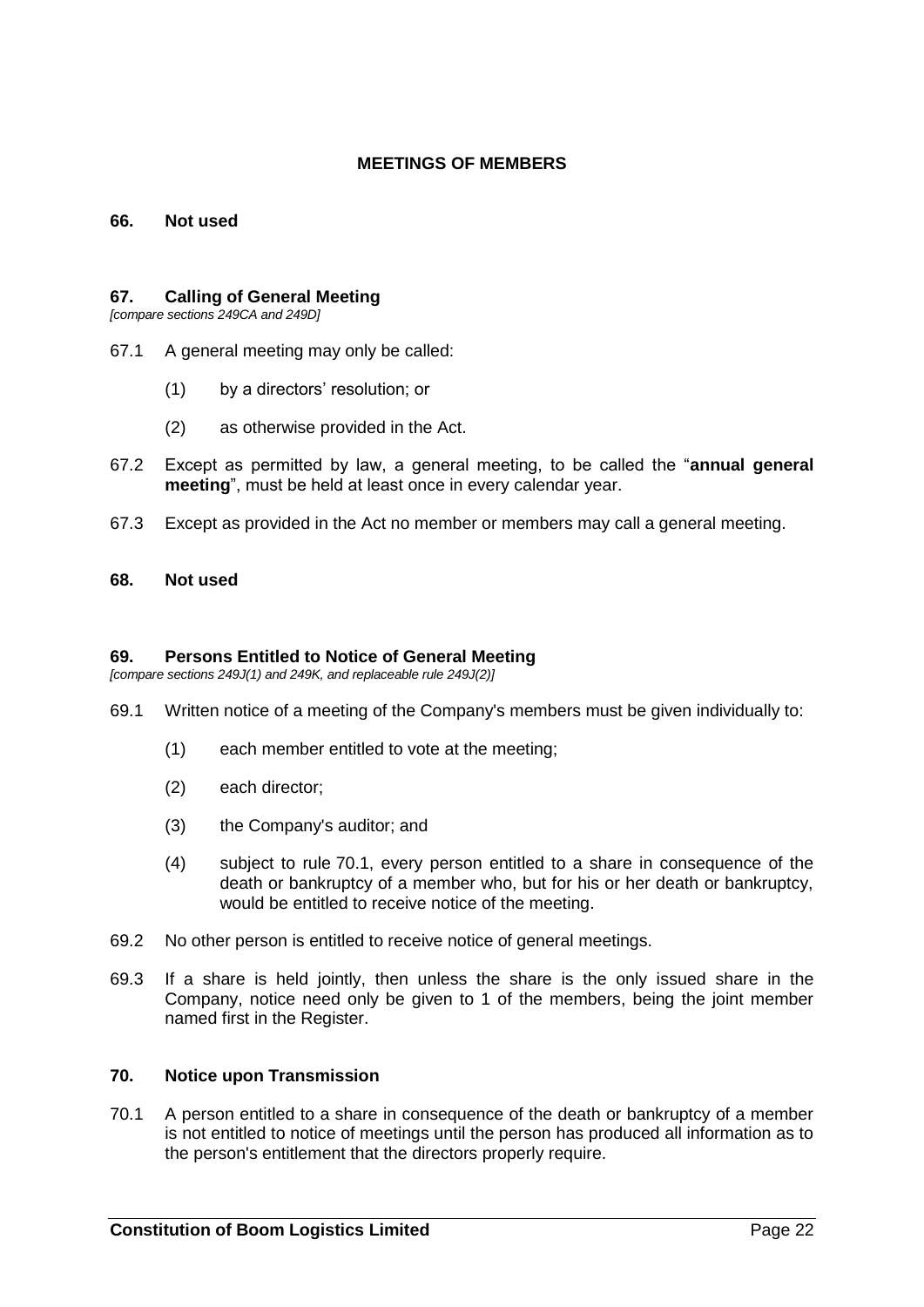- 70.2 A notice may be given by the Company to a person entitled to a share in consequence of the death or bankruptcy of a member:
	- (1) by serving it on the person personally; or
	- (2) by sending it to the person by post addressed to the person by name, or by the title of representative of the deceased or assignee of the bankrupt, or by any like description:
		- (a) at the address (if any) in Australia supplied for the purpose by the person; or
		- (b) if an address has not been supplied, at the address to which the notice might have been sent if the death or bankruptcy had not occurred.

## **71. How Notice is Given**

*[compare section 249J(3)]*

- 71.1 The Company may give the notice of meeting to a member:
	- (1) personally;
	- (2) by sending it by post to the address for the member in the Register or the alternative address (if any) nominated by the member; or
	- (3) by sending it to the facsimile number or electronic address (if any) nominated by the member.

#### <span id="page-29-1"></span>**72. When Notice is Given**

*[compare replaceable rule 249J(4)]*

- 72.1 A notice of meeting sent by post is taken to be given on the business day after it is posted.
- 72.2 Except as provided by rule [72.3,](#page-29-0) a notice of meeting sent by facsimile, or other electronic means, is taken to be given on the business day after it is sent.
- <span id="page-29-0"></span>72.3 Service by facsimile or electronic mail is not effective if:
	- (1) in the case of service by facsimile, the Company's facsimile machine issues a transmission report which shows that the transmission was unsuccessful;
	- (2) in the case of service by electronic mail, the Company's computer reports that delivery has failed; or
	- (3) in either case, the addressee notifies the Company immediately that the notice was not fully received in a legible form.
- 72.4 A certificate signed by any manager, secretary or other officer of the Company that the notice was posted or given in accordance with this rule [72](#page-29-1) is conclusive evidence of the matter.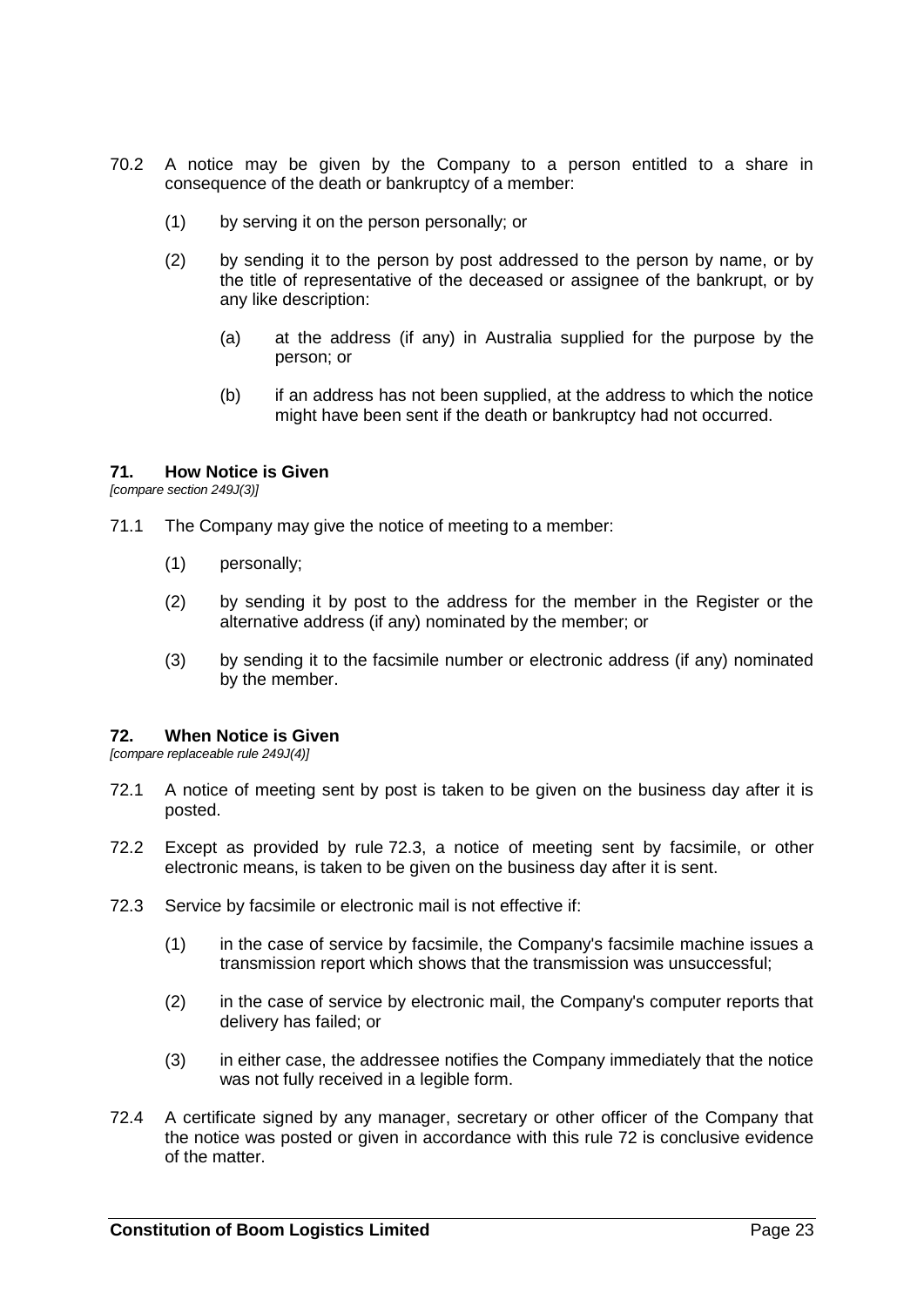## **73. Period of notice**

73.1 Subject to the Act and this constitution where a specified number of days' notice or notice extending over any period is required to be given, the day of service is not, but the day upon which the notice expires is, included in the number of days or other period.

## **74. Contents of Notice**

*[compare section 249L]*

- 74.1 A notice of a general meeting must:
	- (1) set out the place, date and time for the meeting (and, if the meeting is to be held in 2 or more places, the technology that will be used to facilitate this);
	- (2) state the general nature of the meeting's business;
	- (3) if a special resolution is to be proposed at the meeting, set out an intention to propose the special resolution and state the resolution; and
	- (4) contain a statement setting out the following information:
		- (a) that the member has a right to appoint a proxy;
		- (b) that the proxy need not be a member of the Company; and
		- (c) that a member who is entitled to cast 2 or more votes may appoint 2 proxies and may specify the proportion or number of votes each proxy is appointed to exercise.

## **75. Constructive Notice**

75.1 Every person who by operation of law, transfer or any other means becomes entitled to any share is bound by every notice in respect of the share which, before his or her name and address is entered on the Register, has been duly given to the person from whom he or she derives title or to any previous holder of the share.

## **76. Notice of Adjourned Meeting**

*[replaceable rule 249M]*

76.1 When a meeting is adjourned, new notice of the resumed meeting must be given if the meeting is adjourned for 1 month or more.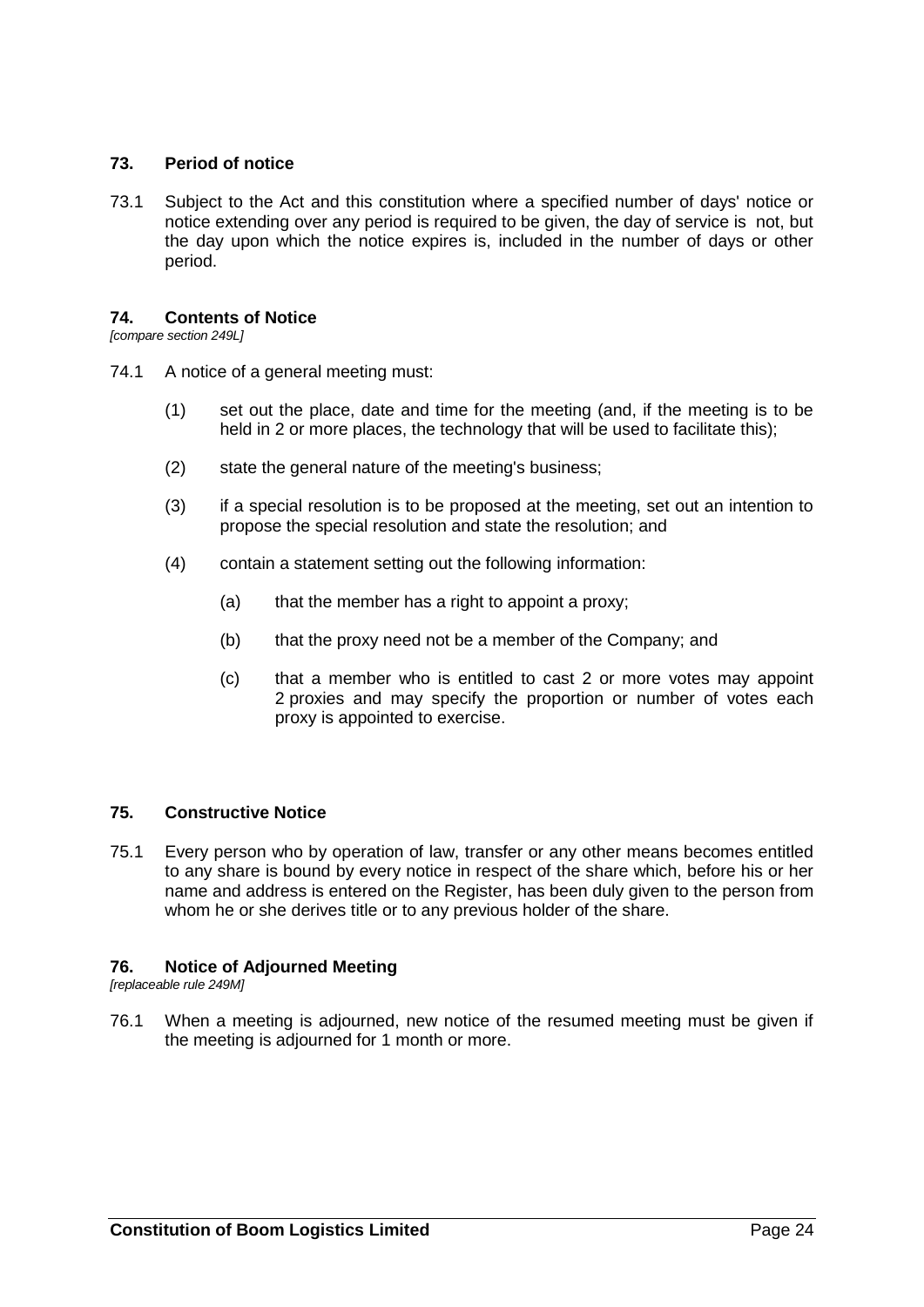## **77. Accidental Omission to Give Notice**

*[compare section 1322(3)]*

77.1 The accidental omission to give notice of any general meeting to or the non-receipt of the notice by any person entitled to receive notice of a general meeting under this constitution or the accidental omission to advertise (if necessary) the meeting does not invalidate the proceedings at or any resolution passed at the meeting.

## **78. Cancellation of General Meeting**

- <span id="page-31-1"></span>78.1 Subject to rule [78.2,](#page-31-0) the directors may, by notice to the ASX, cancel a proposed general meeting convened by them.
- <span id="page-31-0"></span>78.2 Where a proposed general meeting was requisitioned by shareholders pursuant to the Act, that meeting may only be cancelled by the directors pursuant to rule [78.1](#page-31-1) if a written notice of withdrawal of the requisition signed by the requisitioning members has been deposited at the registered office of the Company.
- 78.3 Where a general meeting is cancelled:
	- (1) the directors must, in addition to giving notice to the ASX in accordance with rule [78.1,](#page-31-1) endeavour to notify each member of cancellation of a proposed general meeting by posting a notice to the address of each member as stated in the Register; and
	- (2) failure to post the notice to any member or the non-receipt of the notice by any member does not affect the validity of the cancellation of the proposed general meeting.

## **79. Postponement of General Meeting**

- <span id="page-31-2"></span>79.1 The directors may, by notice to the ASX, postpone a proposed general meeting from time to time (for a period not exceeding 28 days) or vary the venue of the proposed general meeting, but no business may be transacted at any postponed meeting other than the business stated in the notice to members of the postponed general meeting.
- 79.2 Where a general meeting is postponed:
	- (1) the directors must, in addition to giving notice to the ASX in accordance with rule [79.1,](#page-31-2) endeavour to notify each member of postponement or variation of venue of a proposed general meeting by posting a notice to the address of each member as stated in the Register:
	- (2) the notice must include details of the day, time and place on and at which the postponed general meeting will be held or, in the case of variation of venue, details of the new venue; and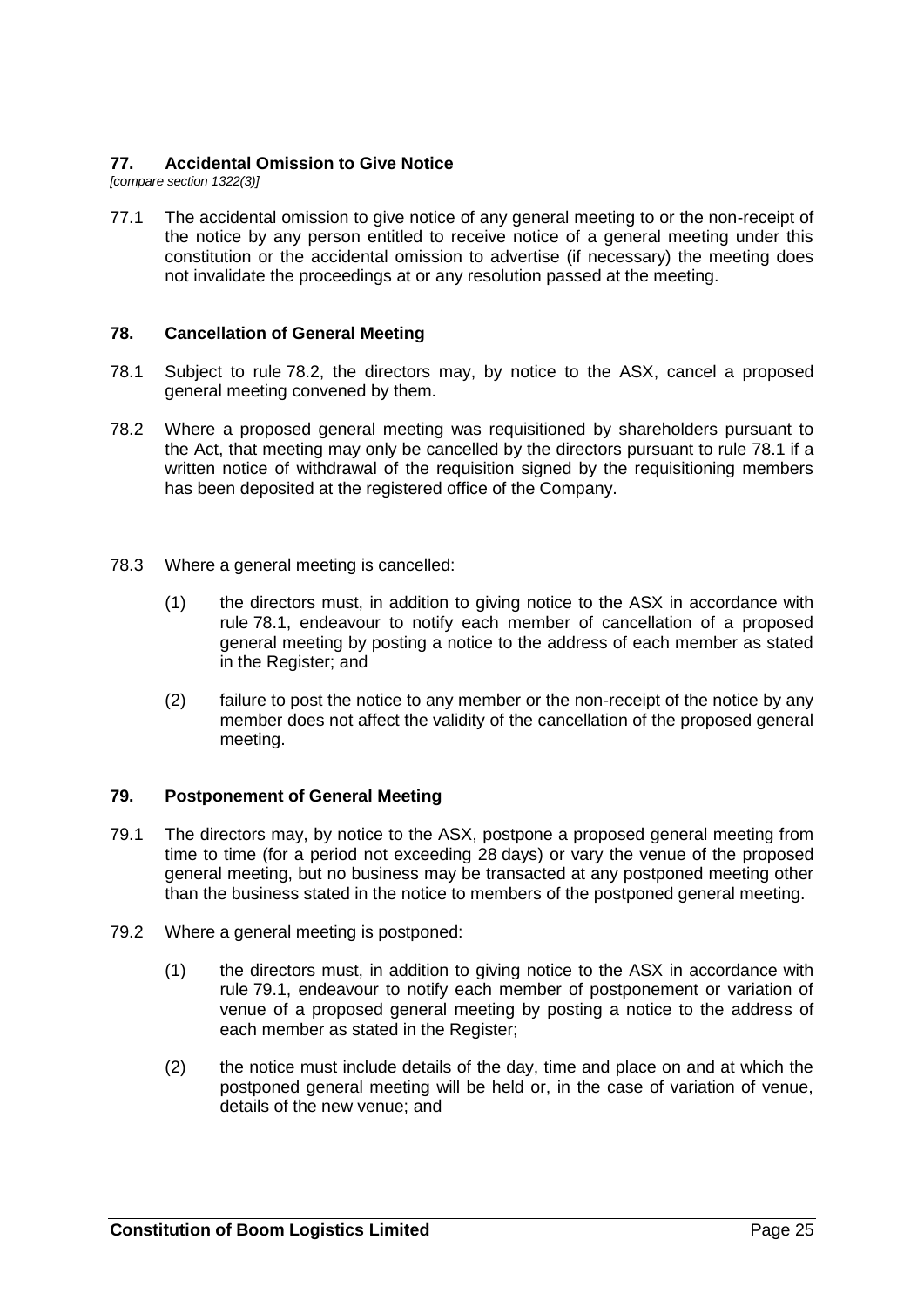- (3) failure to post the notice to any member or the non-receipt of the notice by any member does not affect the validity of the postponement or variation of venue of the proposed general meeting.
- 79.3 A proposed general meeting may not be postponed on more than 2 occasions.

## **80. Technology**

*[section 249S]*

80.1 The Company may hold a meeting of its members at 2 or more venues using any technology that gives the members as a whole a reasonable opportunity to participate.

#### **81. Quorum**

*[compare replaceable rule 249T]*

- 81.1 The quorum for a meeting of the Company's members is 3 members and the quorum must be present at all times during the meeting. A member who has submitted a direct vote under rule 93A shall not be counted as a member present at a meeting of the Company's members unless they attend in person or by proxy.
- 81.2 In determining whether a quorum is present, individuals attending as proxies or body corporate representatives are counted. However, if a member has appointed more than 1 proxy or representative, only 1 of them is counted. If an individual is attending both as a member and as a proxy or body corporate representative, the individual is counted only once.
- 81.3 If a quorum is not present within 30 minutes after the time for the meeting set out in the notice of meeting:
	- (1) where the meeting was called by the members or upon the requisition of members, the meeting is dissolved; or
	- (2) in any other case, the meeting is adjourned to the date, time and place the directors specify. If the directors do not specify 1 or more of those things, the meeting is adjourned to:
		- $(a)$  if the date is not specified the same day in the next week;
		- (b) if the time is not specified the same time; and
		- (c) if the place is not specified the same place.
- 81.4 If no quorum is present at the resumed meeting within 30 minutes after the time for the meeting, the meeting is dissolved.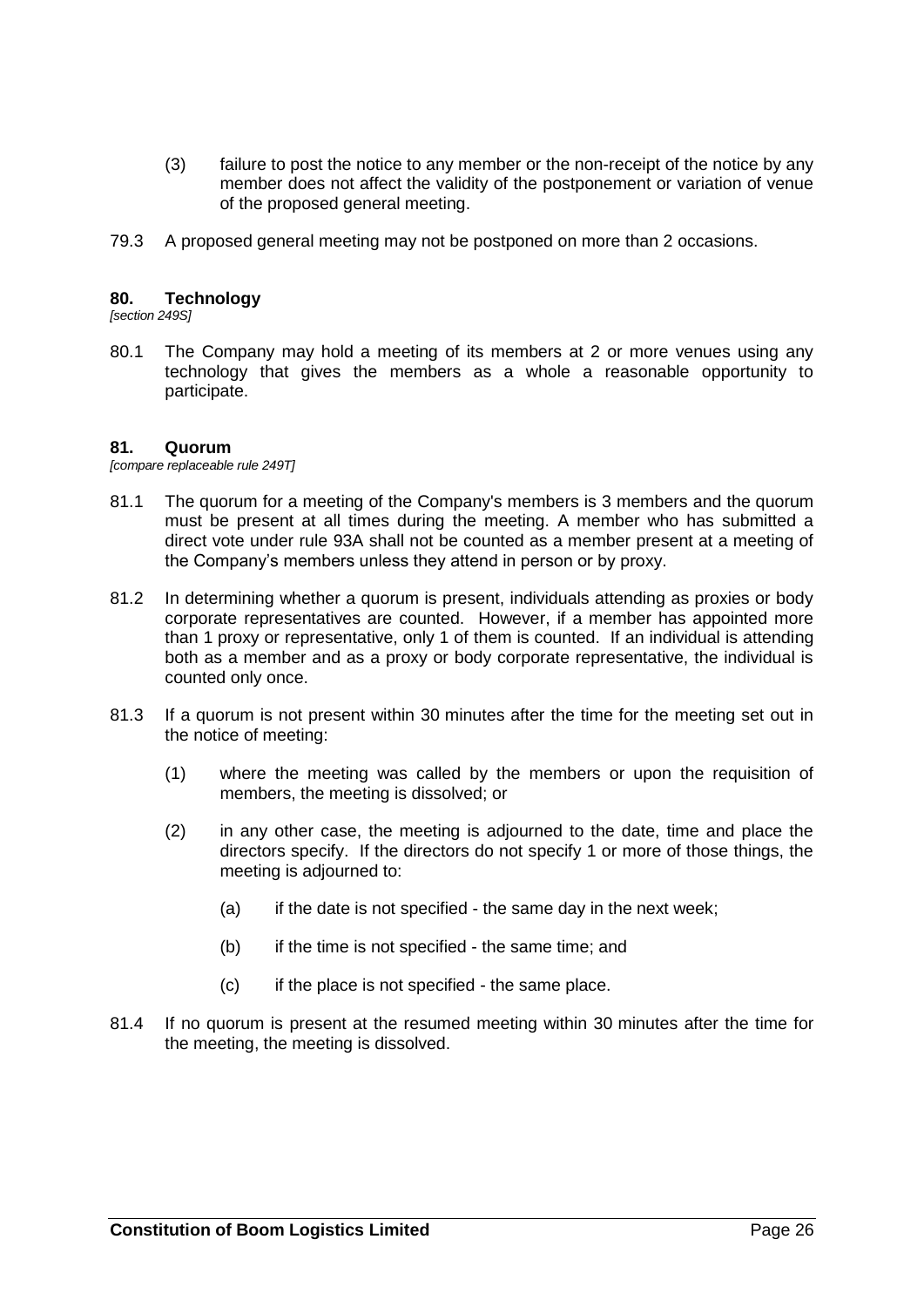#### **82. Chair at General Meetings**

<span id="page-33-0"></span>*[compare replaceable rule 249U]*

- 82.1 If the directors have appointed 1 of their number as chair of their meetings, the person appointed presides as chair at every general meeting.
- <span id="page-33-1"></span>82.2 If the directors have appointed 1 of their number as deputy chair of their meetings, to act as chair in the absence of the chair, the person appointed presides as chair at every general meeting at which the chair is absent.
- 82.3 Where a general meeting is held and:
	- (1) a chair has not been appointed as referred to in rule [82.1,](#page-33-0) or a deputy chair as referred to in rule [82.2;](#page-33-1) or
	- (2) the chair or deputy chair is not present within 30 minutes after the time appointed for the holding of the meeting or is unwilling to act;

the directors present may appoint 1 of their number to be chair of the meeting and in default of their doing so the members present must appoint another director or if no director is present or willing to act then the members present may appoint any 1 of their number to be chair of the meeting.

- <span id="page-33-2"></span>82.4 The chair may at any time during the course of the meeting:
	- (1) adjourn the meeting or any business, motion, question or resolution being considered or remaining to be considered by the meeting either to a later time at the same meeting or to an adjourned meeting; and
	- (2) for the purpose of allowing any poll to be taken or determined, suspend the proceedings of the meeting for such period or periods as he or she decides without effecting an adjournment. No business may be transacted and no discussion may take place during any suspension of proceedings unless the chair otherwise allows.

The chair's rights under this rule [82.4](#page-33-2) are exclusive and, unless the chair requires otherwise, no vote may be taken or demanded by the members present concerning any adjournment or suspension of proceedings.

- 82.5 The chair of the meeting is responsible for the general conduct of the meeting and for the procedures to be adopted at that meeting. The rulings of the chair of a meeting on all matters relating to the procedure and conduct of the meeting are final and no motion of dissent from those rulings may be accepted.
- 82.6 Any persons (including members) in possession of pictorial recording or sound recording devices, placards, banners or articles considered by the chair of a meeting to be dangerous, offensive or liable to cause disruption, or who refuse to produce or to permit examination of any articles in their possession or the contents of the articles, may be refused admission to the meeting or may be required to leave and remain out of the meeting.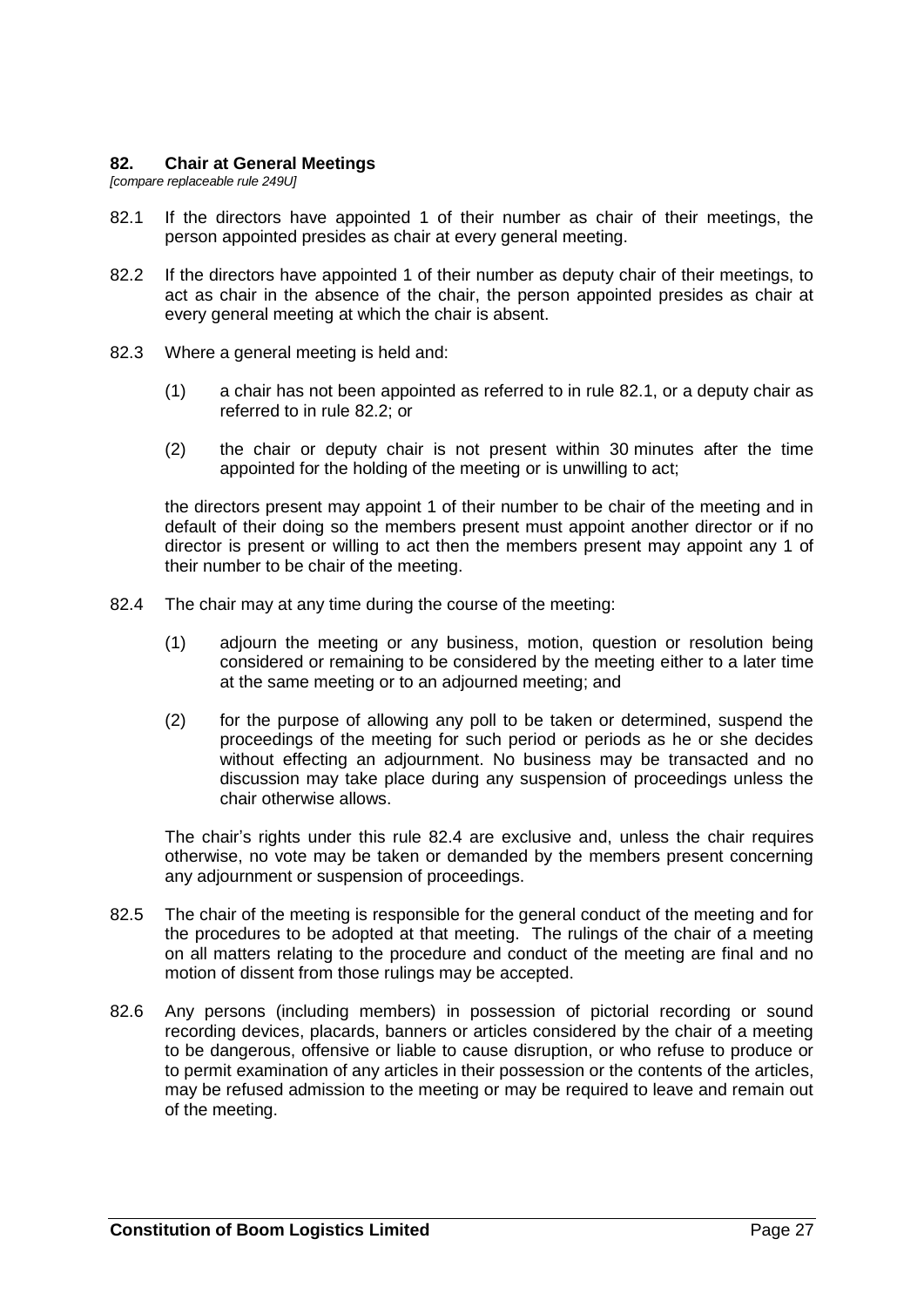82.7 A chair of a general meeting may, for any item of business or discrete part of the meeting, vacate the chair in favour of another person nominated by him or her (**Acting Chair**). Where an instrument of proxy appoints the chair as proxy for part of the proceedings for which an Acting Chair has been nominated, the instrument of proxy is taken to be in favour of the Acting Chair for the relevant part of the proceedings.

#### **83. Business at Adjourned Meetings**

*[replaceable rule 249W(2)]*

83.1 Only unfinished business is to be transacted at a meeting resumed after an adjournment.

#### **PROXIES AND BODY CORPORATE REPRESENTATIVES**

#### **84. Who Can Appoint a Proxy**

*[compare mandatory rule 249X]*

- 84.1 A member who is entitled to attend and cast a vote at a meeting of the Company's members or at a meeting of the holders of a class of shares may appoint a person as the member's proxy to attend and vote for the member at the meeting. The proxy need not be a member.
- <span id="page-34-0"></span>84.2 The appointment may specify the proportion or number of votes that the proxy may exercise.
- <span id="page-34-1"></span>84.3 If the member is entitled to cast 2 or more votes at the meeting, the member may appoint 2 proxies. Where the member appoints 2 proxies:
	- (1) if the appointment does not specify the proportion or number of the member's votes each proxy may exercise, each proxy may exercise half of the votes;
	- (2) on a show of hands, neither proxy may vote if more than one proxy attends the meeting; and
	- (3) on a poll, each proxy may only exercise votes in respect of those shares or voting rights the proxy represents.
- 84.4 Any fractions of votes resulting from the application of rule [84.2](#page-34-0) or rule [84.3](#page-34-1) are disregarded.

#### **85. Rights of Proxies**

*[compare section 249Y]*

- 85.1 A proxy appointed to attend and vote for a member has the same rights as the member:
	- (1) to speak at the meeting;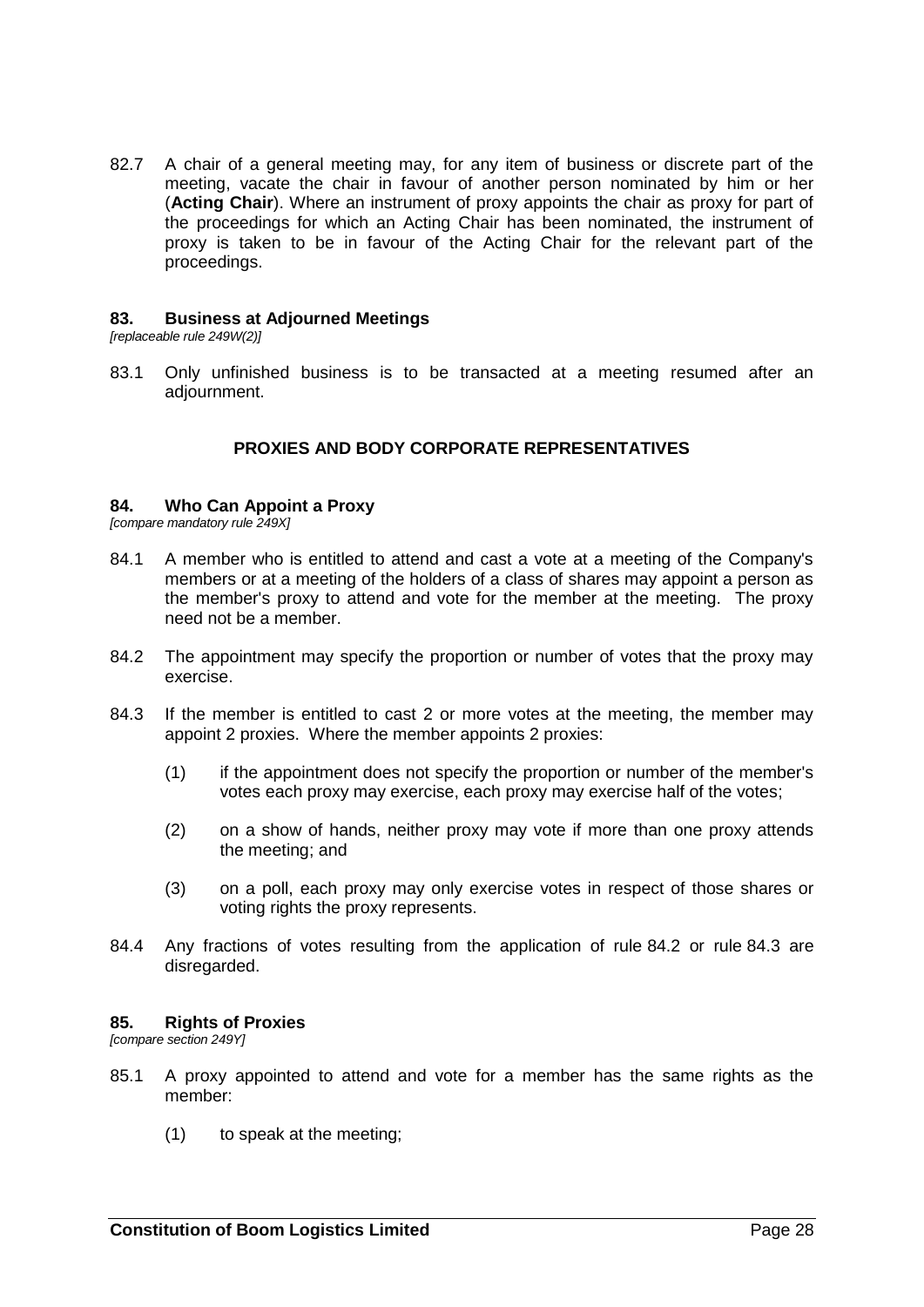- (2) to vote (but only to the extent allowed by the appointment); and
- (3) to join in a demand for a poll.
- 85.1A Unless otherwise provided in the appointment of a proxy, an appointment will be taken to confer authority:
	- (1) to vote on any amendment moved to the proposed resolutions and on any motion that the proposed resolutions not be put or any similar motion; and
	- (2) to vote on any procedural motion, including any motion to elect the chairperson, to vacate the chair or to adjourn the meeting; and
	- (3) to act generally at the meeting,

even though the instrument may refer to specific resolutions and may direct the proxy how to vote on those resolutions.

- 85.2 If a proxy is only for a single meeting it may be used at any postponement or adjournment of that meeting, unless the proxy states otherwise.
- 85.3 A proxy's authority to speak and vote for a member at a meeting is suspended while the member is present at the meeting.
- 85.4 A proxy may be revoked at any time by notice in writing to the Company.

#### **86. When Proxy Form Must Be Sent to All Members**

*[section 249Z]*

- 86.1 If the Company sends a member a proxy appointment form for a meeting or a list of persons willing to act as proxies at a meeting:
	- (1) if the member requested the form or list the Company must send the form or list to all members who ask for it and who are entitled to appoint a proxy to attend and vote at the meeting; or
	- (2) otherwise the Company must send the form or list to all its members entitled to appoint a proxy to attend and vote at the meeting.

#### **87. Appointing a Proxy**

*[compare section 250A]*

- 87.1 An appointment of a proxy is valid if it is signed by the member making the appointment and contains the following information:
	- (1) the member's name and address;
	- (2) the Company's name;
	- (3) the proxy's name or the name of the office held by the proxy; and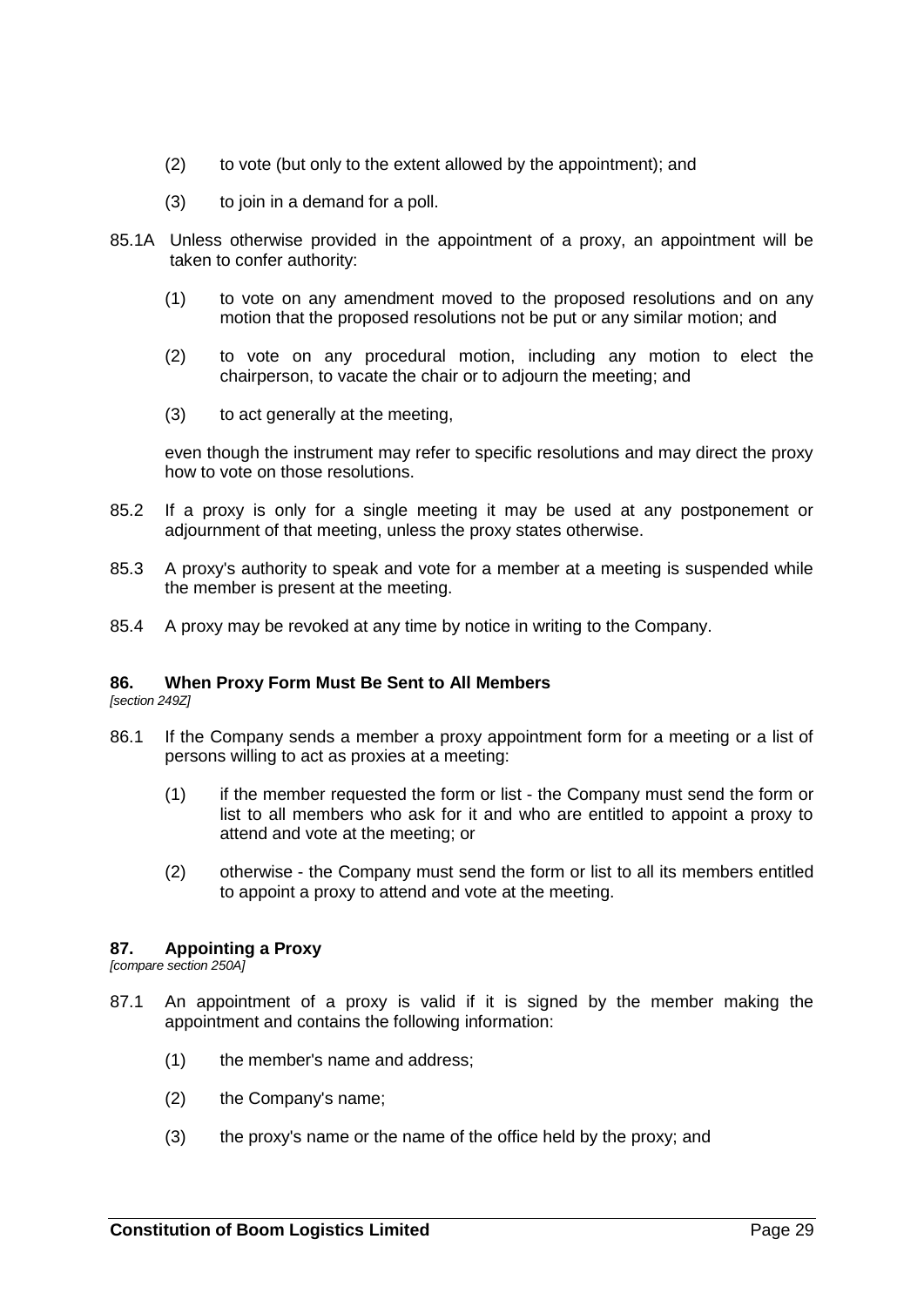(4) the meetings at which the appointment may be used.

An appointment may be a standing one.

- 87.2 An undated appointment is taken to have been dated on the day it is given to the Company.
- <span id="page-36-0"></span>87.3 An appointment may specify the way the proxy is to vote on a particular resolution. If it does:
	- (1) the proxy need not vote on a show of hands, but if the proxy does so, the proxy must vote that way;
	- (2) if the proxy has 2 or more appointments that specify different ways to vote on the resolution - the proxy must not vote on a show of hands;
	- (3) if the proxy is the chair the proxy must vote on a poll, and must vote that way; and
	- (4) if the proxy is not the chair the proxy need not vote on a poll, but if the proxy does so, the proxy must vote that way.

If a proxy is also a member, this rule [87.3](#page-36-0) does not affect the way that the person can cast any votes the person holds as a member.

- 87.4 An appointment does not have to be witnessed.
- 87.5 A later appointment revokes an earlier one if both appointments could not be validly exercised at the meeting.

# **88. Form of Proxy Sent Out by Company**

- 88.1 A form of proxy sent out by the Company may be in a form determined by the directors but must:
	- (1) enable the member to specify the manner in which the proxy must vote in respect of a particular transaction; and
	- (2) leave a blank for the member to fill in the name of the person primarily appointed as proxy.
- 88.2 The form may provide that if the member leaves it blank as to the person primarily appointed as proxy or if the person or persons named as proxy fails or fail to attend, the chair of the meeting is appointed proxy.

#### **89. Receipt of Proxy Documents**

<span id="page-36-1"></span>*[compare section 250B]*

89.1 For an appointment of a proxy for a meeting of the Company's members to be effective, the following documents must be received by the Company at least 48 hours before the meeting: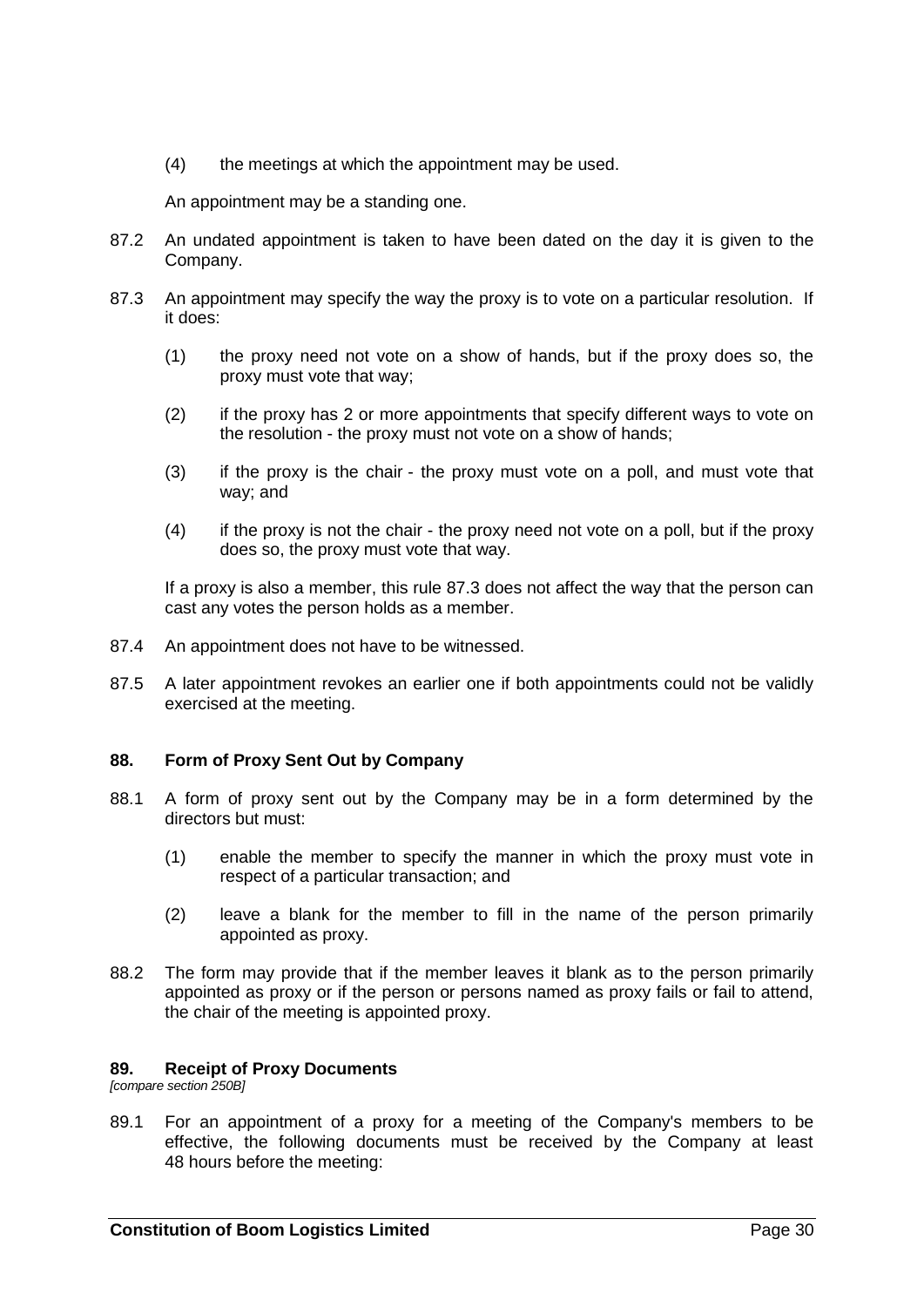- (1) the proxy's appointment; and
- (2) if the appointment is signed by the appointor's attorney the authority under which the appointment was signed or a certified copy of the authority.
- 89.2 If a meeting of the Company's members has been adjourned, an appointment and any authority received by the Company at least 48 hours before the resumption of the meeting are effective for the resumed part of the meeting.
- 89.3 The Company receives an appointment or authority when it is received at any of the following:
	- (1) the Company's registered office;
	- (2) a facsimile number at the Company's registered office; or
	- (3) a place, facsimile number or electronic address specified for the purpose in the notice of meeting.
- 89.4 An appointment of a proxy is ineffective if:
	- (1) the Company receives either or both the appointment or authority at a facsimile number or electronic address; and
	- (2) a requirement (if any) in the notice of meeting that:
		- (a) the transmission be verified in a way specified in the notice; or
		- (b) the proxy produce the appointment and authority (if any) at the meeting;

is not complied with.

- <span id="page-37-1"></span>89.5 Where the Company receives an appointment of proxy within the time specified in rule [89.1](#page-36-1) and the Company considers that the instrument has not been duly executed, the Company may in its discretion:
	- (1) return the instrument appointing the proxy to the appointing member; and
	- (2) request that the member duly execute the appointment and return it to the Company within such shorter period before holding the meeting as the Company determines in its discretion and notifies to the member.

<span id="page-37-0"></span>The appointment of proxy will be valid if the duly executed instrument is returned to the Company within the time determined under rule [89.5\(2\).](#page-37-0)

- <span id="page-37-2"></span>89.6 Where the Company receives an appointment of proxy that is unclear or incomplete (other than in the circumstances contemplated in rule [89.5\)](#page-37-1):
	- (1) the Company may clarify with a member any instruction on the appointment of the proxy which is received by the Company by written or verbal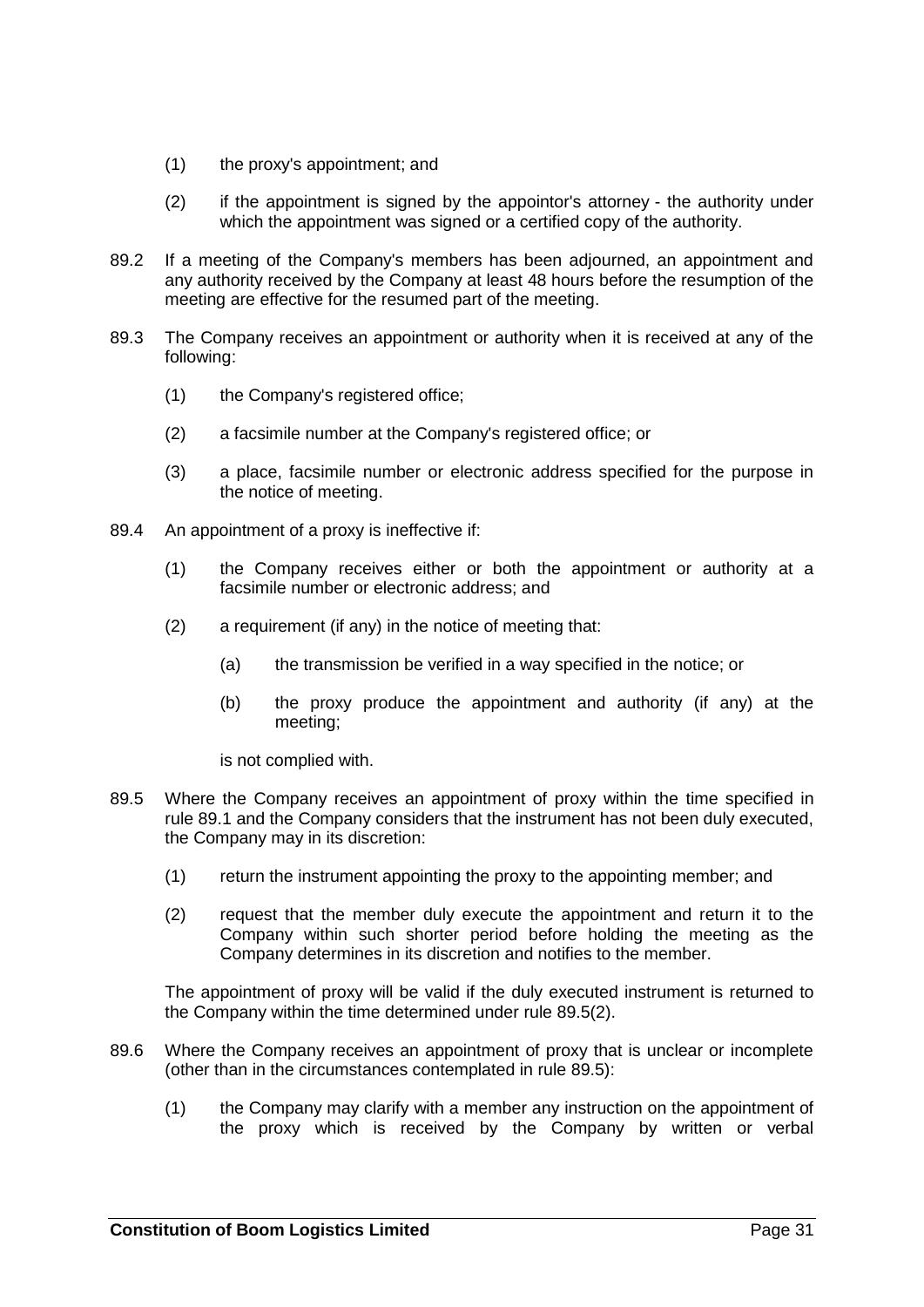communication and may, at its discretion, amend or complete the contents of the appointment of the proxy to reflect any clarification in instruction;

- (2) the member is taken to have appointed the Company as its attorney for the purpose of making any insertion or amendment in accordance with this rule [89.6;](#page-37-2) and
- (3) the appointment of proxy will be valid if received by the Company within the time prescribed by rule [89.1,](#page-36-1) notwithstanding that it was completed or amended under this rule [89.6](#page-37-2) after that time.

### **90. Validity of Proxy Vote**

*[section 250C(1) and replaceable rule 250C(2)]*

- 90.1 A proxy who is not entitled to vote on a resolution as a member may vote as a proxy for another member who can vote if the appointment specifies the way the proxy is to vote on the resolution and the proxy votes that way.
- 90.2 A vote cast by a proxy is valid although, before the proxy votes:
	- (1) the appointing member dies;
	- (2) the member is mentally incapacitated;
	- (3) the member revokes the proxy's appointment;
	- (4) the member revokes the authority under which the proxy was appointed by a 3rd party; or
	- (5) the member transfers the share in respect of which the proxy was given;

unless the Company receives written notice of that event before the start or resumption of the meeting at which the proxy votes.

## **91. Body Corporate Representative**

*[section 250D]*

- 91.1 A body corporate may appoint an individual as a representative to exercise all or any of the powers the body corporate may exercise:
	- (1) at meetings of the Company's members;
	- (2) at meetings of creditors or debenture holders; or
	- (3) relating to resolutions to be passed without meetings.

The appointment may be a standing one.

91.2 The appointment may set out restrictions on the representative's powers. If the appointment is to be by reference to a position held, the appointment must identify the position.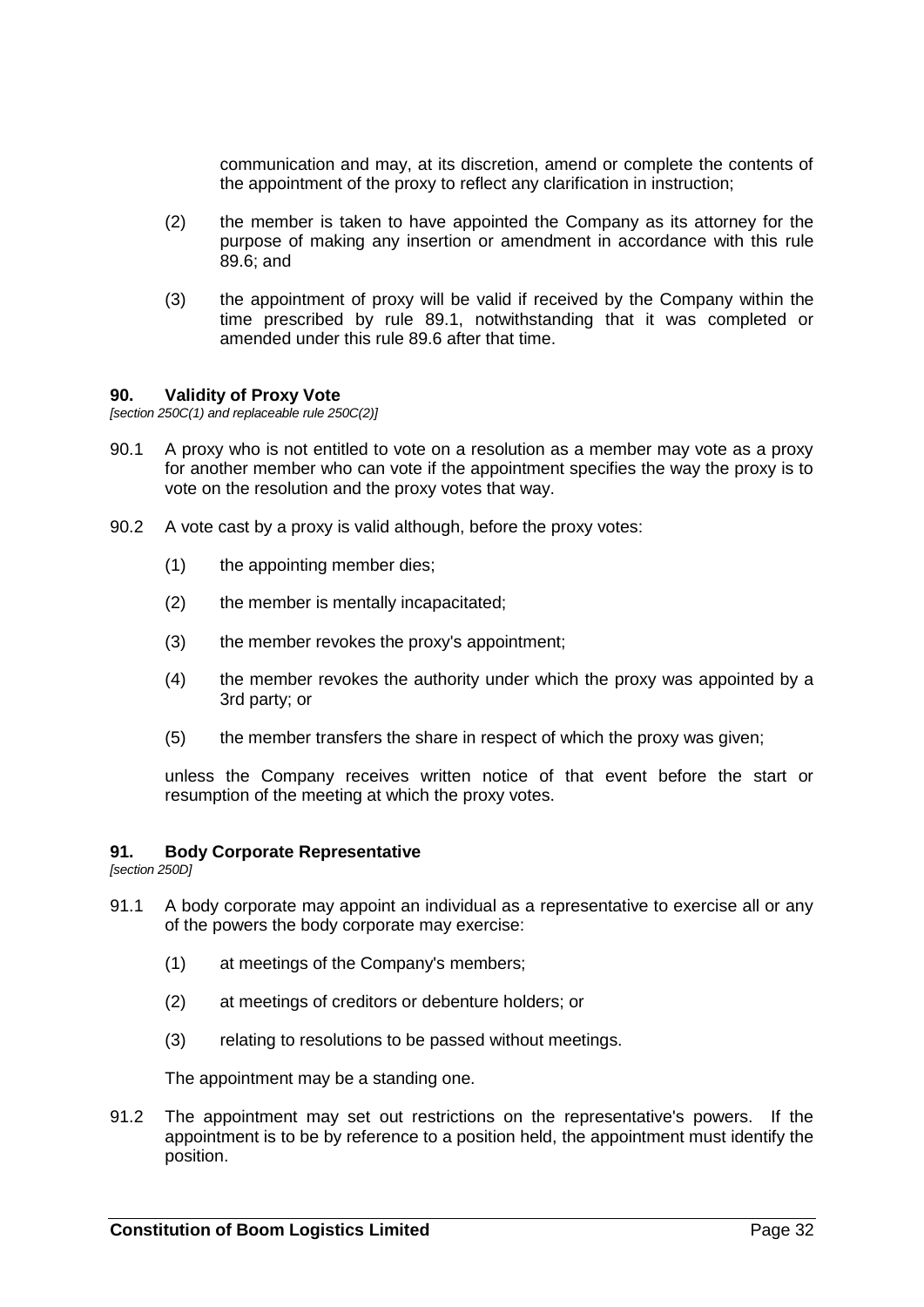- 91.3 A body corporate may appoint more than 1 representative but only 1 representative may exercise the body's powers at any one time.
- 91.4 Unless otherwise specified in the appointment, the representative may exercise, on the body corporate's behalf, all of the powers that the body could exercise at a meeting or in voting on a resolution.

### **92. Attorney of Member**

92.1 An attorney for a member may do whatever the member could do personally as a member, but if the attorney is to vote at a meeting of members or a class of members the instrument conferring the power of attorney or a certified copy of the authority must be produced to the Company at least 48 hours before the meeting, in the same way as the appointment of a proxy.

#### **92A. Establishing validity of appointment of a proxy, attorney or representative of a body corporate**

- 92A.1 The chair of a meeting of members may:
	- (1) permit a person claiming to be a representative of a body corporate to exercise the powers of a representative of a body corporate, even if the person is unable to establish to the chair's satisfaction that he or she has been validly appointed; or
	- (2) permit the person to exercise those powers on the condition that, if required by the Company, he or she produce evidence of the appointment within the time set by the chair.
- 92A.2 The chair of a meeting of members may require a person acting as a proxy, attorney or representative of a body corporate to establish to the chair's satisfaction that the person is the person duly appointed to act. If the person fails to satisfy the requirement, the chair may exclude the person from attending or voting at the meeting.
- 92A.3 The chair may delegate his or her powers under rules 92A.1 and 92A.2 to any person.

#### **VOTING AT MEETINGS OF MEMBERS**

# **93. How Many Votes a Member Has**

*[compare replaceable rule 250E]*

- 93.1 Subject to any rights or restrictions attached to any class of shares and to this constitution, at a meeting of members:
	- (1) on a show of hands, each member has 1 vote; and
	- (2) on a poll, each member has 1 vote for each share the member holds.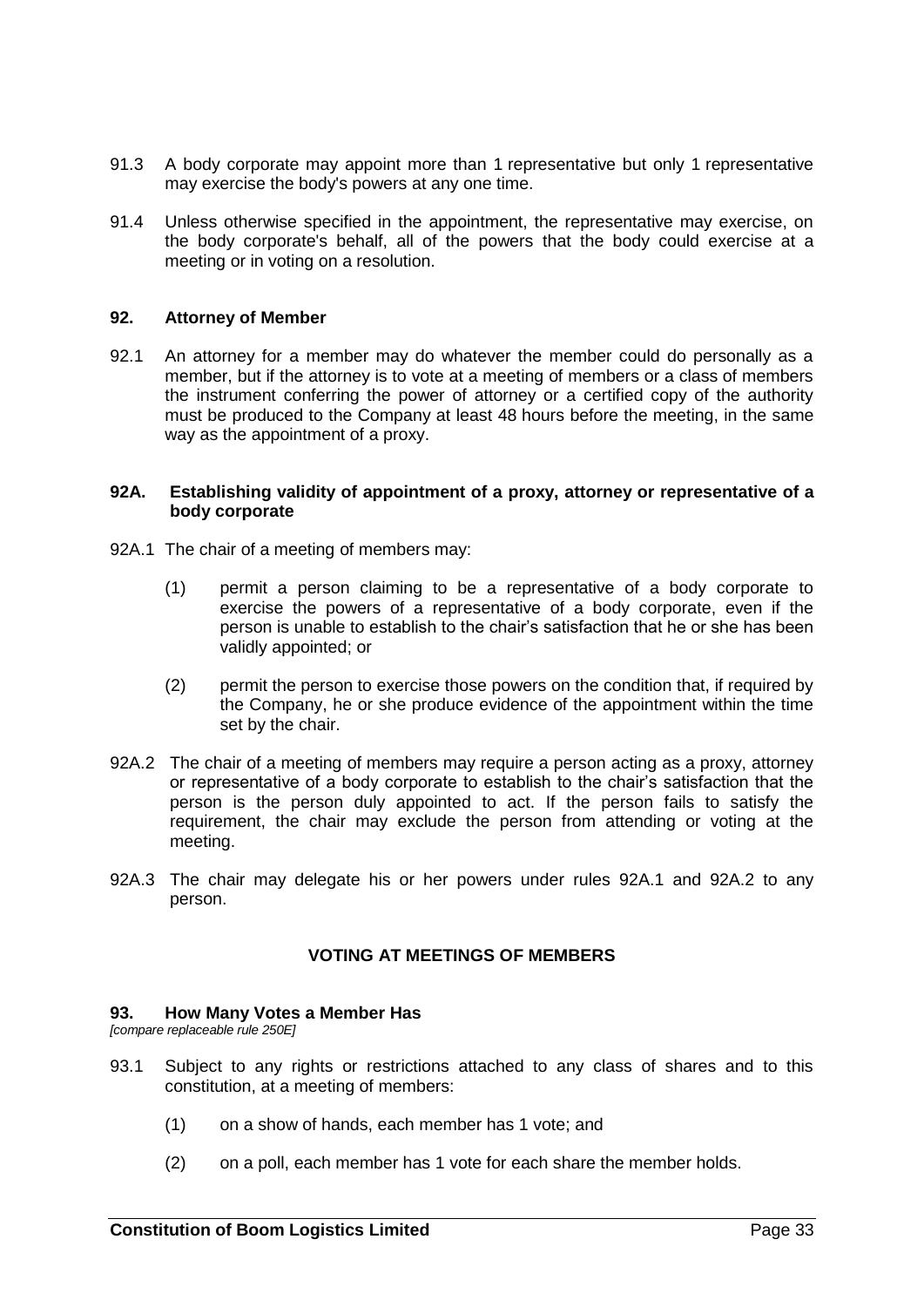- 93.2 The vote may be exercised in person or by proxy, body corporate representative, attorney or by lodging a direct vote in accordance with rule 93A.
- <span id="page-40-0"></span>93.3 Where there are partly-paid shares on a poll every member present has 1 vote for each fully paid share and a fraction of a vote for each partly-paid share held by the member in the Company. The fraction must be equivalent to the proportion which the amount paid (not credited) is of the total amounts paid and payable (excluding amounts credited). In this rule [93.3](#page-40-0) amounts paid in advance of a call are ignored when calculating the proportion.
- 93.4 The holder of a preference share (or preference security, as that term is defined in the Listing Rules) has the right to vote in the circumstances set out in rule 110A.

### **93A. Direct Voting**

- 93A.1 The directors may decide that, at any general meeting or class meeting, a member who is entitled to attend and vote on a resolution at that meeting is entitled to a direct vote in respect of that resolution.
- 93A.2 The directors may prescribe regulations, rules and procedures in relation to the lodging of direct votes by members, including specifying the form, method and timing of lodging a direct vote at a meeting in order for the vote to be valid.

#### **94. Voting Disqualification**

- 94.1 A holder of ordinary shares has no right to vote at a general meeting in respect of those shares if:
	- (1) calls due and payable on those shares have not been paid;
	- (2) the person became a holder of the shares after the specified time (being not more than 48 hours prior to the date of the meeting) established by the Company in accordance with a law of a state or territory or of the Commonwealth for the purpose of voting at the meeting; or
	- (3) the right is removed or changed under a court order.

# **95. Jointly Held Shares**

<span id="page-40-1"></span>*[compare replaceable rule 250F]*

- 95.1 If a share is held jointly and more than 1 member votes in respect of that share, only the vote of the member whose name appears first in the Register counts.
- 95.2 Rule [95.1](#page-40-1) applies whether the vote is cast in person or by proxy or by attorney or by lodging a direct vote.
- 95.3 Several executors or administrators of a deceased member are treated, for the purposes of rule [95.1,](#page-40-1) as joint holders.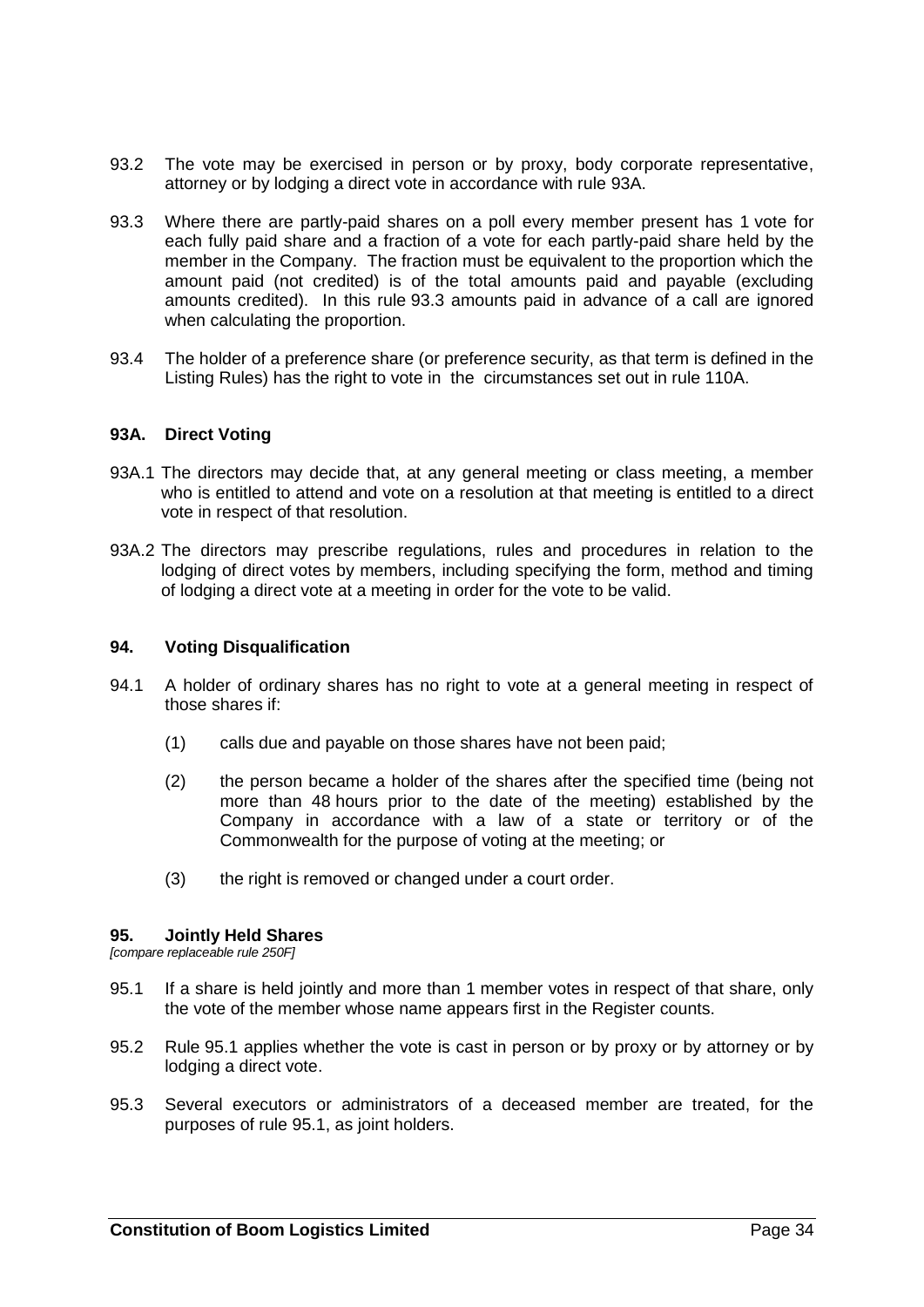## **96. Objections to Right to Vote**

*[compare replaceable rule 250G]*

- 96.1 A challenge to a right to vote at a meeting of members:
	- (1) may only be made at the meeting; and
	- (2) must be determined by the chair, whose decision is final.
- 96.2 A vote not disallowed following the challenge is valid for all purposes.

### **97. Votes Need Not All Be Cast in the Same Way**

*[section 250H]*

- 97.1 On a poll a person voting who is entitled to 2 or more votes:
	- (1) need not cast all the votes; and
	- (2) may cast the votes in different ways.

#### **98. How Voting is Carried Out**

*[compare replaceable rule 250J and section 251A]*

- 98.1 A resolution put to the vote at a meeting of the Company's members must be decided on a show of hands unless a poll is demanded.
- 98.2 On a show of hands, a declaration by the chair is conclusive evidence of the result. Neither the chair nor the minutes need to state the number or proportion of the votes recorded in favour or against.

#### **99. Matters on Which a Poll May Be Demanded**

*[compare section 250K]*

- 99.1 A poll may be demanded on any resolution.
- 99.2 A demand for a poll may be withdrawn.

### **100. When a Poll is Effectively Demanded**

*[compare section 250L]*

- 100.1 At a meeting of the Company's members, a poll may be demanded by:
	- (1) at least 5 members entitled to vote on the resolution;
	- (2) a member or members with at least 5% of the votes that may be cast on the resolution on a poll;
	- (3) a member or members holding voting shares on which the aggregate sum paid up is not less than 5% of the total sum paid up on all voting shares; or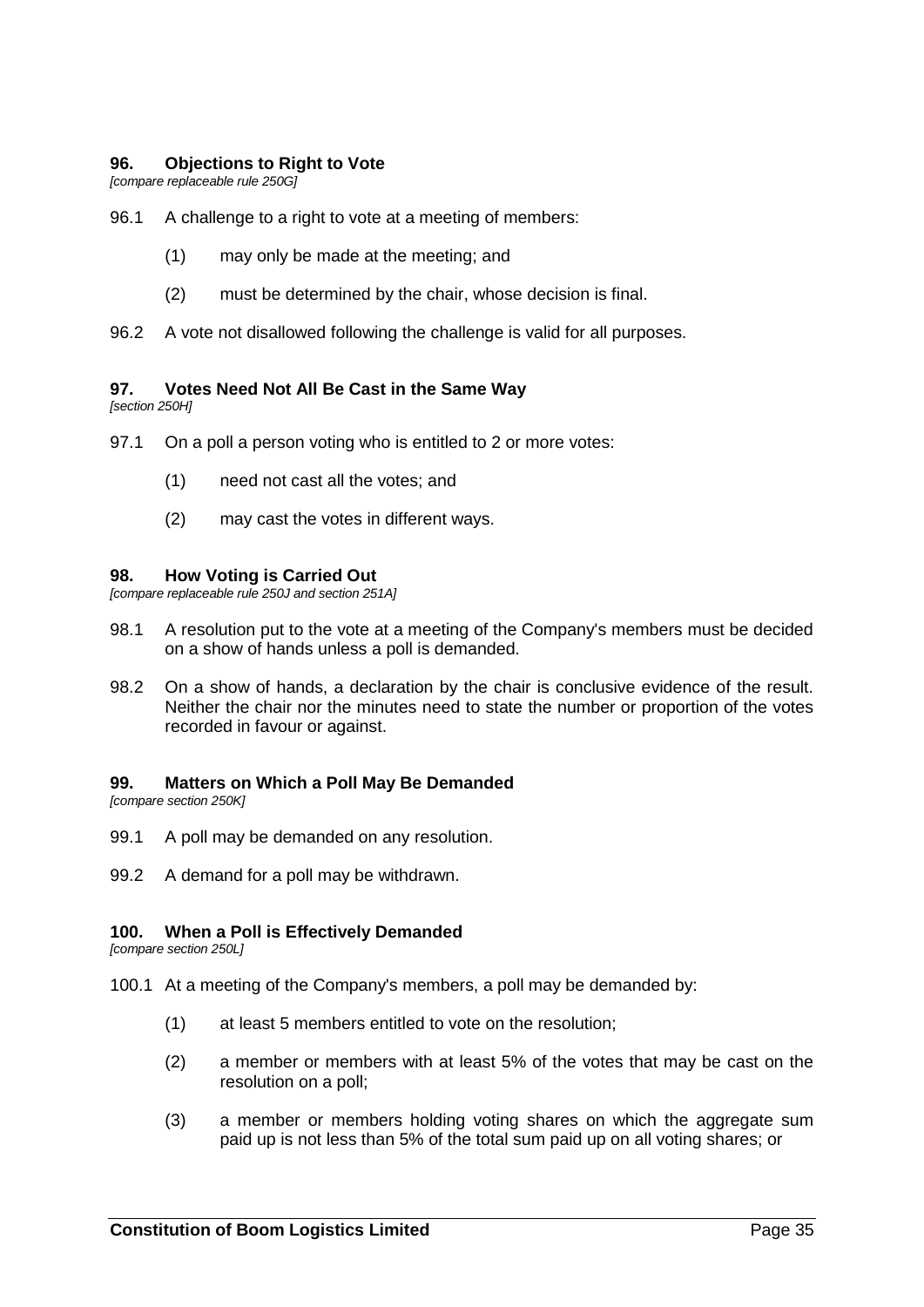- (4) the chair.
- 100.2 The poll may be demanded:
	- (1) before a vote is taken;
	- (2) before the voting results on a show of hands are declared; or
	- (3) immediately after the voting results on a show of hands are declared.
- 100.3 The percentage of votes that members have is to be worked out as at the midnight before the poll is demanded.

### **101. When and How Polls Must Be Taken**

*[compare replaceable rule 250M]*

- 101.1 A poll demanded on a matter other than the election of a chair or the question of an adjournment must be taken when and in the manner the chair directs.
- 101.2 A poll on the election of a chair or on the question of an adjournment must be taken immediately.
- 101.3 The demand for a poll does not prevent the continuance of a meeting for the transaction of any business other than the question on which a poll has been demanded.
- 101.4 The result of the poll is the resolution of the meeting at which the poll was demanded.

# **102. Chair Does Not Have a Casting Vote**

*[compare replaceable rule 250E(3)]*

102.1 In the case of an equality of votes, whether on a show of hands or on a poll, the chair of the meeting does not have a casting vote.

# **103. Voting Rights of Persons Entitled under Transmission Rule**

- 103.1 A person entitled under the transmission rule (rule [150\)](#page-68-0) to any shares may not vote at a meeting or adjourned meeting in respect of the shares unless:
	- (1) 48 hours at least before the time of holding the meeting or adjourned meeting there is lodged at the registered office of the Company documentation of entitlement which satisfies the chair of the meeting or adjourned meeting of the entitlement; or
	- (2) the directors have previously admitted the person's right to vote at the meeting in respect of the shares.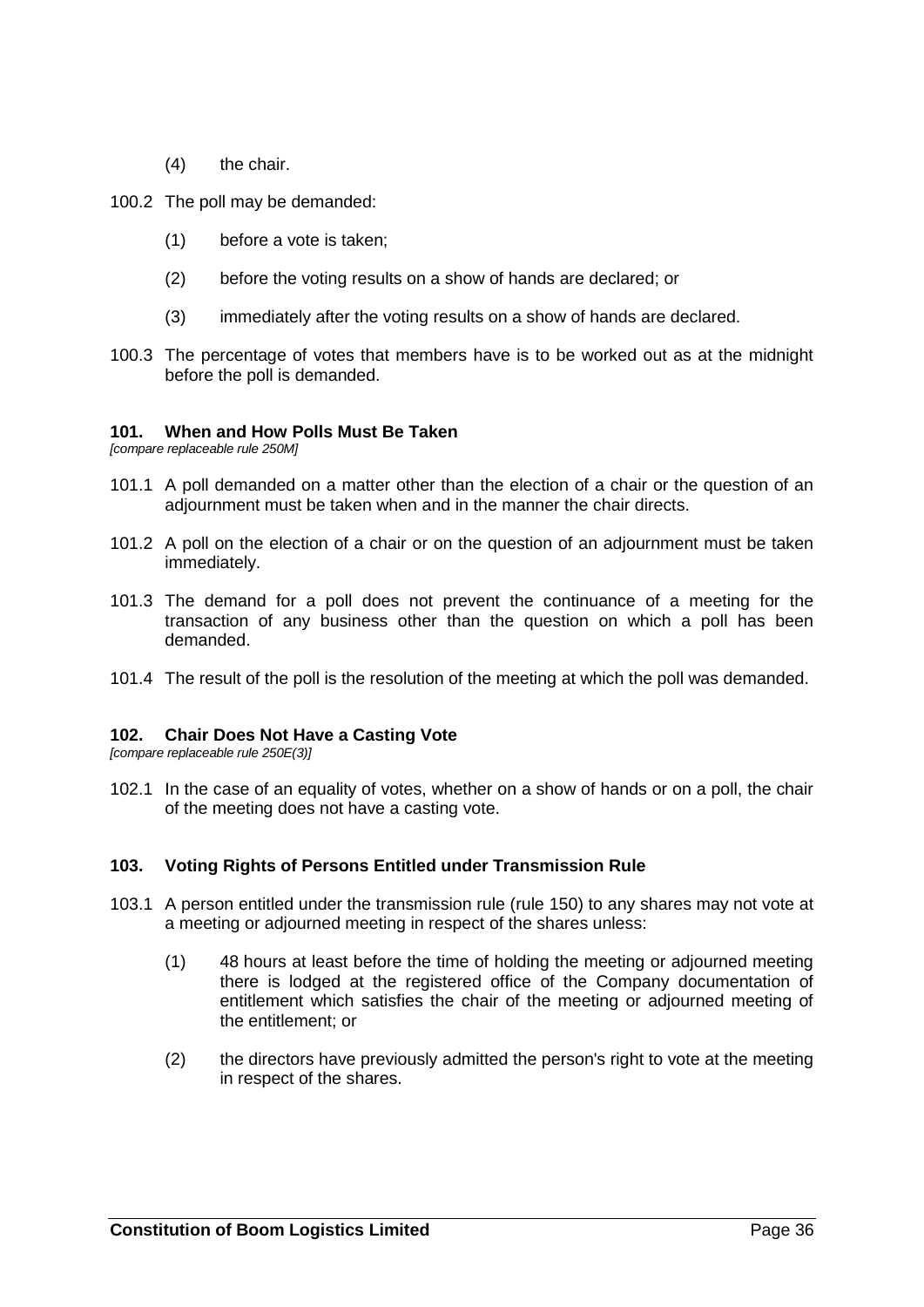### **BUSINESS OF GENERAL MEETINGS**

*[compare section 250N]*

## **104. Business of an Annual General Meeting**

*[compare sections 250R, 250S and 250T]*

- 104.1 The business of an annual general meeting may include any of the following, even if not referred to in the notice of meeting:
	- (1) the consideration of the annual financial report, directors' report and auditor's report;
	- (2) the election of directors
	- (3) the appointment of the auditor; and
	- (4) the fixing of the auditor's remuneration.

All other business transacted at an annual general meeting and all other business transacted at any other general meeting is special business.

- 104.2 The business of the annual general meeting also includes any other business which under this constitution or the Act ought to be transacted at an annual general meeting.
- 104.3 The chair of the annual general meeting must allow a reasonable opportunity for the members as a whole at the meeting to ask questions about or make comments on the management of the Company.
- 104.4 If the Company's auditor or the auditor's representative is at the meeting, the chair of an annual general meeting must allow a reasonable opportunity for the members as a whole at the meeting to ask the auditor or that representative questions relevant to the conduct of the audit and the preparation and content of the auditor's report.

# **105. Business to be transacted**

- 105.1 Unless the Act provides otherwise:
	- (1) no business may be transacted at a general meeting unless the general nature of the business is stated in the notice calling the meeting; and
	- (2) except with the approval of the directors or the chair, no person may move any amendment to a proposed resolution the terms of which are set out in the notice calling the meeting or to a document which relates to such a resolution and a copy of which has been made available to members to inspect or obtain.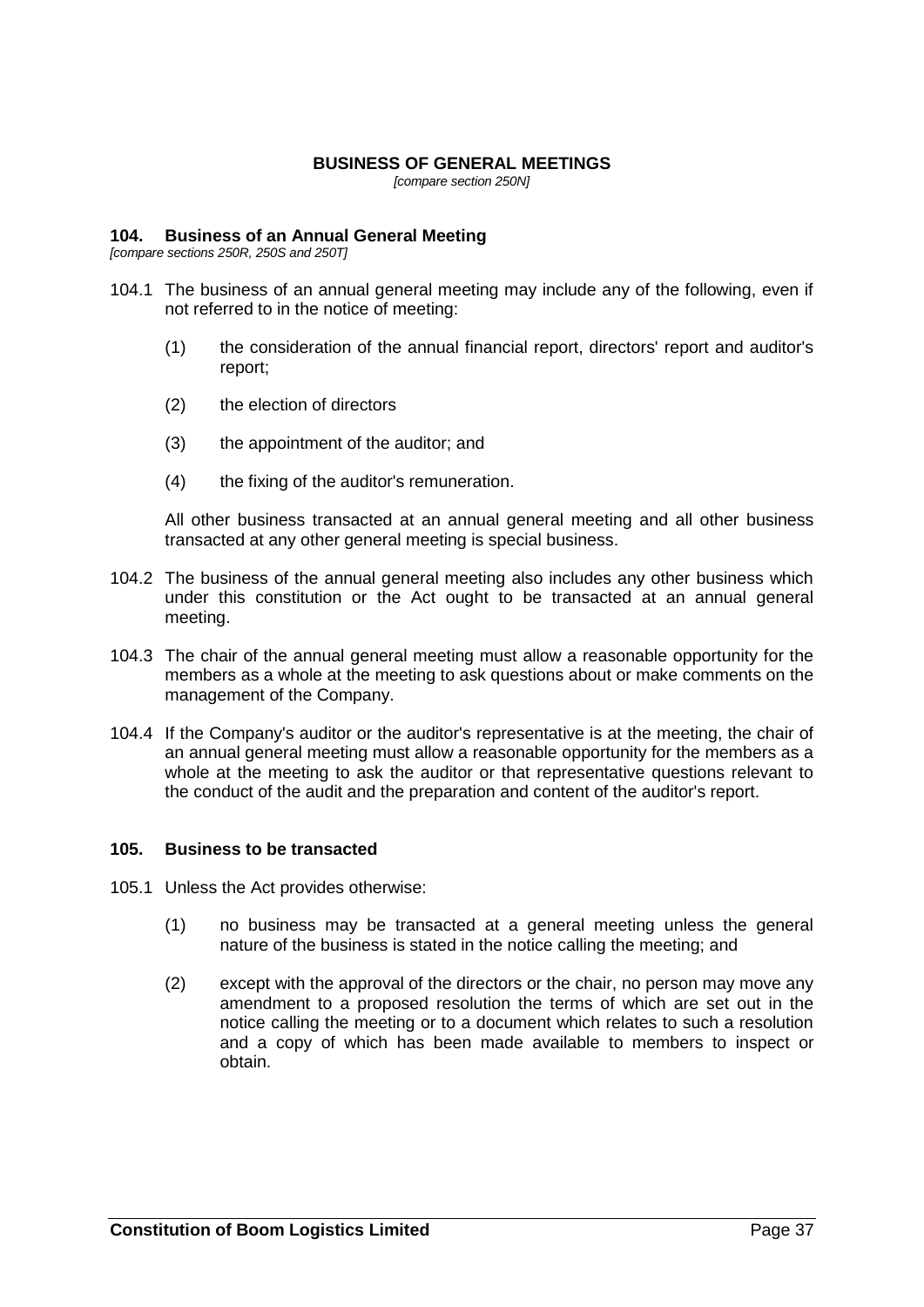# **MEETINGS OF MEMBERS HOLDING SHARES IN A CLASS**

### **106. Variation of Class Rights**

<span id="page-44-0"></span>*[compare sections 246B and 246C]*

- 106.1 Rights attached to shares in a class of shares may be varied or cancelled only:
	- (1) by special resolution of the Company; and
	- (2) either:
		- (a) by special resolution passed at a meeting of the members holding shares in the class; or
		- (b) with the written consent of members with at least 75% of the votes in the class.
- 106.2 Rule [106.1](#page-44-0) applies whether or not the Company is being wound up.
- 106.3 The Company must give a notice in writing of the variation or cancellation of shares to members of the class affected within 7 days after the variation or cancellation.
- 106.4 The provisions of this constitution relating to general meetings apply so far as they are capable of application and with the necessary changes to every meeting of members holding shares in a class except that:
	- (1) a quorum is constituted by not less than 2 members who, between them, hold or represent 25% of the issued shares of the class; and
	- (2) any member who holds or represents shares of the class may demand a poll.

### **107. Not used**

# **ACCOUNTS, AUDIT AND RECORDS**

### **108. Accounts**

*[compare sections 285-287, 314-317]*

- 108.1 The directors must cause proper accounting and other records to be kept in accordance with the Act.
- 108.2 The directors must distribute copies of every financial statement (including every document required by law to be attached to it) as required by the Act or Listing Rules.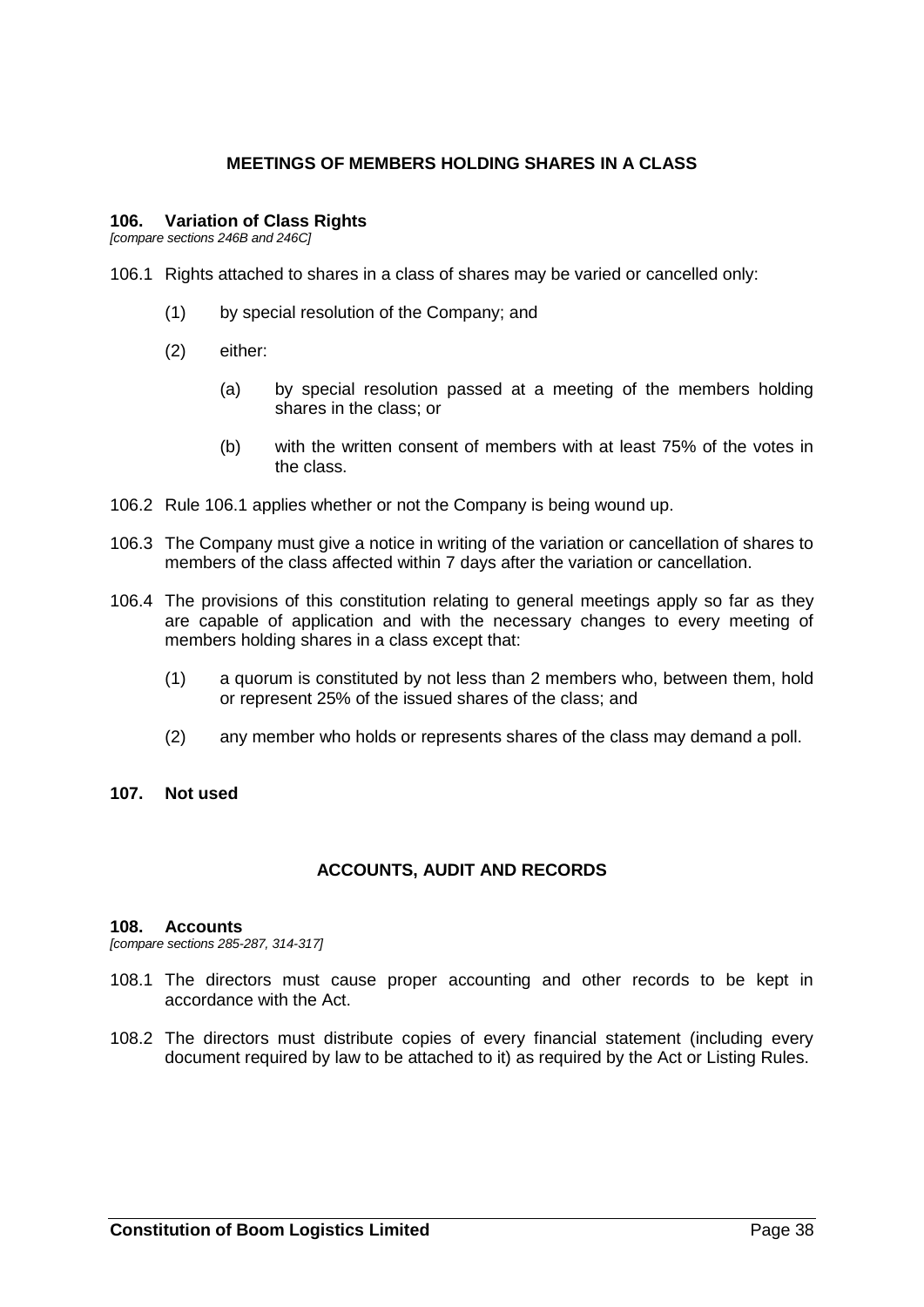#### **109. Audit**

*[compare sections 301, 327-331]*

- 109.1 A registered company auditor must be appointed.
- 109.2 The remuneration of the auditor must be fixed and the auditor's duties regulated in accordance with the Act.

#### **SHARES**

#### <span id="page-45-0"></span>**110. Control of Issue of Shares**

*[compare sections 254A and 254B]*

- 110.1 Without prejudice to any special rights previously conferred on the holders of any existing shares or class of shares but subject to the Act and the Listing Rules, the issue of shares in the Company is under the control of the directors.
- 110.2 Subject to the Act and the Listing Rules, the directors may issue shares to persons at times and on terms and conditions and having attached to them preferred, deferred or other special rights or restrictions as the directors see fit.
- 110.3 Subject to the Act, the directors may issue preference shares which are, or at the option of the Company are, liable to be redeemed or convertible into ordinary shares.
- 110.4 Subject to the Listing Rules, the directors may grant to any person (including any director, officer or employee of the Company or a related body corporate of the Company) options or other securities with rights of conversion to shares or preemptive rights to any shares for any consideration and for any period.
- 110.5 Upon giving 7 days' notice in writing of its intention to do so, the Company may redeem all or any redeemable preference shares. The notice must be delivered or posted to the holder of the redeemable preference shares accompanied by a cheque for the amount paid up in respect of the shares to be redeemed. Redemption takes place 7 days after delivery or posting of the notice.
- 110.6 The Company must not in any way prevent, delay or interfere with the issue of securities following the exercise, conversion or paying up of any security quoted on ASX, except as permitted by the Listing Rules.

### **110A. Preference Shares**

- 110A.1 Each preference share confers on the holder a right to receive a preferential dividend, in priority to the payment of any dividend on the ordinary shares, at the rate and on the basis decided by the directors under the terms of issue.
- 110A.2 In addition to the preferential dividend and rights on winding up, each preference share may participate with the ordinary shares in profits and assets of the Company, including on a winding up, if and to the extent the directors decide under the terms of issue.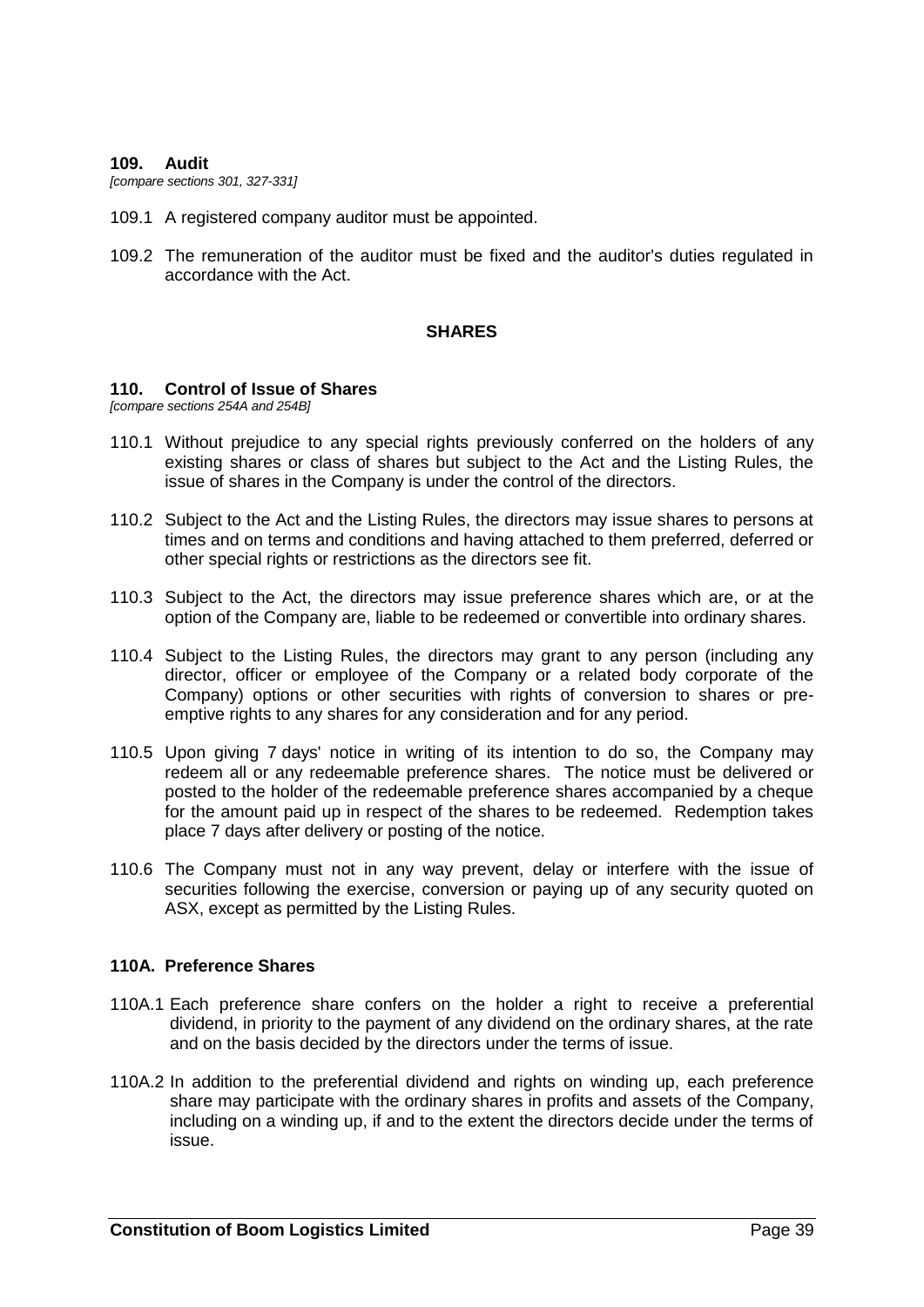- 110A.3 The preferential dividend may be cumulative only if and to the extent the directors decide under the terms of issue, and will otherwise be non cumulative.
- 110A.4 Each preference share confers on its holder the right in a winding up and on redemption to payment in priority to the ordinary shares of:
	- (1) the amount of any dividend accrued but unpaid on the share at the date of winding up or the date of redemption; and
	- (2) any additional amount specified in the terms of issue.
- 110A.5 To the extent the directors may decide under the terms of issue, a preference share may confer a right to a bonus issue or capitalisation of profits in favour of holders of those shares only.
- 110A.6 A preference share does not confer on its holder any right to participate in the profits or property of the Company except as set out above.
- 110A.7 A preference share does not entitle its holder to vote at any general meeting of the Company except in the following circumstances:
	- (1) on any of the proposals specified in rule 110A.8;
	- (2) on a resolution to approve the terms of a buy back agreement;
	- (3) during a period in which a dividend or part of a dividend on the share is in arrears;
	- (4) during the winding up of the Company; or
	- (5) in any other circumstances in which the Listing Rules require holders of preference shares to be entitled to vote.

110A.8 The proposals referred to in rule 110A.7 are proposals:

- (1) to reduce the share capital of the Company;
- (2) that affect rights attached to the share;
- (3) to wind up the Company; or
- (4) for the disposal of the whole of the property, business and undertaking of the Company.
- 110A.9 The holder of a preference share who is entitled to vote in respect of that share under rule 110A.7 is, on a poll, entitled to the greater of one vote per share or such other number of votes specified in, or determined in accordance with, the terms of issue for the share.
- 110A.10 In the case of a redeemable preference share, the Company must, at the time and place for redemption specified in, or determined in accordance with, the terms of issue for the share, redeem the share and, on receiving a redemption request under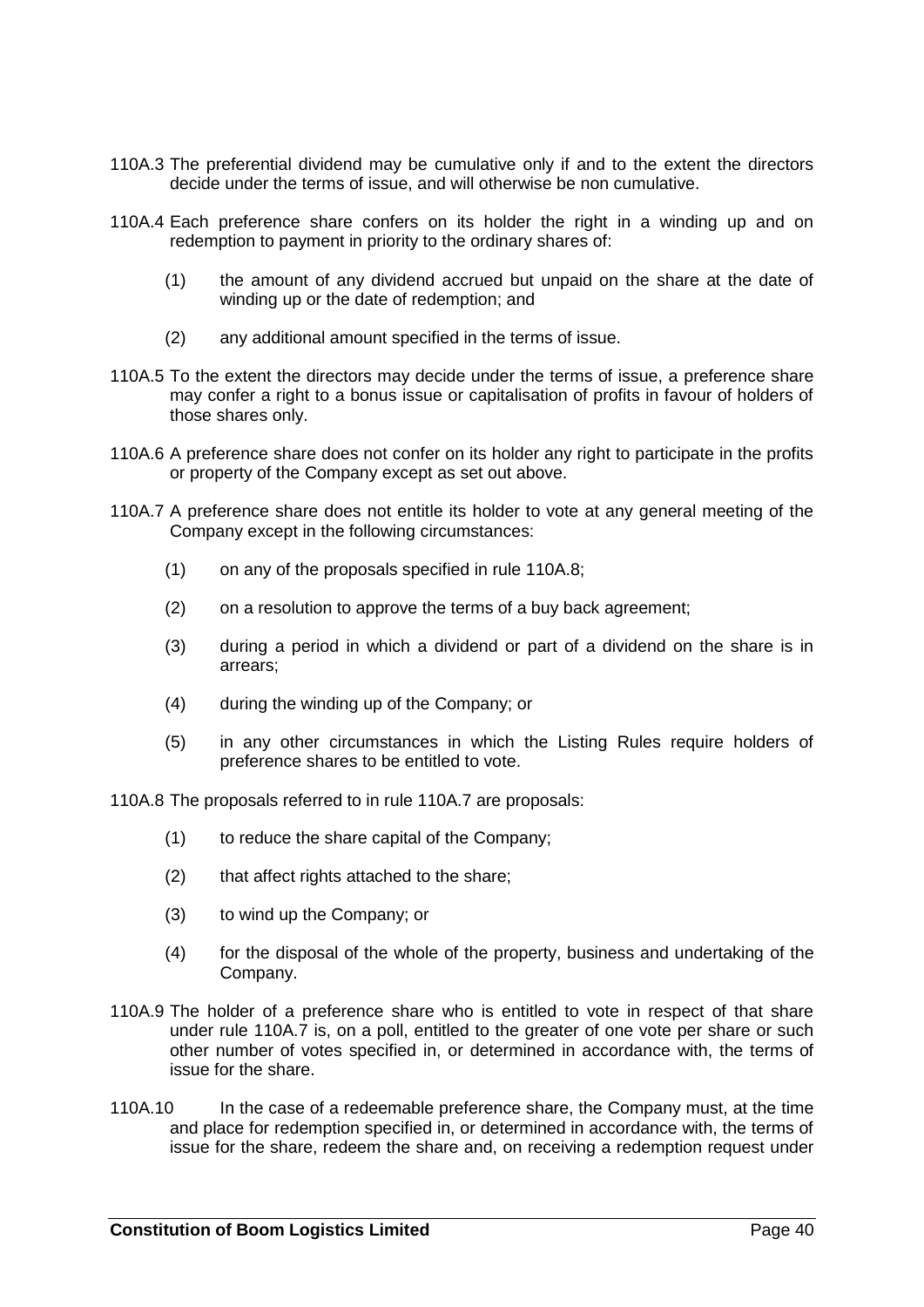the terms of issue, pay to or at the direction of the holder the amount payable on redemption of the share.

110A.11 A holder of a preference share must not transfer or purport to transfer, and the directors, to the extent permitted by the Listing Rules, must not register a transfer of, the share if the transfer would contravene any restrictions on the right to transfer the share set out in the terms of issue for the share.

### **111. Ordinary Shares**

- 111.1 All issued shares of the Company which are not issued upon special terms and conditions are ordinary shares and confer on the holders:
	- (1) the right to attend and vote at meetings of the Company and on a show of hands to 1 vote and on a poll to 1 vote for each share held;
	- (2) the right to participate in dividends (if any) declared on the class of shares held; and
	- (3) on the winding up of the Company, the right to participate in the division of any surplus assets or profits of the Company in proportion to the number of shares held, irrespective of the amount paid or credited as paid on the shares (assuming, in the case of any shares that were partly paid up at the commencement of the winding up, that the amount required to be paid to make them fully paid has been contributed to the Company).

### **112. Conversion of Shares**

<span id="page-47-0"></span>*[compare section 254H]*

- 112.1 The Company may convert all or any of its shares into a larger or smaller number of shares by resolution passed at a general meeting.
- 112.2 Rule [112.1](#page-47-0) does not allow anything that the Listing Rules do not allow.
- 112.3 Any amount unpaid on shares being converted is to be divided equally among the replacement shares.
- 112.4 The resolution by which any share is subdivided may determine that as between the holders of the shares resulting from the subdivision 1 or more of the shares have some preference or special advantage as regards dividend, capital, voting or otherwise as compared with the others.
- 112.5 The Company must not subdivide its shares into shares of smaller amounts than, or reduce the amount paid on any of its shares below, the amount permitted under the Listing Rules.
- 112.6 All ordinary shares must have the same rights and obligations attached to them unless otherwise approved by ASX or permitted by the Listing Rules.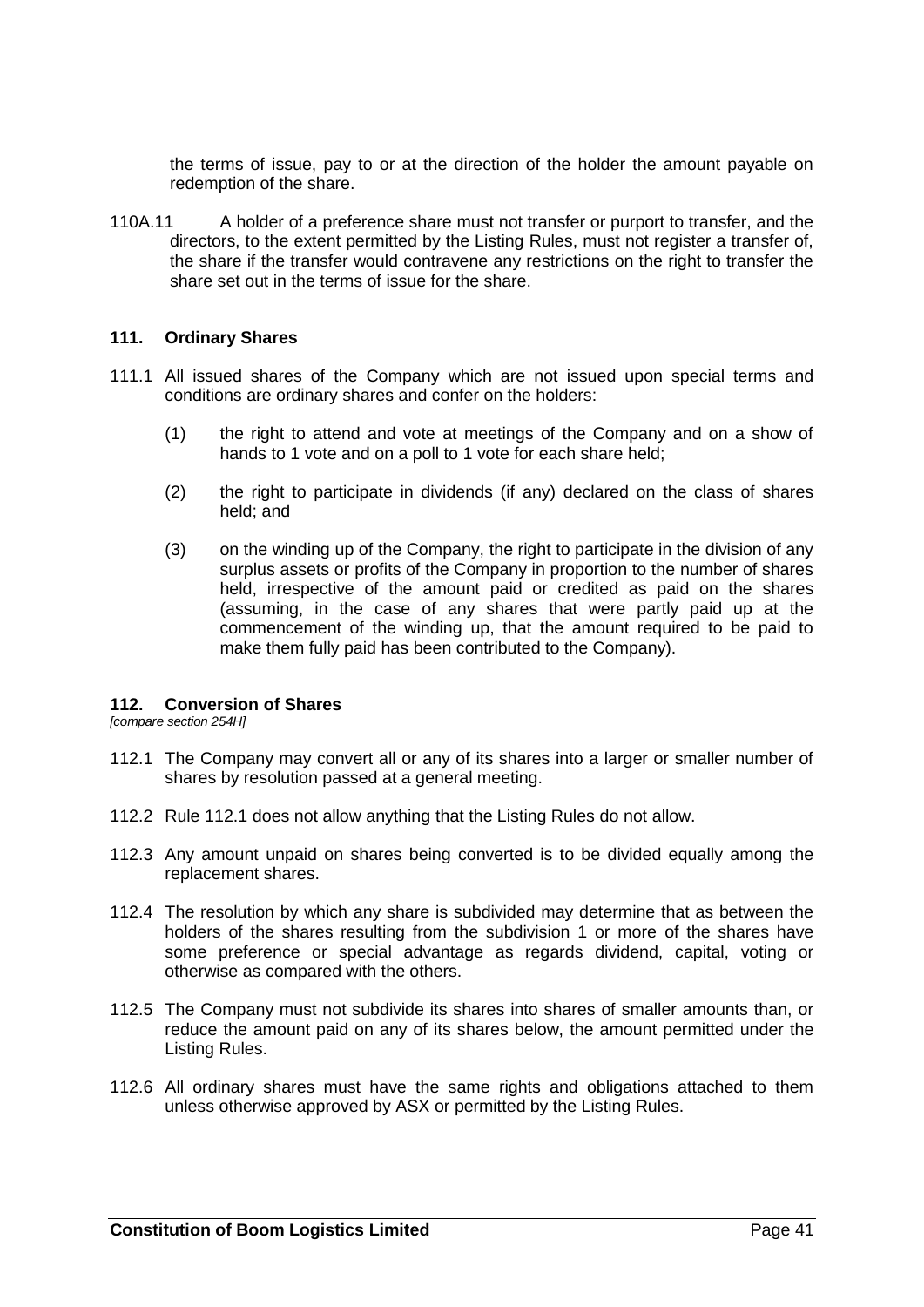### **113. Calls on Partly-paid Shares**

*[compare section 254M]*

- 113.1 If shares in the Company are partly-paid, the member is liable to pay calls on the shares in accordance with the terms on which the shares are on issue.
- 113.2 A call may be made payable by instalments.
- 113.3 A call may be revoked, postponed or extended as the directors determine.
- 113.4 A call must be treated as made at the time when the resolution of the directors authorising the call is passed.
- 113.5 Each member must pay the amount called on the member's shares according to the terms of the notice of call.
- <span id="page-48-2"></span><span id="page-48-1"></span><span id="page-48-0"></span>113.6 At least 30 business days before the due date for payment, the Company must send notices to all members on whom the call is made who are on the Register when the call is announced. The notice must include each of the following:
	- (1) the name of the member;
	- (2) the number of shares held by the member;
	- (3) the amount of the call;
	- (4) the due date for payment of the call;
	- (5) the consequences of non-payment of the call;
	- (6) the last day for trading of partly-paid "call unpaid" shares;
	- (7) the last day for acceptance by the Company's registry of lodgments of transfers of partly-paid "call unpaid" shares;
	- (8) the latest available market price of the shares on which the call is being made before the date of issue of the call notice;
	- (9) the highest and lowest market price of the shares on which the call is being made during the 3 months immediately before the date of issue of the call notice and the dates of those sales;
	- (10) the latest available market price of the shares on which the call is being made immediately before the Company announced to ASX that it intended to make a call; and
	- (11) if the Company has quoted shares of a higher paid-up value than the paid-up value of the shares on which the call is being made, the information required by rules [113.6\(8\),](#page-48-0) [113.6\(9\)](#page-48-1) and [113.6\(10\)](#page-48-2) in respect of the shares having the higher paid-up value.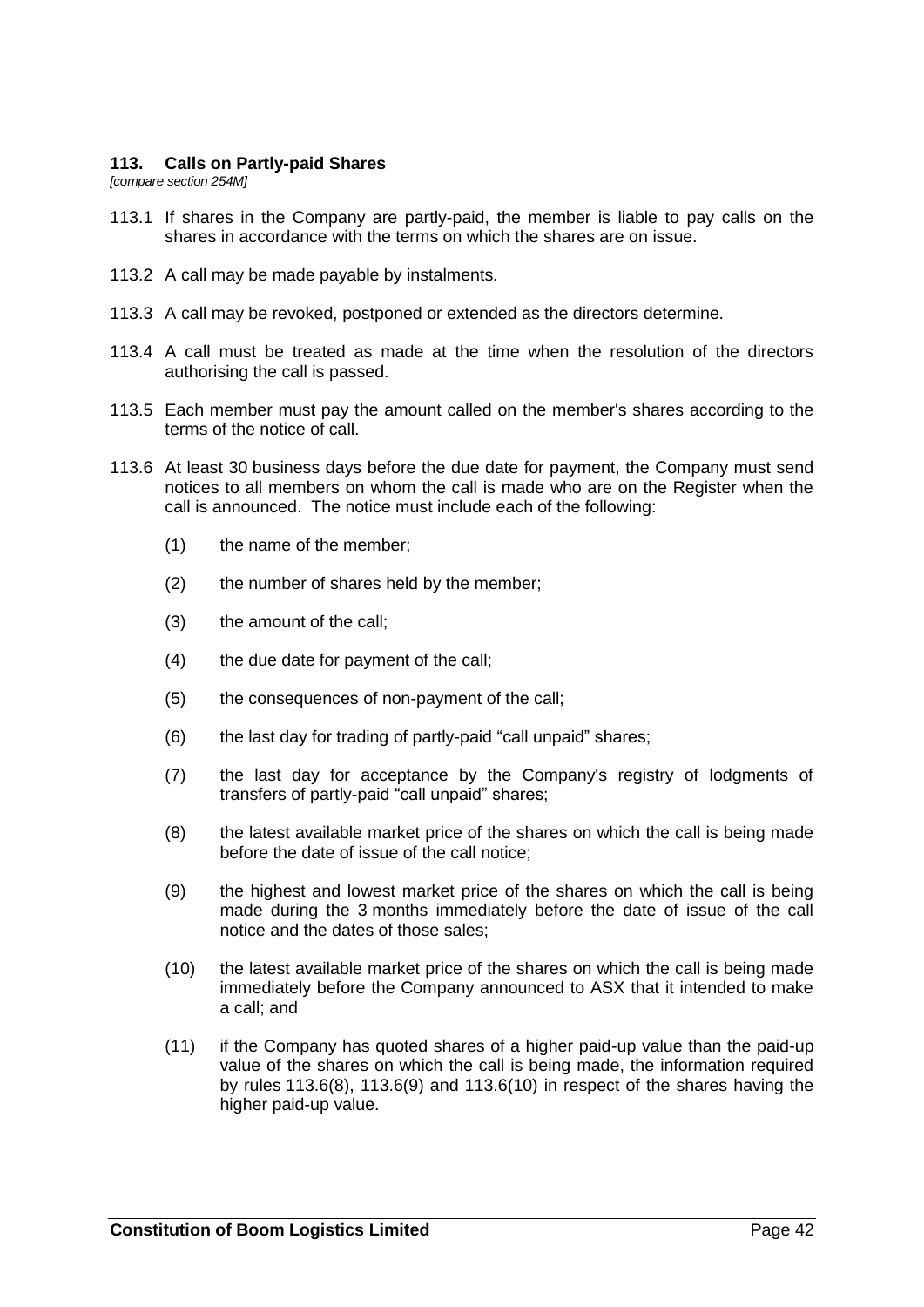- 113.7 Every notice of any call in respect of CHESS Approved Securities must:
	- (1) specify any additional information required by the Listing Rules; and
	- (2) be given within such period as is required by the Listing Rules.
- 113.8 The non-receipt of a notice of a call by, or the accidental omission to give notice of a call to, any of the members does not invalidate the call.
- 113.9 On the trial or hearing of any action for the recovery of any money due for any call and in any circumstances where it is necessary to prove the right to forfeit or sell shares for non-payment of a call it is sufficient to prove:
	- (1) that the name of the member sued is entered in the Register as the holder or 1 of the holders of the shares in respect of which the call was made;
	- (2) that the resolution making the call is recorded in the minute book;
	- $(3)$  that:
		- (a) notice of the call was given to the registered holder of the shares in accordance with this constitution; or
		- (b) in the case of calls or instalments payable at fixed times by the terms of issue of any share or otherwise, those terms apply; and
	- (4) that the sum or call has not been paid.

Proof of the above matters is conclusive evidence of the debt and of the right to forfeit or sell shares for non-payment of a call and it is not necessary to prove the appointment of the directors who made the call or the passing of the resolution or anything else.

- 113.10The joint holders of a share are jointly and severally liable to pay all calls in respect of the share.
- 113.11 If a sum called is not paid on or before the date for payment, the person from whom the sum is due must pay interest on the sum (or on so much as remains unpaid) at the rate the directors determine calculated from the day payment is due till the time of actual payment. The directors may waive the interest in whole or in part.
- 113.12Any sum that, by the terms of issue of a share, becomes payable on allotment or at a fixed date, must be treated for the purposes of this constitution as a call duly made and payable on the date on which by the terms of issue the sum becomes payable. In case of non-payment, the provisions of this constitution as to payment of interest and expenses, forfeiture or otherwise apply as if the sum had become payable by virtue of a call duly made and notified.
- 113.13The directors may, on the issue of shares, differentiate between the holders as to the amount of calls to be paid and the times of payment.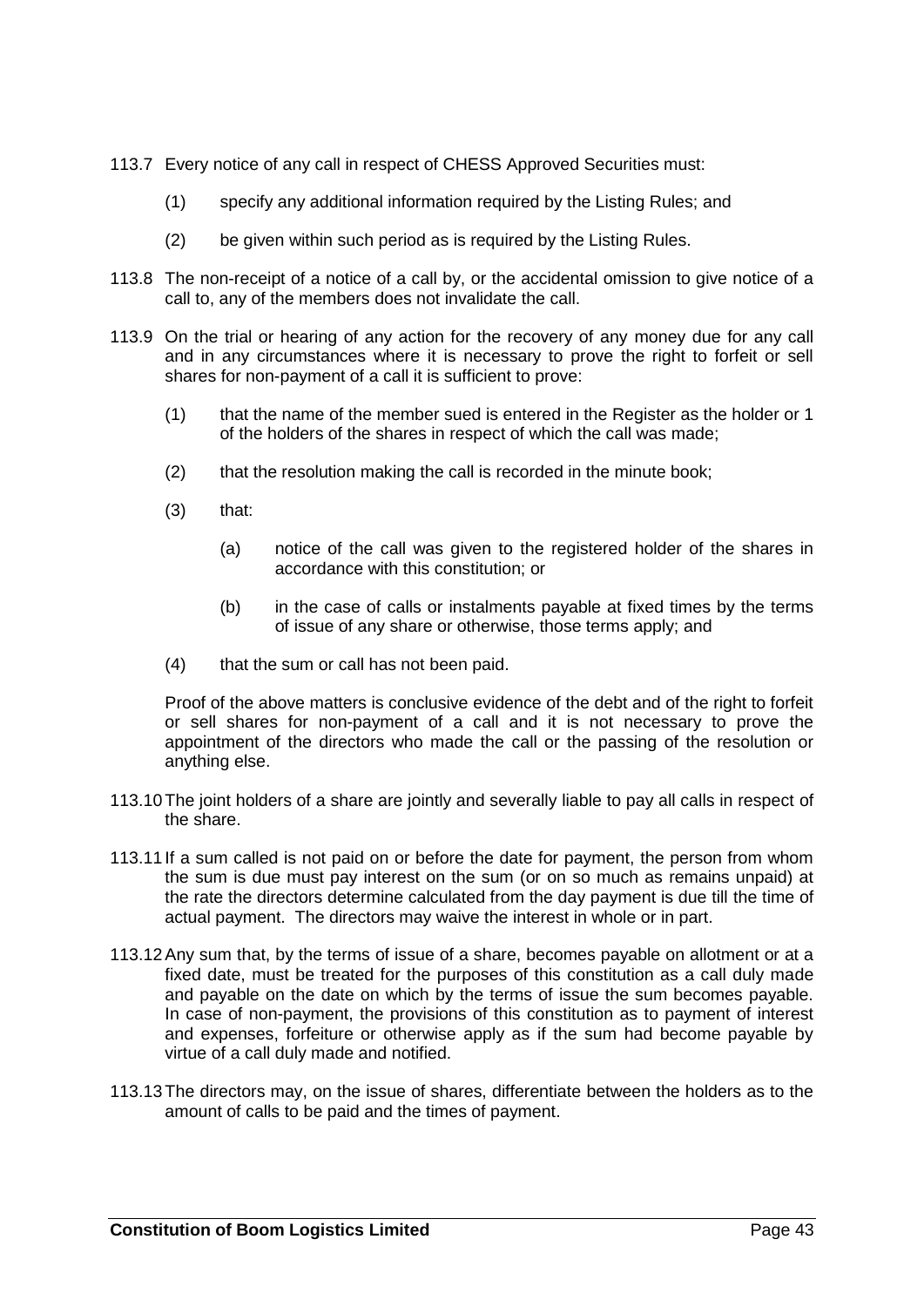- 113.14The directors may accept from a member the whole or a part of the amount unpaid on a share although no part of that amount has been called up. The directors may authorise payment by the Company of interest upon the whole or any part of an amount so accepted, until the amount becomes payable, at the rate agreed upon between the directors and the member paying the sum.
- 113.15Any amount paid in advance of calls is not included or taken into account in ascertaining the amount of dividend payable upon the shares in respect of which the advance has been made.
- 113.16The directors may at any time repay the amount so advanced upon giving to such member 1 month's notice in writing.
- 113.17 If a sum called in respect of a share is not paid before or on the due date for payment, the Company may recover the sum as a debt due with interest and expenses (if any), by action or otherwise but the exercise of this right is without prejudice to the right to forfeit the share of the member in arrears, and the directors may exercise either or both of these rights in their discretion.

# <span id="page-50-0"></span>**114. Right to Lien**

- 114.1 Subject to the Listing Rules and this rule [114,](#page-50-0) the Company has a first and paramount lien on every share (not being a fully paid share) for all money (whether presently payable or not) called or payable at a fixed time in respect of that share.
- 114.2 The Company also has a first and paramount lien on all shares registered in the name of a member (whether solely or jointly with others) for all money presently payable by the member or the member's estate to the Company.
- 114.3 The directors may at any time exempt a share wholly or in part from the provisions of this rule [114.](#page-50-0)
- 114.4 The Company's lien (if any) on a share extends to all dividends payable in respect of the share.
- <span id="page-50-1"></span>114.5 The amount of the Company's lien is restricted to:
	- (1) unpaid calls and instalments upon the specific shares in respect of which calls or instalments are due and unpaid;
	- (2) if the shares were acquired under an employee incentive scheme an amount owed to the Company for acquiring them; and
	- (3) an amount that the Company is required by law to pay (and has paid) in respect of the shares of a member or deceased former member.
- 114.6 The Company's lien on a share extends to reasonable interest and expenses incurred because an amount referred to in rule [114.5](#page-50-1) is not paid.
- 114.7 Unless otherwise agreed the registration of a transfer document operates as a waiver of the Company's lien (if any) on the shares transferred.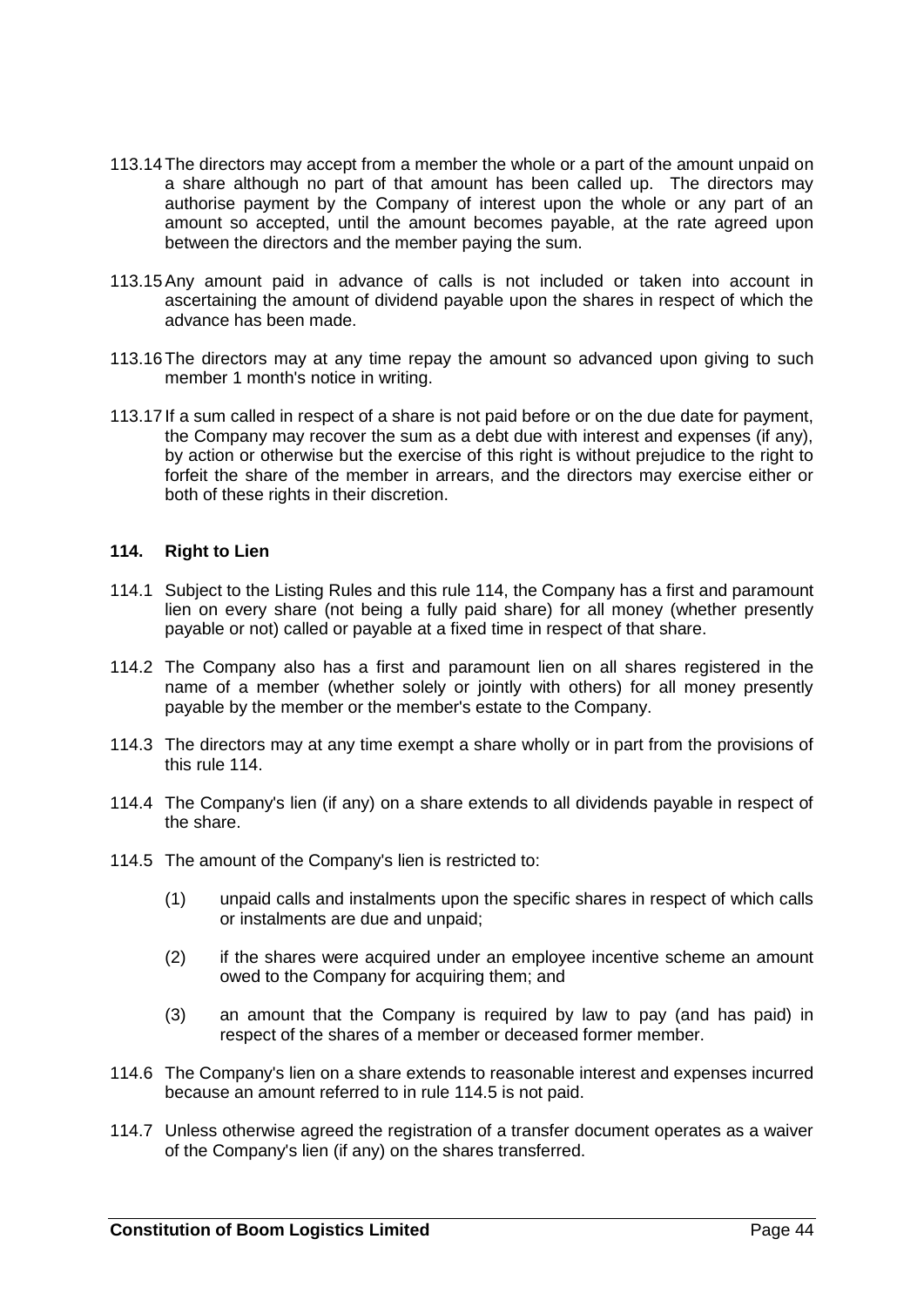- 114.8 The Company may do everything necessary or appropriate under the ASTC Settlement Rules to protect any lien, charge or other right to which it is entitled under the Act or this constitution.
- 114.9 If the Company has a lien on securities in a CHESS Holding, the Company may give notice to ASTC, in the form required by ASTC from time to time requesting ASTC to apply a Holding Lock to that CHESS Holding.

# <span id="page-51-1"></span><span id="page-51-0"></span>**115. Imposition of a Liability**

- 115.1 This rule [115](#page-51-0) applies where any law for the time being of any country, state or place:
	- (1) imposes or purports to impose any immediate or future or possible liability upon the Company to make any payment in respect of a member; or
	- (2) empowers any government or taxing authority or government official to require the Company to make any payment in respect of any shares registered in the Register as held either jointly or solely by a member or in respect of any dividends or other money which is or may become due or payable or is accruing due to the member by the Company on or in respect of the shares;

whether in consequence of:

- (3) the death of the member;
- (4) the liability of the member for income tax or other tax;
- (5) the liability of the executor or administrator of the member or of the member's estate for any estate, probate, succession, death, stamp or other duty; or
- (6) anything else.

115.2 If any liability contemplated by rule [115.1](#page-51-1) is imposed on the Company, the Company:

- (1) must be fully indemnified by the member or the member's executor or administrator from all liability;
- <span id="page-51-2"></span>(2) has a first and paramount lien upon all shares registered in the Register as held either jointly or solely by the member and upon all dividends and other money payable in respect of the shares for any liability arising under or in consequence that law and for any amount paid in complete or partial satisfaction of the liability and for interest on any amount so paid at the rate per annum set by the directors from the date of payment to the date of repayment. The Company may deduct from or set off against the dividends or other money payable any money so paid or payable by the Company together with interest;
- (3) may recover as a debt due from the member or the member's executor or administrator wherever situated any money paid by the Company under or in consequence of that law and interest on the money at the rate and for the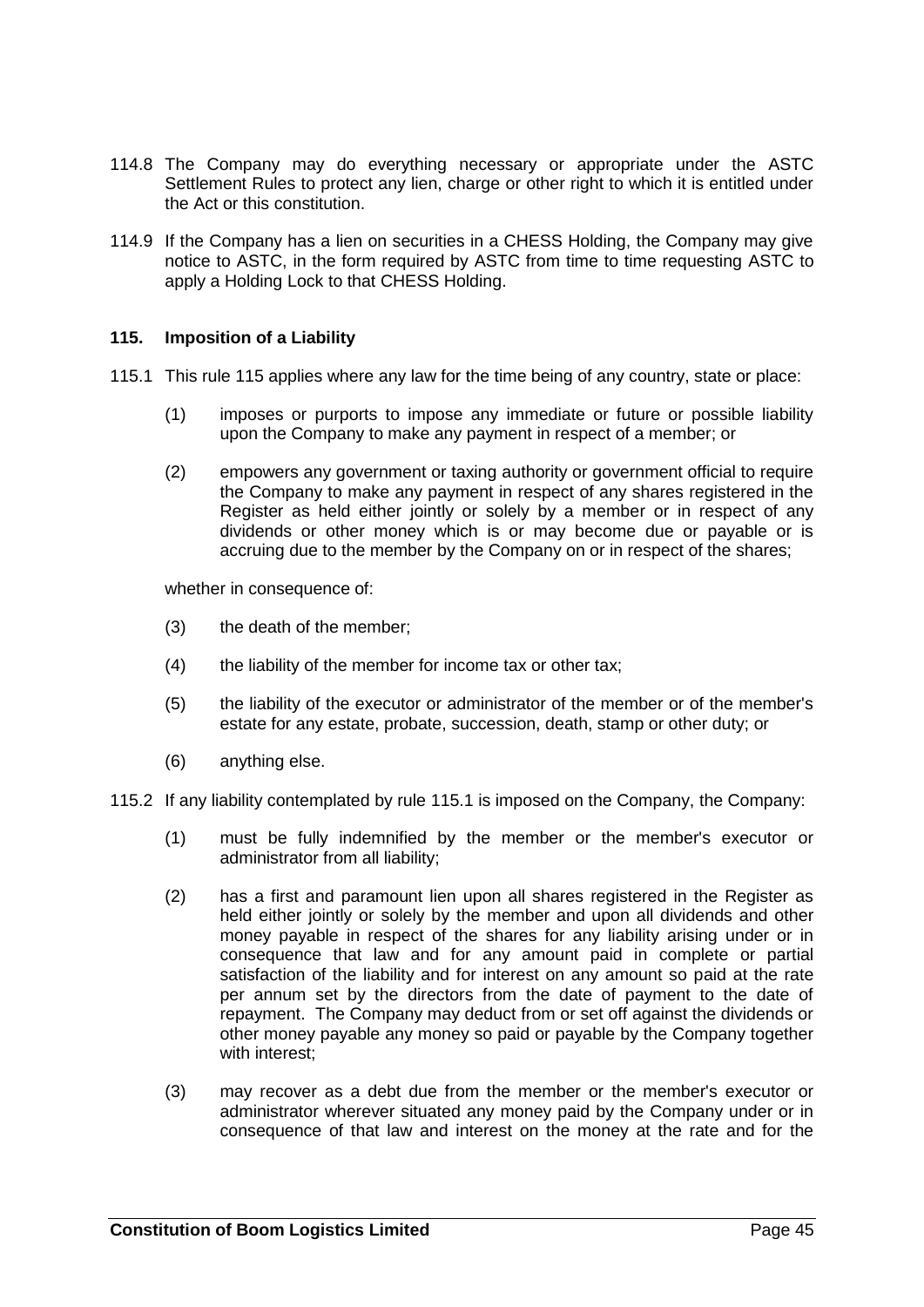period referred to in rule [115.2\(2\)](#page-51-2) in excess of any dividend or other money then due or payable by the Company to the member; and

- (4) may, if the money is paid or payable by the Company under that law refuse to register a transfer of the shares by the member or the member's executor or administrator until the money with interest is set off or deducted or where that amount exceeds the amount of the dividend or other money then due or payable by the Company to the member, until the excess is paid to the Company.
- 115.3 This rule [115](#page-51-0) does not prejudice or affect any right or remedy which that law may confer or purport to confer on the Company and the right or remedy is enforceable by the Company against the member and the member's executors, administrators and estate wherever situated whether or not the right or remedy is validly conferred.

# <span id="page-52-1"></span>**116. Sale of Shares the Subject of Lien**

- 116.1 Subject to rule [116.2,](#page-52-0) the Company may sell, in the manner the directors see fit, any shares on which the Company has a lien.
- <span id="page-52-0"></span>116.2 A share on which the Company has a lien may not be sold unless:
	- (1) a sum in respect of which the lien exists is presently payable; and
	- (2) the Company has, not less than 14 days before the date of the sale, given to the registered holder for the time being of the share or the person entitled to the share by reason of the death or bankruptcy of the registered holder a notice in writing setting out, and demanding payment of, the sum presently payable in respect of which the lien exists.
- 116.3 To give effect to a sale of shares under rule [116,](#page-52-1) the directors may authorise a person to transfer the shares sold to the purchaser of the shares.
- 116.4 The Company must register the purchaser as the holder of the shares comprised in the transfer and the purchaser is not bound to see to the application of the purchase money.
- 116.5 The title of the purchaser to the shares is not affected by any irregularity or invalidity in connection with the sale.
- <span id="page-52-2"></span>116.6 The proceeds of a sale under rule [116](#page-52-1) must be applied by the Company as follows:
	- (1) in payment of the sum presently payable in respect of which the lien existed;
	- (2) if there was a lien on the shares for sums not presently payable, the Company may retain any residue of the proceeds of sale and apply the residue to pay those sums when they become presently payable;
	- (3) subject to rule [116.6\(2\)](#page-52-2) the Company must pay the residue to the person entitled to the shares immediately before the sale.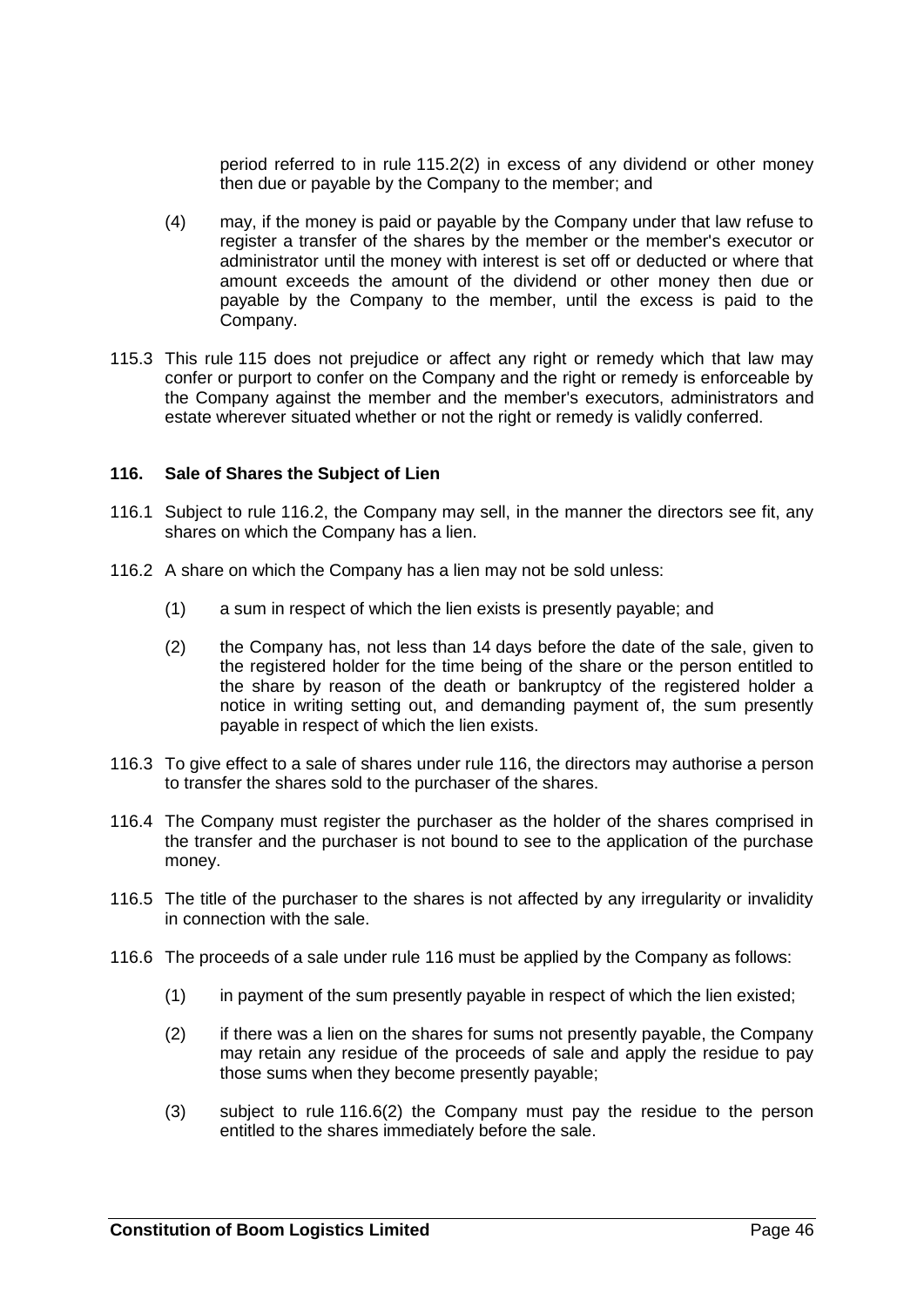# **117. Surrender of Shares**

117.1 The directors may accept the surrender of any paid-up share by way of compromise of any question as to the holder being properly registered in respect of the share. Any share so surrendered may be disposed of in the same manner as a forfeited share.

# <span id="page-53-3"></span>**118. Power to Capitalise and Issue Debentures to Members**

*[compare section 254S]*

- 118.1 The Company may capitalise profits. The capitalisation need not be accompanied by the issue of shares.
- <span id="page-53-2"></span><span id="page-53-0"></span>118.2 The directors, or the Company in general meeting on the recommendation of the directors, may apply profits, including reserves and sums otherwise available for distribution to members, to:
	- (1) pay up any amount unpaid on issued shares or other securities of the Company;
	- (2) issue shares, other securities of the Company, debentures or unsecured notes to members credited as fully paid up; or
	- (3) partly as mentioned in rule [118.2\(1\)](#page-53-0) and partly as mentioned in rule [118.2\(2\).](#page-53-1)
- <span id="page-53-1"></span>118.3 The amount applied under rule [118.2](#page-53-2) must be applied for the benefit of members in the proportions in which the members would have been entitled to dividends if the amount applied had been distributed as a dividend or to employees of the Company under the terms of an employee incentive scheme.
- 118.4 To give effect to any resolution to reduce the capital of the Company, to satisfy a dividend as set out in rule [131](#page-58-0) or to capitalise profits under rule [118,](#page-53-3) the directors may:
	- (1) settle as they think expedient any difficulty that arises in making the distribution or capitalisation and, in particular, issue fractional certificates or make cash payments in cases where members are entitled to fractions of shares, debentures, unsecured notes or other securities and decide that amounts or fractions of less than a particular value decided by the directors may be disregarded in order to adjust the rights of all parties;
	- (2) fix the value for distribution of any specific assets or any part of them;
	- (3) round down any payment to the nearest dollar;
	- (4) pay cash or issue shares or other securities to any member in order to adjust the rights of all parties;
	- (5) vest any cash, specific assets, shares or other securities in trustees upon trust for the persons entitled to the distribution or capitalised amount that seem expedient to the directors;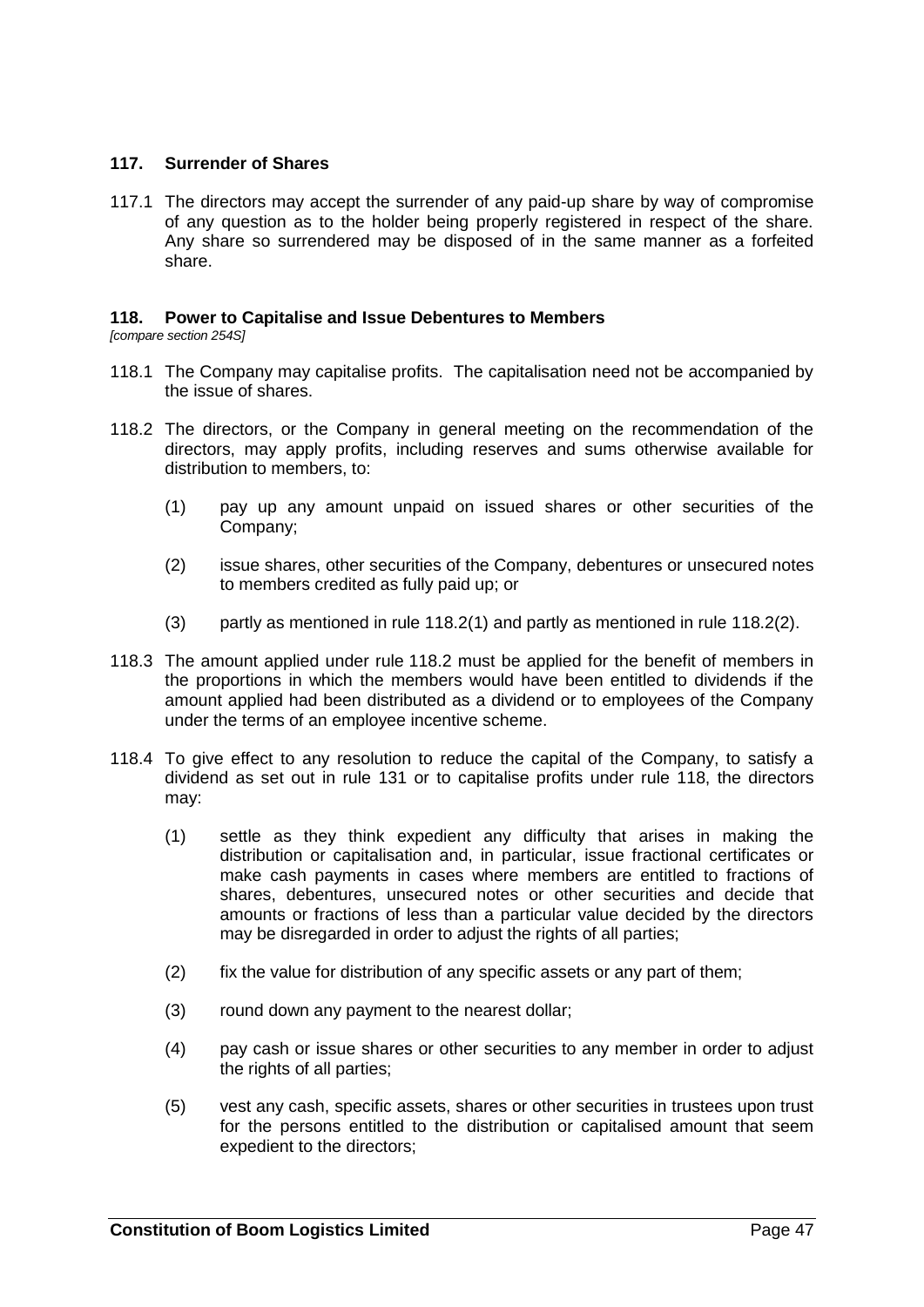- <span id="page-54-0"></span>(6) authorise any person to make, on behalf of all the members entitled to any specific assets, cash, shares or other securities as a result of the distribution or capitalisation, an agreement with the Company or another person which provides, as appropriate, for the distribution or issue to them of shares or other securities credited as fully paid up or for payment by the Company on their behalf of the amounts or any part of the amounts remaining unpaid on their existing shares or other securities by applying their respective proportions of the amount resolved to be distributed or capitalised.
- 118.5 Any agreement made under an authority referred to in rule [118.4\(6\)](#page-54-0) is effective and binds all members concerned.
- 118.6 If a distribution or issue of specific assets, shares or securities to a particular member or members is in the directors' discretion, considered impracticable or would give rise to parcels of securities which do not constitute a marketable parcel, the directors may make a cash payment to those members or allocate the assets, shares or securities to a trustee to be sold on behalf of, and for the benefit of, those members, instead of making the distribution or issue to those members.
- 118.7 If the Company distributes to members (either generally or to specific members) securities in the company or in another body corporate or trust (whether as a dividend or otherwise and whether or not for value), each of those members appoints the Company as his or her agent to do anything needed to give effect to that distribution, including agreeing to become a member of that other body corporate.

#### **119. Joint Holders**

- <span id="page-54-1"></span>119.1 Where 2 or more persons are registered as the holders of a share, they must be treated as holding the share as joint tenants with benefits of survivorship subject to rule [119.2](#page-55-0) and to the following:
	- (1) the Company is not bound to register more than 3 persons (not being the trustees, executors or administrators of a deceased holder) as the holder of the share;
	- (2) the joint holders of the share are liable severally as well as jointly in respect of all payments which ought to be made in respect of the share;
	- (3) on the death of any 1 of the joint holders, the survivor or survivors are the only person or persons recognised by the Company as having any title to the share, but the directors may require such evidence of death as they see fit;
	- (4) any 1 of the joint holders may give effective receipts for any dividend, bonus or return of capital payable to the joint holders; and
	- (5) only the person whose name stands first in the Register as 1 of the joint holders of the share is entitled to delivery of the certificate or statement of holdings relating to the share or to receive notices from the Company and a notice given to that person must be treated as notice to all the joint holders.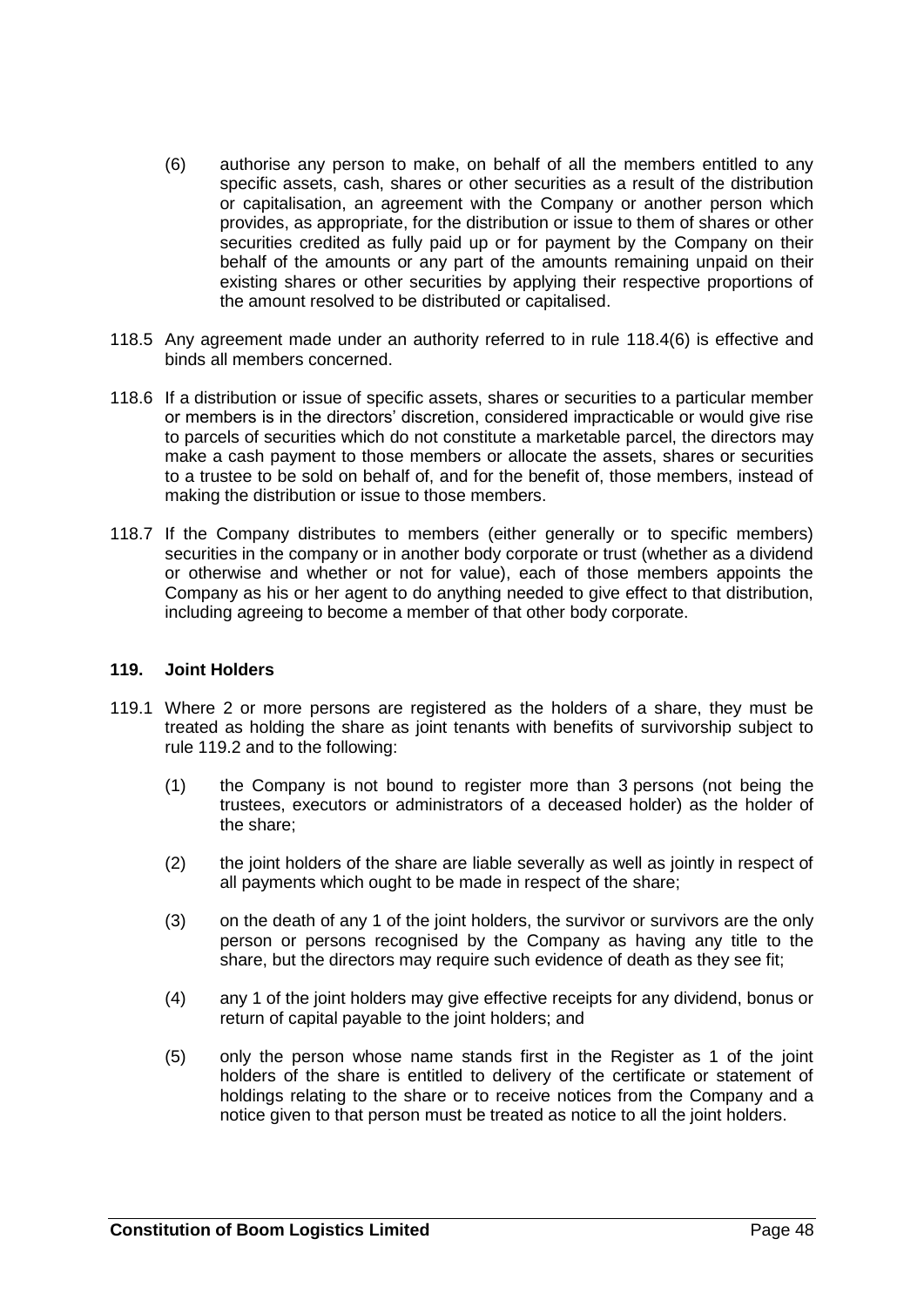<span id="page-55-0"></span>119.2 Where 3 or more persons are registered holders of a share in the Register (or a request is made to register more than 3 persons) only the first 3 named persons are regarded as holders of the share and all other named persons must be disregarded for all purposes except in the case of executors or trustees of a deceased shareholder.

# **OBLIGATIONS IN RELATION TO CHESS**

### **120. Complying with ASTC Business Rules**

120.1 The Company must comply with the ASTC Settlement Rules if any of its securities are CHESS Approved Securities.

#### **121. Registers to be Kept**

- 121.1 The Company must keep a Register in accordance with the Act.
- 121.2 If any of its securities are CHESS Approved Securities, in addition to the CHESS Subregister administered by ASTC (which forms part of the Register), the Company must provide for an Issuer Sponsored Subregister, or a Certificated Subregister, or both.
- 121.3 If the Company has Restricted Securities on issue, it must operate a Certificated Subregister other than in relation to existing Restricted Securities that are quoted.
- 121.4 If the Company operates an Issuer Sponsored Subregister:
	- (1) the Company must allow holders of securities on the Issuer Sponsored Subregister to maintain more than 1 holding on that subregister;
	- (2) each holding must be identified by a unique SRN (shareholder reference number);
	- (3) each holding must be treated as a separate holding for determining benefits and entitlements; and
	- (4) when the Company creates a new holding on the Issuer Sponsored Register it must allocate a unique SRN for that holding.

# **DIVIDENDS AND RESERVES**

#### **122. Payment of Dividends**

*[compare section 254T]*

122.1 The directors may pay any interim and final dividends that, in their judgment, the financial position of the Company justifies.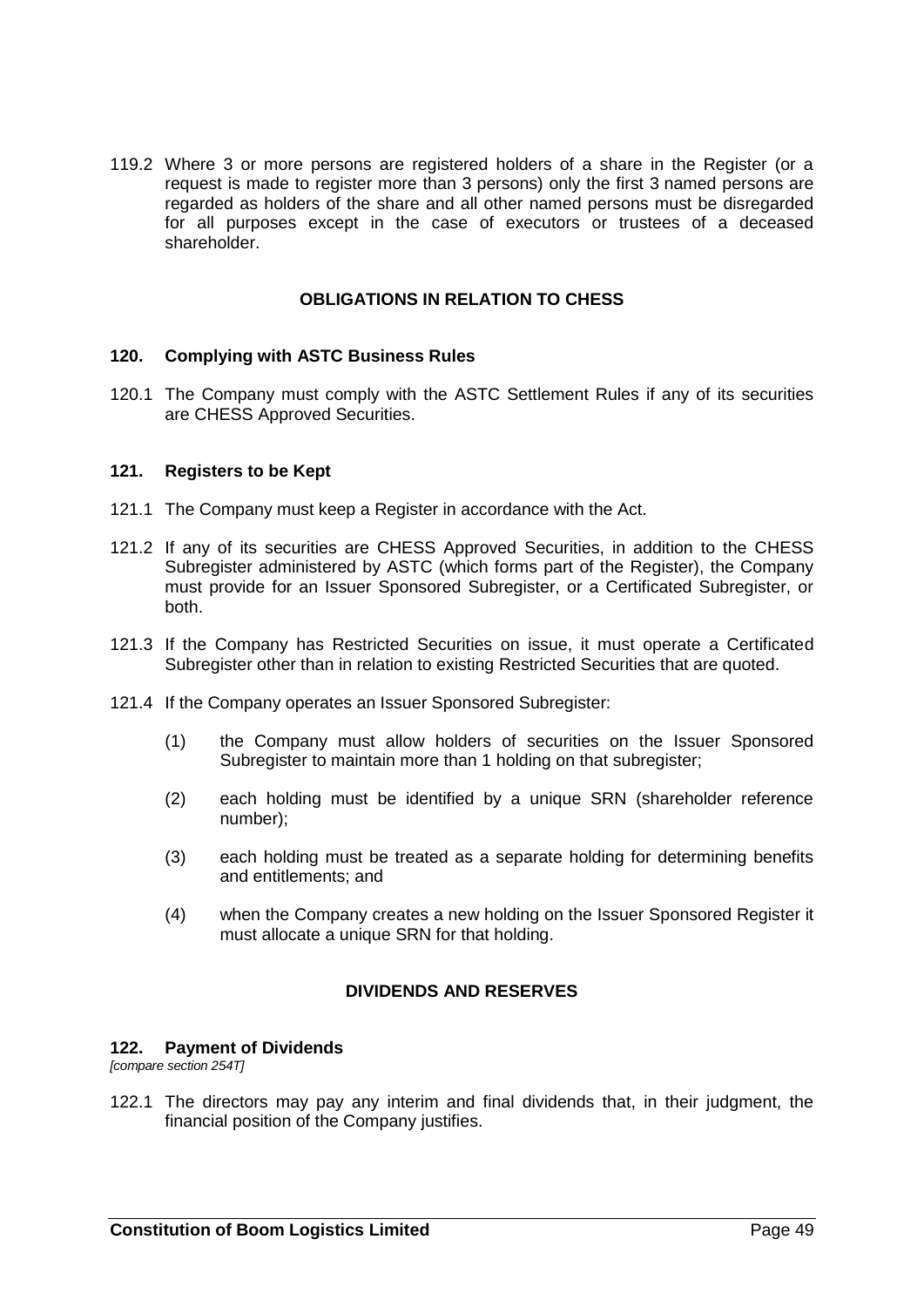### **123. Determination of Dividends**

*[compare replaceable rules 254U and 254W]*

- 123.1 The directors may determine that a dividend is payable and fix:
	- (1) the amount;
	- (2) the time for payment; and
	- (3) the method of payment.
- 123.2 The Company in general meeting may determine a dividend, but may do so only if the directors have recommended a dividend.
- 123.3 A dividend determined by the Company in general meeting must not exceed the amount recommended by the directors.
- 123.4 Interest is not payable on a dividend.

### <span id="page-56-0"></span>**124. Power to Employ Reserves**

- 124.1 The directors may, before recommending or determining any dividend, set aside out of the profits of the Company those sums they think proper as reserves, to be applied, at the discretion of the directors, for any purpose to which the profits of the Company may be properly applied.
- 124.2 Pending the application of reserves under rule [124.1,](#page-56-0) the reserves may, at the discretion of the directors, be used in the business of the Company or be invested as the directors see fit.
- 124.3 The directors may carry forward so much of the profits remaining as they consider ought not to be distributed as dividends without transferring those profits to a reserve.

# <span id="page-56-1"></span>**125. Crediting of Dividends**

- 125.1 Subject to the rights of persons (if any) entitled to shares with special rights as to dividend and to this rule [125,](#page-56-1) all dividends are apportioned and paid equally on each share.
- 125.2 If a share is issued on terms that it will rank for dividend as from a particular date, that share ranks for dividend only from that date.
- <span id="page-56-2"></span>125.3 Despite any other provision of this rule [125](#page-56-1) the holder of a partly-paid share is not entitled to a greater proportion of the dividend than the proportion which the amount paid (not credited) is of the total amounts paid and payable (excluding amounts credited). In this rule [125.3](#page-56-2) amounts paid in advance of a call are ignored when calculating the proportion.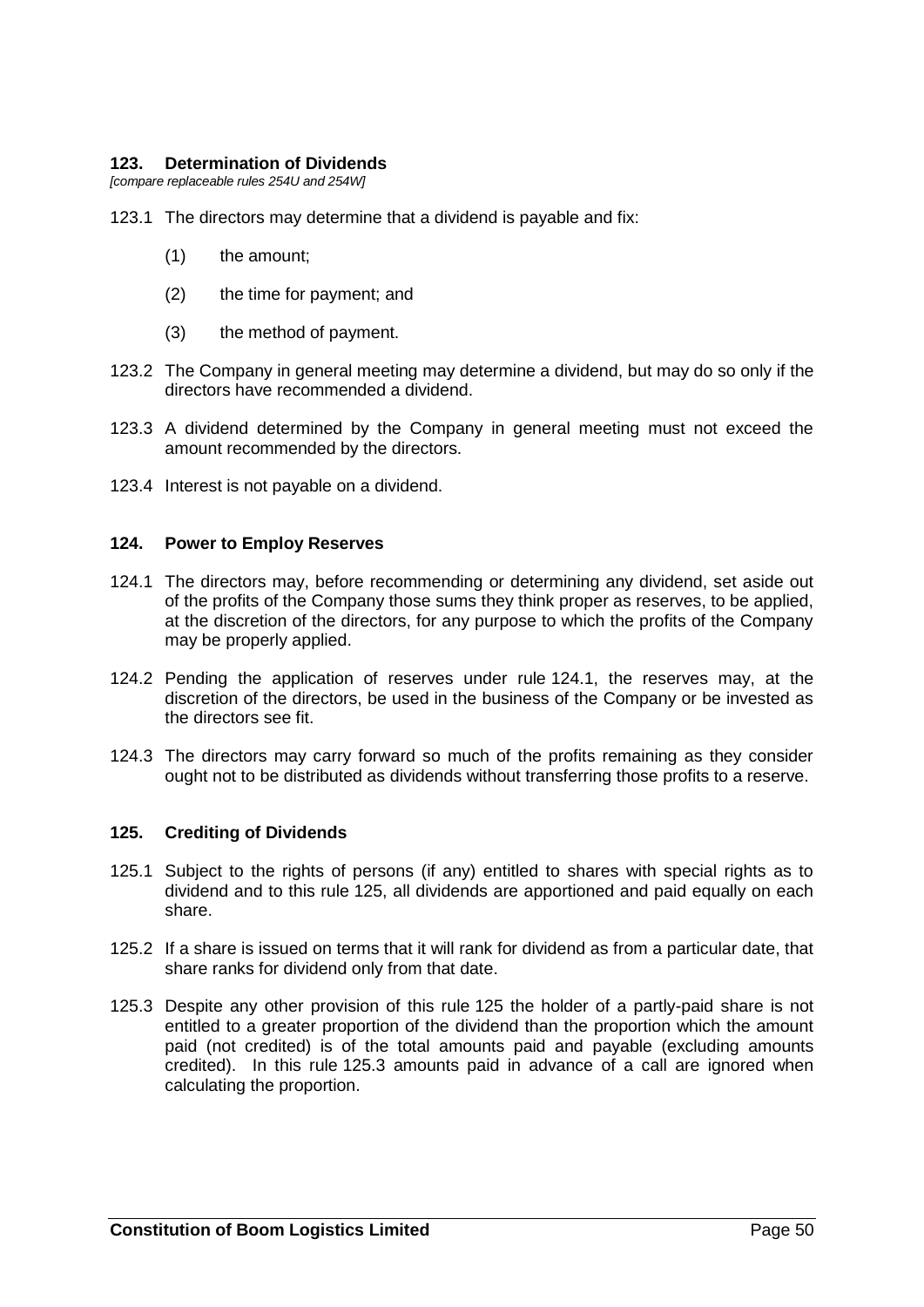# **126. Dividends where Different Classes of Shares**

- 126.1 If there is more than 1 class of shares on issue, any dividend whether interim or otherwise may be paid on the shares of any 1 or more class or classes to the exclusion of the shares of any other class or classes.
- 126.2 If at any meeting dividends are declared on more than 1 class, the dividend declared on the shares of 1 class may be at a higher or lower rate than or at the same rate as the dividend declared on the shares of another class, but the shares within each class must share equally in any dividend declared in respect of that class.
- 126.3 An objection may not be raised to any resolution which:
	- (1) declares a higher rate of dividend on the shares of any class than the dividend declared on the shares of any other class; or
	- (2) declares a dividend on the shares of any class to the exclusion of the shares of any other class;

on the ground that:

- (3) the resolution was passed by the votes of the holders of the shares of a class to receive the higher rate of dividend or to receive the dividend (as the case may be); or
- (4) the resolution was opposed by the holders of the shares of a class to receive the lower rate of dividend or to be excluded (as the case may be).

### **127. Deductions from Dividends**

127.1 The directors may deduct from any dividend payable to a member all sums of money (if any) presently payable by the member to the Company on account of calls or otherwise in relation to shares in the Company.

#### **128. Unclaimed Dividends**

128.1 Unclaimed dividends may be invested or otherwise made use of by the directors for the benefit of the Company until claimed or otherwise disposed of in accordance with the law.

# **129. Entitlement to Dividends**

129.1 Unless otherwise specified in the resolution determining the dividend, all dividends are payable to the members on the Register on the day the resolution declaring the dividend is passed or on the date fixed for payment, as applicable.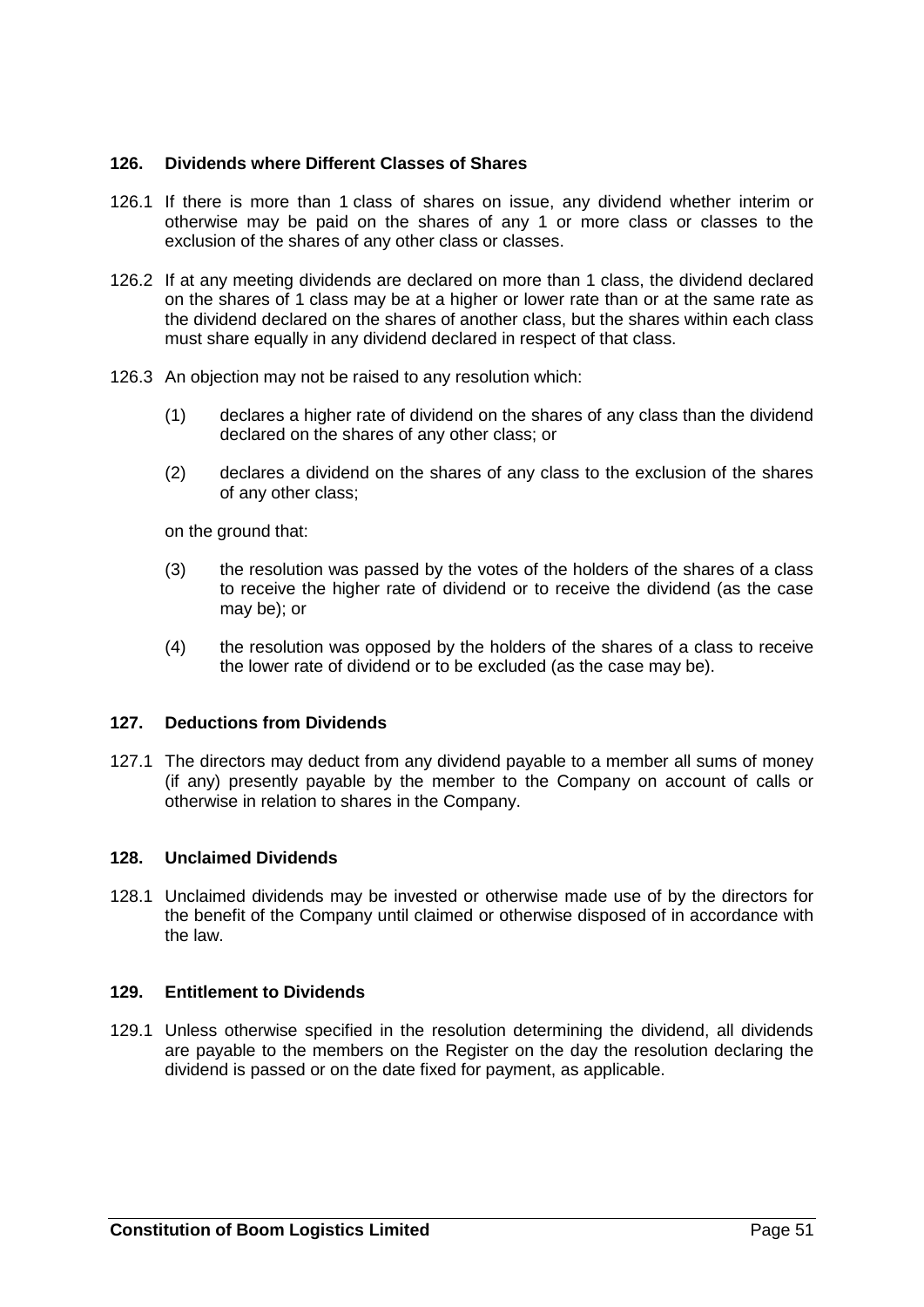# **130. Payment of Dividends on Transmission**

130.1 The directors may retain the dividends or bonuses payable on any share to which rule [150](#page-68-0) applies until the person entitled to elect to be registered as holder of the share or to transfer the share does so.

# <span id="page-58-0"></span>**131. Payment of Dividends by Asset Distribution**

131.1 Any general meeting or the directors determining a dividend may, by resolution, direct payment of the dividend wholly or partly by the distribution of specific assets, including paid up shares in, or debentures of, the Company or any other body corporate, and the directors must give effect to that resolution.

# **132. Manner of Payment of Dividends**

- 132.1 The directors may decide the method of payment of any dividend, interest or other money payable in respect of a share. Different methods of payment may apply to different members or groups of members (such as overseas members). Without limiting any other method of payment which the company may adopt, any dividend, interest or other money payable in cash in respect of shares may be paid:
	- (1) directly into an account by electronic transfer, with a bank or some other financial institution, as directed in writing by the holder or joint holders; or
	- (2) by cheque sent through the post directed to:
		- (a) the address of the holder as shown in the Register, or in the case of joint holders, the address shown in the Register as the address of the joint holder first named in the Register; or
		- (b) any other address as directed in writing by the holder or joint holders.
- <span id="page-58-1"></span>132.2 If the directors decide that payments will be made by electronic transfer into an account (of a type approved by directors) nominated by a member, but no such account is nominated by the member or an electronic transfer into a nominated account is rejected or refunded, the Company may credit the amount payable to an account of the Company to be held until the member nominates a valid account.
- <span id="page-58-2"></span>132.3 Where a member does not have a registered address or the Company believes that a member is not known at the member's registered address, the Company may credit an amount payable in respect of the member's shares to an account of the Company to be held until the member claims the amount payable or nominates an account into which a payment may be made.
- 132.4 An amount credited to an account under rules [132.2](#page-58-1) or [132.3](#page-58-2) is to be treated as having been paid to the member at the time it is credited to that account. The Company will not be a trustee of the money and no interest will accrue on the money.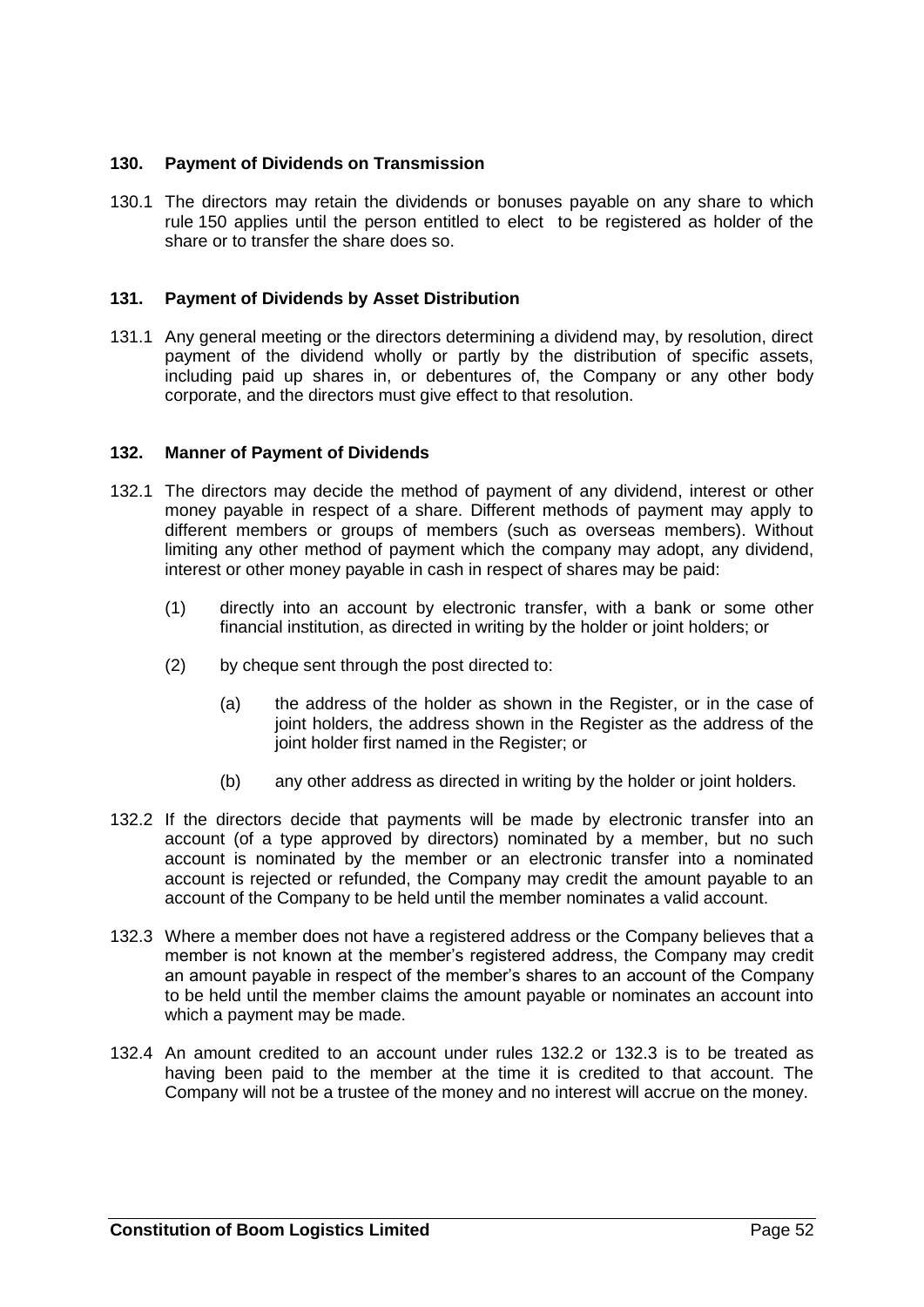# **133. Power to Make Concurrent Call**

133.1 The directors, when declaring a dividend, may make a call on the members of such amount as they see fit, not exceeding the dividend payable to the member, and payable at the same time as the dividend, with the dividend to be set off against the call.

# **134. Dividend Reinvestment, Bonus Share and Employee Incentive Plans**

- 134.1 A general meeting of the Company or the directors may:
	- (1) establish 1 or more plans under which some or all members may elect in terms of 1 or more of the following for a period or periods as provided in the plan:
		- (a) that dividends to be paid in respect of some or all of the shares held by the members may be satisfied by the issue of fully paid ordinary shares; and
		- (b) that dividends are not to be declared or paid in respect of some or all of the shares held by the members, but that the members are to receive an issue of fully paid ordinary shares; and
	- (2) vary, suspend or terminate the plan.
- <span id="page-59-0"></span>134.2 A general meeting of the Company or the directors may:
	- (1) establish a plan under which securities may be offered or issued to some or all of the officers or employees of the Company or any related body corporate of the Company whether or not for consideration; or
	- (2) vary, suspend or terminate a plan established under rule [134.2\(1\).](#page-59-0)
- 134.3 Any plan has effect in accordance with its terms and the directors must do all things necessary or convenient for the purpose of implementing the plan, including the making of each necessary allotment of securities.
- <span id="page-59-1"></span>134.4 For the purpose of giving effect to any plan:
	- (1) the directors may make any lawful appropriation, capitalisation, application, payment or distribution; and
	- (2) the powers of the directors may be exercised even if only some of the members or holders of securities of any class participate in the appropriation, capitalisation, application, payment or distribution.
- 134.5 In offering opportunities to members, officers or employees to participate in any plan, the directors may give any information that in their opinion may be useful to assist members, officers or employees in assessing the opportunity and making requests to their best advantage. The directors, the Company and its officers are not responsible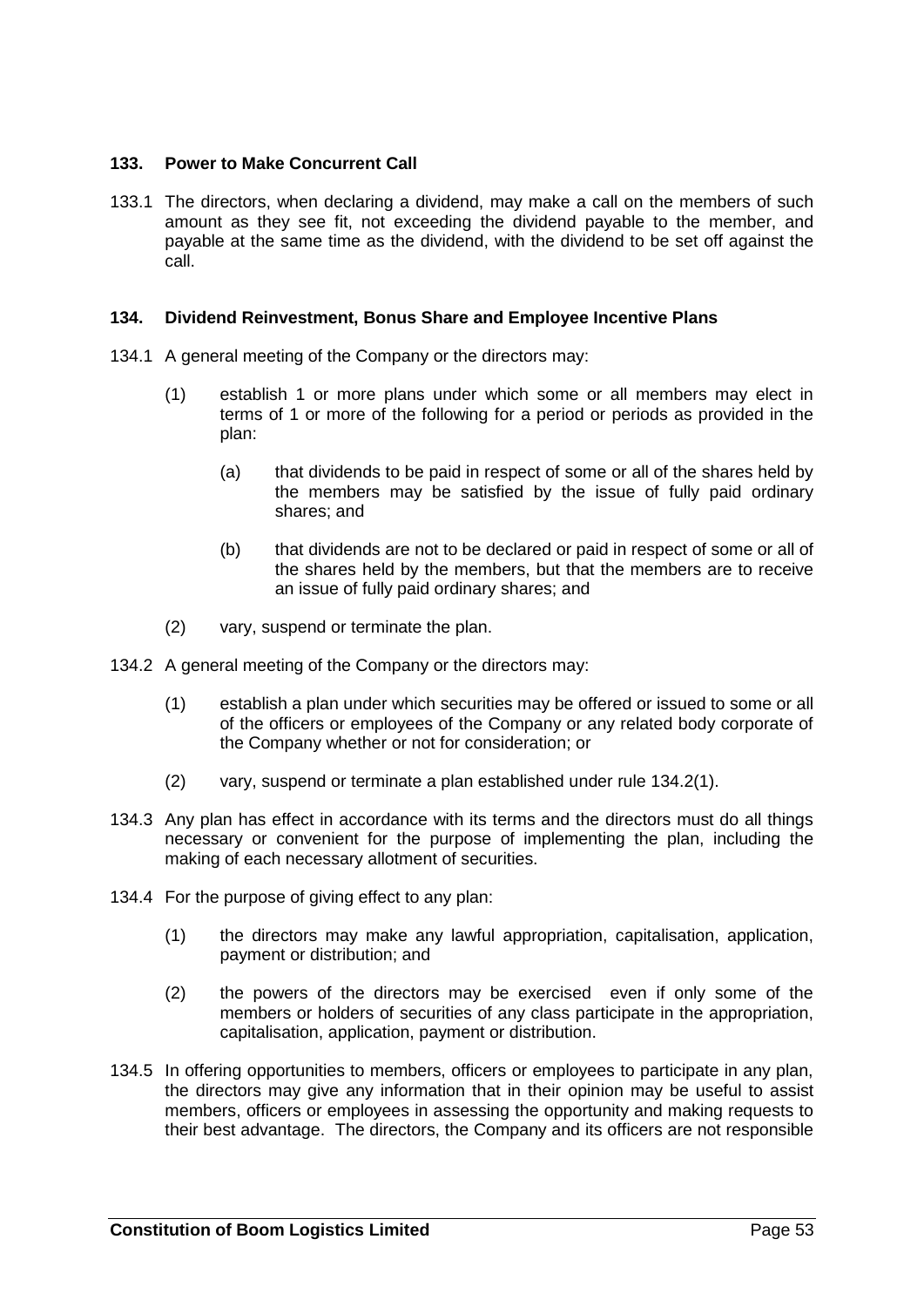for, nor are they obliged to provide, any legal, taxation or financial advice in respect of the choices available to members, officers or employees.

- 134.6 The directors are under no obligation:
	- (1) to admit any member, officer or employee as a participant in any plan; or
	- (2) to comply with any request made by a member, officer or employee who is not admitted as a participant in any plan.
- 134.7 In establishing and maintaining any plan, the directors must act in accordance with the Listing Rules and this constitution, and may exercise the powers conferred on them by the terms of the plan, by this constitution and by the Act.
- 134.8 Nothing in this rule [134.4](#page-59-1) affects or restricts in any way the rights or powers of the directors under rule [110.](#page-45-0)

# **TRANSACTIONS AFFECTING SHARE CAPITAL**

#### **135. Brokerage or Commission**

*[compare section 258C]*

- 135.1 The Company may pay brokerage or commission to a person in respect of that person or another person agreeing to take up shares in the Company.
- 135.2 Payments by way of brokerage or commission may be satisfied:
	- (1) by the payment of cash;
	- (2) by the issue of fully or partly paid shares or other securities; or
	- (3) partly by the payment of cash and partly by the issue of fully or partly paid shares or other securities.

# **TITLE TO AND TRANSFER OF SHARES**

**136. Entitlement to Share and Option Certificates or Statement of Holdings and CHESS Statements**

*[compare sections 1070B and 1070C]*

- 136.1 The Company must issue to each member and option holder in the absolute discretion of the directors, either:
	- (1) 1 or more certificates for the securities held by the person; or
	- (2) a statement of holdings as required by the ASTC Settlement Rules.
- 136.2 Where securities are held jointly by several persons the Company is not bound to issue more than 1 certificate or statement of holdings.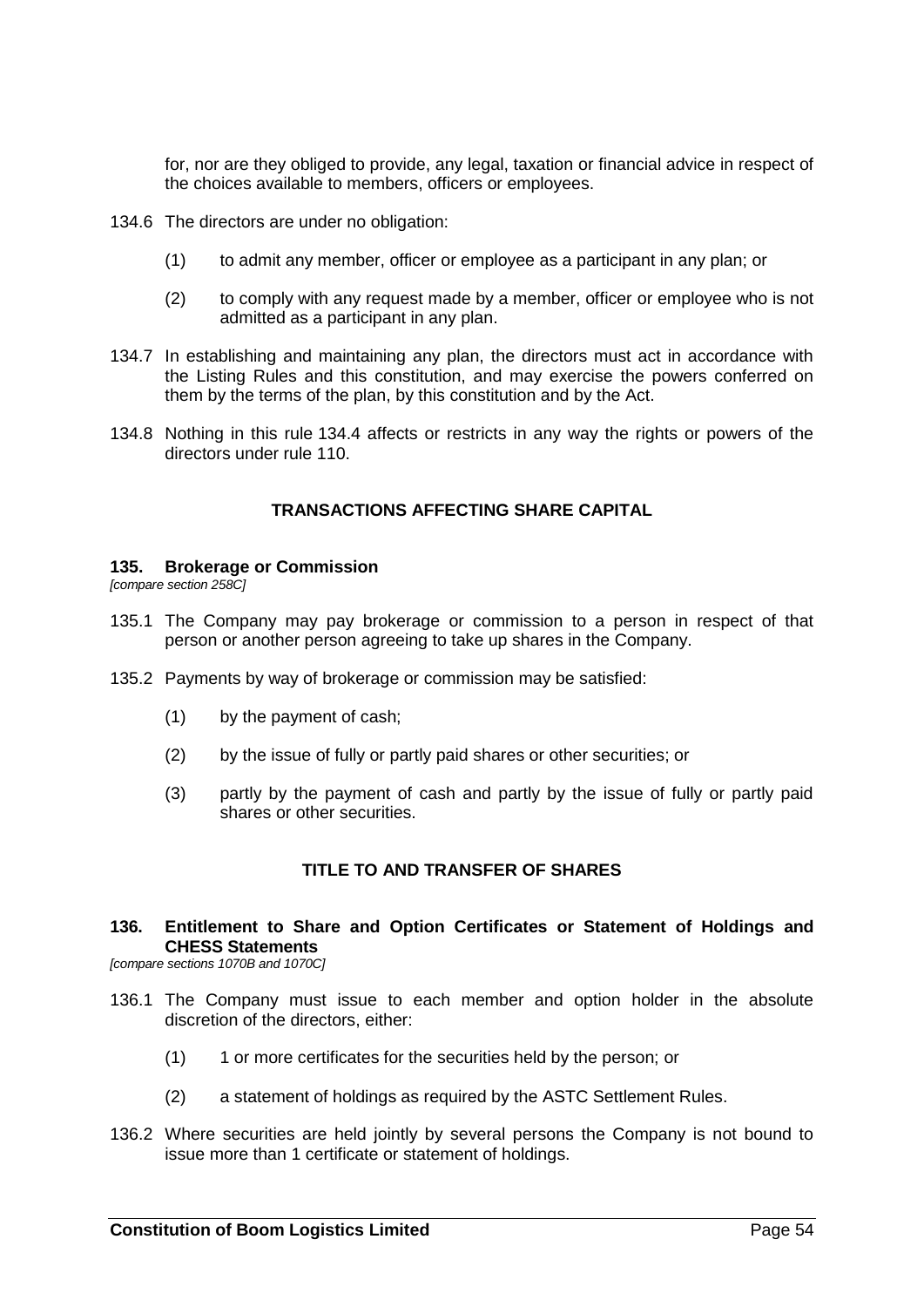- 136.3 Delivery of a certificate or statement of holdings of securities may be effected by delivering it personally to the holder or by posting it in a prepaid envelope addressed to the holder at the address shown in the Register or by delivering or posting the certificate or statement in accordance with the written instructions of the holder. Delivery of a certificate or statement to 1 of several joint holders is sufficient delivery to all of them.
- <span id="page-61-0"></span>136.4 The Company must issue:
	- (1) certificates for all Restricted Securities; and
	- (2) new certificates after a reorganisation of capital of the Company;

at the times and in the manner required by the Listing Rules.

## **137. Not used**

### **138. Replacement of Certificates**

*[compare section 1070D]*

- 138.1 Subject to the Listing Rules and the ASTC Settlement Rules, if any certificate or other document of title to shares is worn out or defaced, the directors must, upon production to them of the certificate or document, order it to be cancelled and issue within 3 business days after receipt of the worn out or defaced certificate or document a new certificate or document in its place upon the conditions prescribed by the Act.
- 138.2 Subject to the Listing Rules and the ASTC Settlement Rules, if:
	- (1) satisfactory evidence is received by the directors that any certificate or other document of title to shares has been stolen, lost or destroyed and has not been pledged, sold or otherwise disposed of;
	- (2) an indemnity and undertaking which the directors think adequate is given; and
	- (3) any other steps (including advertising) which the directors think necessary are taken;

a new certificate or document must be issued to the party entitled to the stolen, lost or destroyed certificate or document within 5 business days after those conditions are satisfied. The Company is entitled to charge for each new certificate or document issued a fee not exceeding the maximum amount permitted by the Act. The new certificate or document must be clearly endorsed with the words *"Issued in replacement of certificate [or document]: number"* or such other words as may from time to time be prescribed by the Listing Rules or permitted by ASX.

# **139. Recognition of Ownership**

139.1 Except as required by law, the Company is not bound to recognise a person as holding a share upon any trust.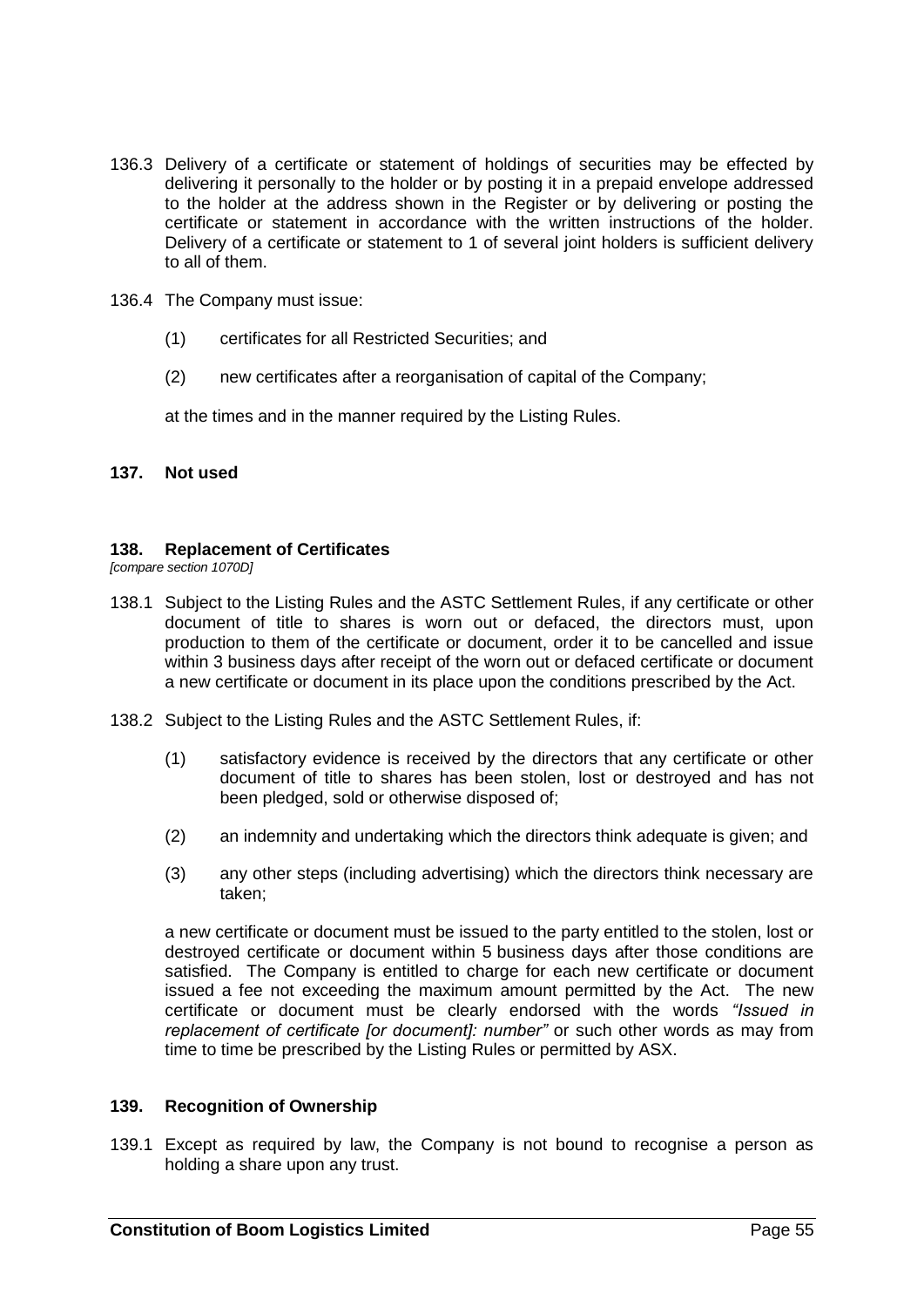139.2 The Company is not bound by or compelled in any way to recognise any equitable, contingent, future or partial interest or any other right in respect of a share or unit of a share, whether or not it has notice of the interest or right, except an absolute right of ownership in the registered holder, and except as otherwise provided by this constitution or by the Act.

# <span id="page-62-0"></span>**140. Participation in Transfer Schemes**

- 140.1 The Company at any time and from time to time may participate in any computerised or electronic share transfer registration or stock market settlement system introduced by or acceptable to ASX or as provided for by the Act or the ASTC Settlement Rules.
- 140.2 Despite any other provision of this constitution during any period of participation in a system or scheme referred to in this rule [140:](#page-62-0)
	- (1) the Company, in respect of securities for the time being subject to the system or scheme:
		- (a) may cancel any existing securities certificate; and
		- (b) is not obliged to issue or replace any securities certificate;
	- (2) securities may be transferred and transfers may be registered, in any manner required or permitted by law, the Listing Rules and the ASTC Settlement Rules applying in relation to the system or scheme; and
	- (3) the Company must apply and give effect to the Act, the Listing Rules and the ASTC Settlement Rules.

### **141. Right to Transfer**

- 141.1 Except where required or permitted by law, the Listing Rules, the ASTC Settlement Rules or this constitution, there is no restriction on the transfer of shares.
- 141.2 Subject to rules [142.1](#page-62-1) and [144](#page-63-0) the Company and the directors must not in any way prevent, delay or interfere with the generation of a proper ASTC transfer or the registration of a paper-based transfer in registrable form of any securities.

#### <span id="page-62-1"></span>**142. Holding Lock**

- 142.1 The Company may ask ASTC to apply a Holding Lock to prevent a proper ASTC transfer, or refuse to register a paper-based transfer, in any of the following circumstances:
	- (1) the Company has a lien on the securities;
	- (2) the Company is served with a court order that restricts the holder's capacity to transfer the securities;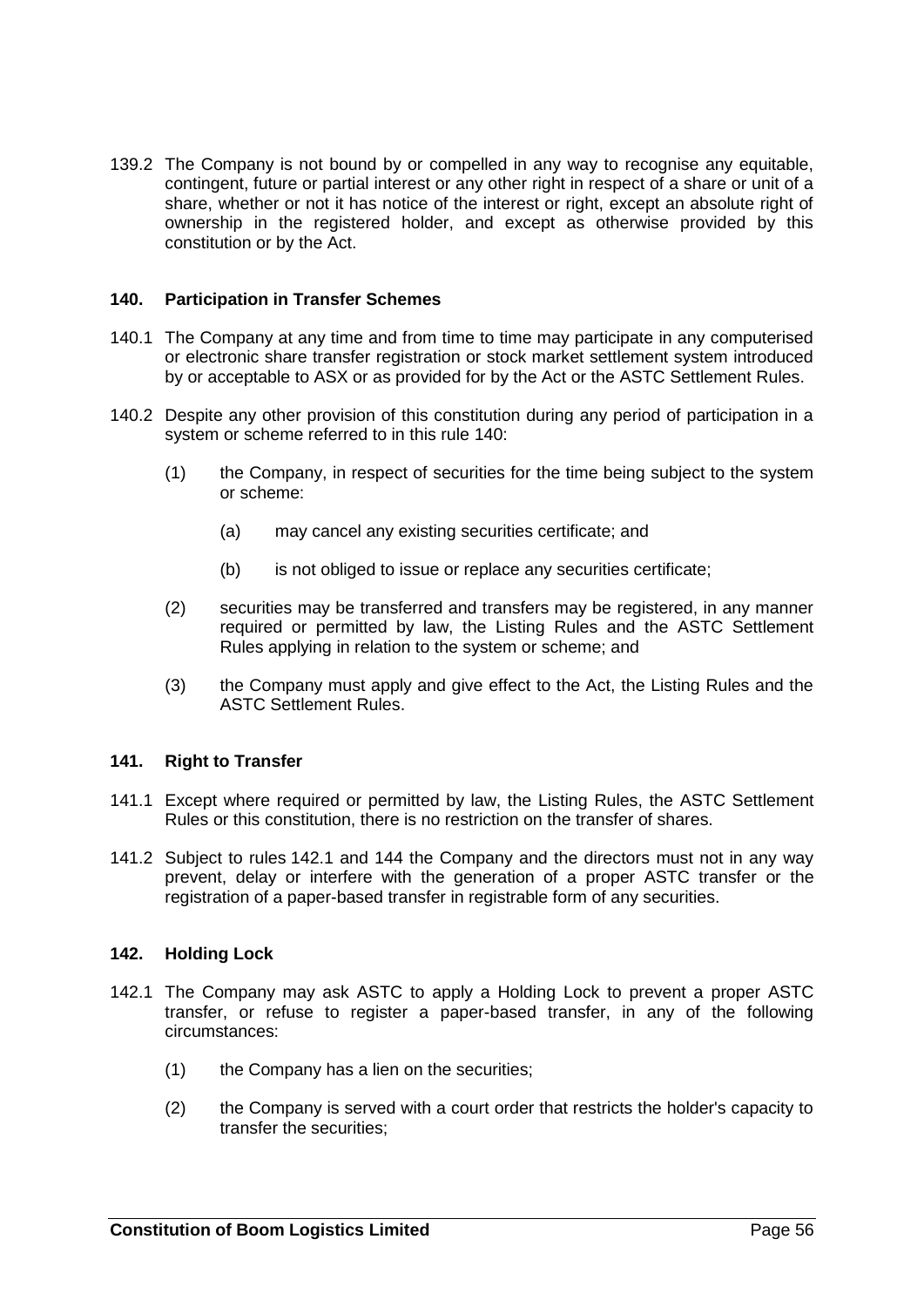- (3) registration of the transfer may break an Australian law and ASX has agreed in writing to the application of a Holding Lock or that the Company may refuse to register a transfer. The application of the Holding Lock must not breach the ASTC Settlement Rules;
- (4) during the escrow period of Restricted Securities;
- (5) if the transfer is paper-based, the Company is obliged or allowed to refuse to register it under rule [144;](#page-63-0)
- (6) if the transfer is paper-based, a law related to stamp duty prohibits the Company from registering it;
- (7) the transfer does not comply with the terms of an employee incentive scheme or plan of the Company;
- (8) the holder has agreed in writing to the application of a Holding Lock. The application of the Holding Lock must not breach the ASTC Settlement Rules; or
- (9) the Company is otherwise permitted to do so by the Listing Rules.
- 142.2 If the Company refuses to register a paper-based transfer under rule [142.1](#page-62-1) it must tell the lodging party in writing of the refusal and the reason for it. The Company must do so within 5 business days after the date on which the transfer was lodged.
- 142.3 If the Company asks ASTC to apply a Holding Lock under rule [142.1](#page-62-1) the Company must tell the holder of the securities in writing of the Holding Lock and the reason for it. It must do so within 5 business days after the date on which it asked for the Holding Lock.

# **143. No Documentary Evidence Required**

143.1 The Company must not require a statutory declaration or other document in connection with ownership restrictions of its securities before it will register a paperbased transfer or authorise a proper ASTC transfer.

# <span id="page-63-0"></span>**144. Refusal to Register a Transfer**

- 144.1 Where the Company issues new certificates under rule [136.4\(2\)](#page-61-0) after a reorganisation of capital, the Company must reject a transfer accompanied by a certificate issued before ASX recognised the reorganisation, as not being in registrable form.
- 144.2 The Company must refuse to register a paper-based transfer if some or all of the securities involved are reserved for a bidder because the holder has accepted an offmarket bid. However, the Company must register the transfer if:
	- (1) the off-market bid is not, or is no longer subject to a defeating condition; and
	- (2) the transfer is to or at the direction of the bidder.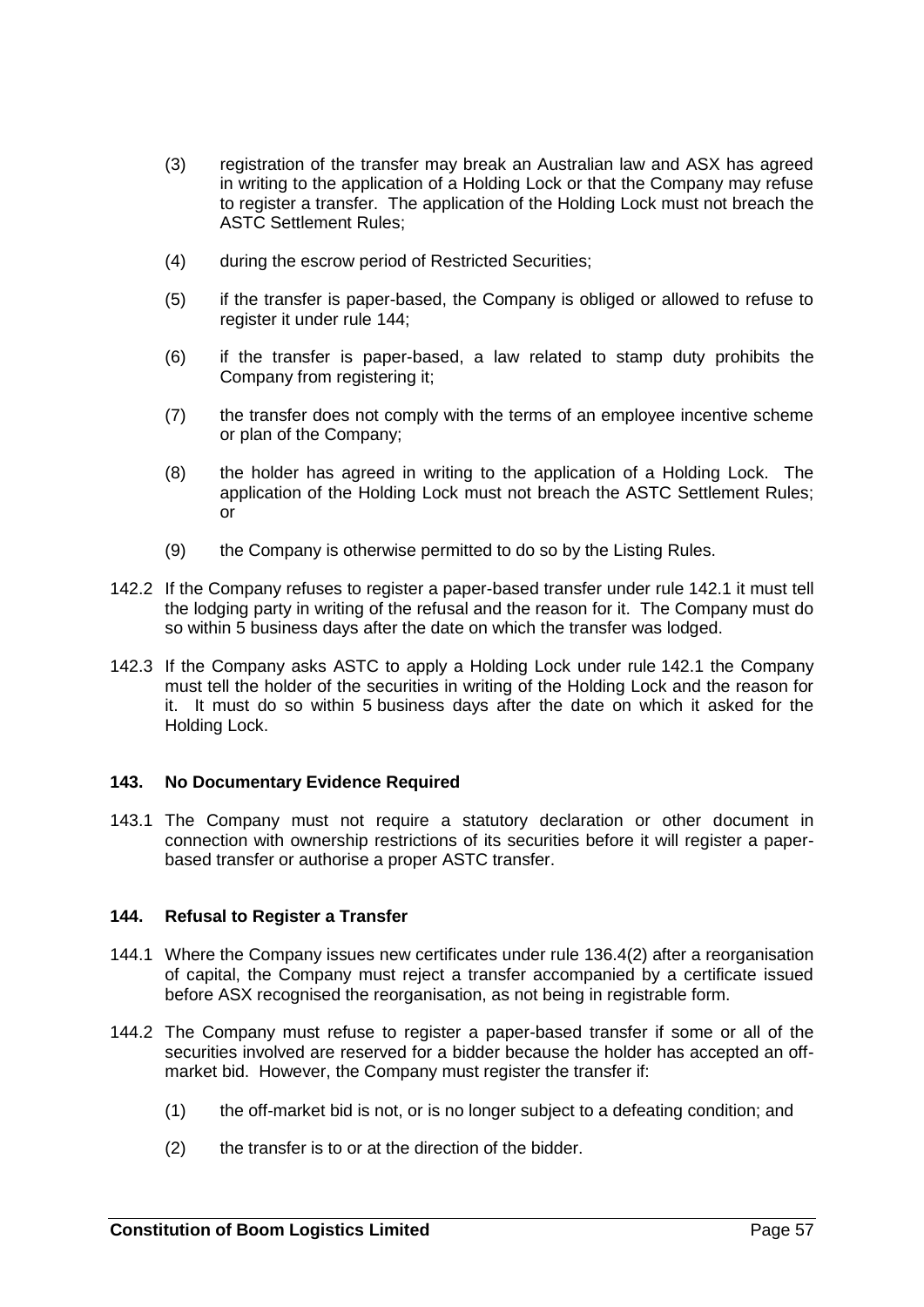## **145. Transfer Documents and Processing**

- 145.1 The transfer document of any security must be in writing in any usual or common form or in any other form which the directors may approve or in such form as is required under the ASTC Settlement Rules and may be comprised of more than 1 document. If the transfer is a proper ASTC transfer the transfer document must be in a form the directors approve, subject to the ASTC Settlement Rules.
- 145.2 The transfer document of a security must be effected or validated by or on behalf of the transferor and, except where the transferee is treated by the Act, this constitution, the Listing Rules or the ASTC Settlement Rules as having accepted the shares transferred, must also be effected by the transferee. The transfer document must be treated as signed by the transferor where it has been validated by the stamp of the transferor's broker in accordance with the Act, and the transfer document must be treated as signed by the transferee where it has been validated by the stamp of the transferee's broker in accordance with the Act.
- 145.3 All powers of attorney granted by members which may be used for the purpose of transferring shares and which are lodged produced or exhibited to the Company must be treated as between the Company and the grantor of the powers as remaining in full force and may be acted upon until express notice in writing of their revocation or of the death of the grantor is lodged at the Company's registered office or at the Company's share registry.
- 145.4 The transferor must be treated as remaining the holder of the security until the name of the transferee is entered in the Register in respect of the security and subject to rule [145.6,](#page-64-0) the date of transfer is governed by the ASTC Settlement Rules.
- 145.5 Subject to the ASTC Settlement Rules all transfer documents which are registered must be retained by the Company but any transfer document which the directors decline to register, except on the grounds of fraud, must upon demand in writing be returned to the party presenting it.
- <span id="page-64-0"></span>145.6 If the Company receives a paper-based transfer in registrable form on or after the date on which securities in that class became CHESS Approved Securities, the Company must register the transfer in its Issuer Sponsored Subregister as an uncertificated security holding within 5 business days after the transfer is lodged.
- 145.7 Despite rule [145.6,](#page-64-0) if the Company provides a Certificated Subregister, and the securities are securities for which the Listing Rules allow a Certificated Subregister to be provided, the Company may register the transfer on the Certificated Subregister, and must send the certificate to the transferee within 3 business days after the transfer is lodged.

#### **146. Fees for Registration**

<span id="page-64-1"></span>*[compare Listing Rule 8.14]*

- 146.1 The Company must not charge a fee for:
	- (1) registering proper ASTC transfers;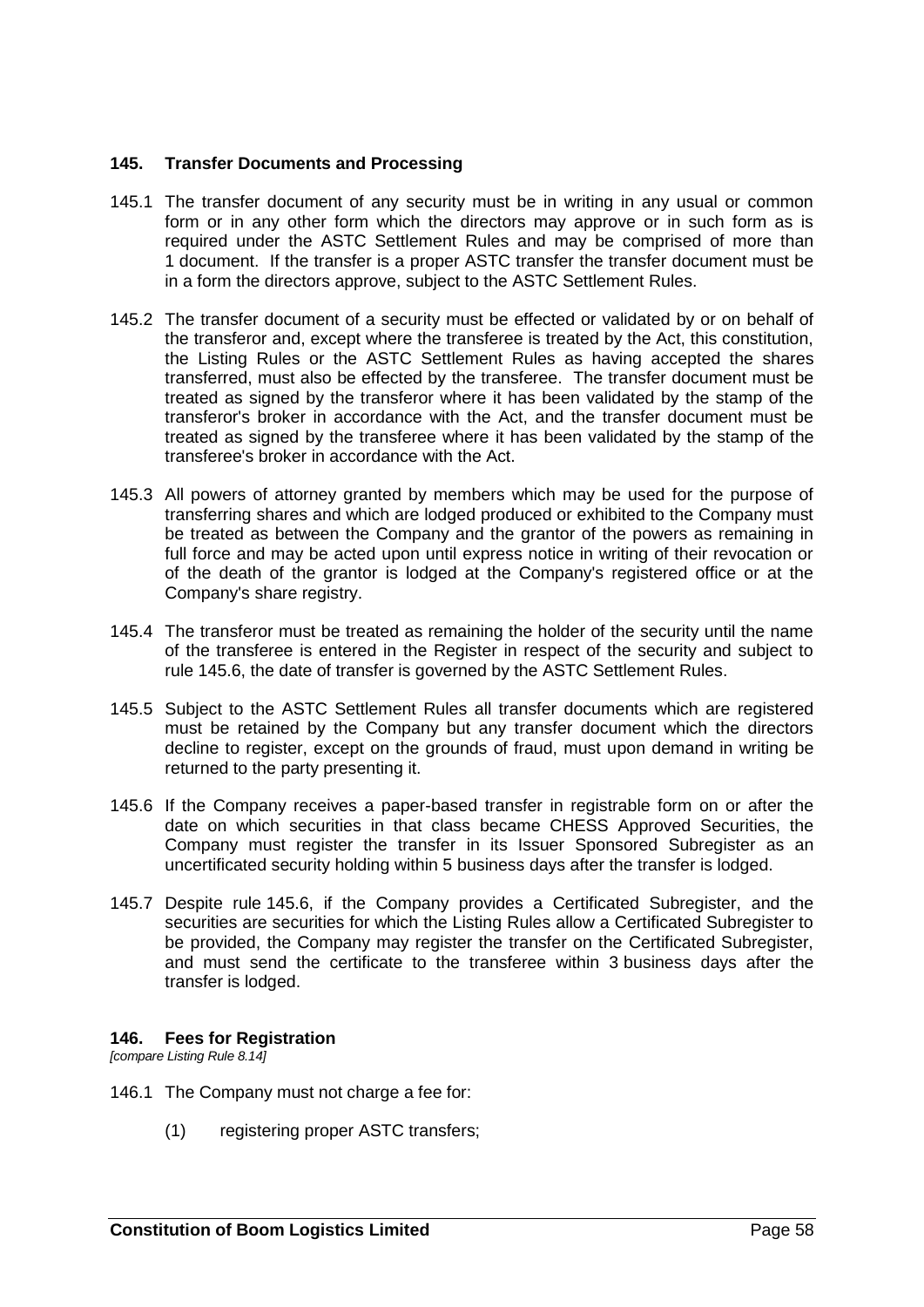- (2) registering paper-based transfer in registrable form; or
- (3) noting transfer forms.
- 146.2 Despite rule [146.1,](#page-64-1) the Company may charge a reasonable fee for marking a transfer form or marking a renunciation and transfer form, within 2 business days after the form is lodged.

# **147. Period of Closure of Register**

147.1 Subject to the Listing Rules, the transfer books and the Register may be closed during such times as the directors see fit and the Listing Rules and the ASTC Settlement Rules allow.

# <span id="page-65-0"></span>**148. Unmarketable Parcels**

- 148.1 In this rule [148:](#page-65-0)
	- (1) "**Marketable Parcel**" of the relevant securities has the meaning ascribed by the Listing Rules;
	- (2) "**Minimum Sale Price**" means the weighted average sale price of the relevant securities sold on ASX during a period of 5 consecutive trading days immediately preceding the relevant Notice Date, rounded off to the nearest half cent or, if there are no sales of the relevant securities on ASX during that period the sale price which in the opinion of the directors is a fair and reasonable sale price for the relevant securities immediately prior to the relevant Notice Date;
	- (3) "**Minority Member**" means the holder of less than a Marketable Parcel of the relevant securities;
	- (4) "**Notice**" means the written notice given to Minority Members in accordance with rule [148.2;](#page-65-1)
	- (5) "**Notice Date**" means the date of the Notice sent by the Company to a Minority Member advising that the Company intends to sell that Minority Member's securities on that member's behalf under rule [148.2;](#page-65-1)
	- (6) "**Purchaser**" means the person or persons (including a member or members) to whom the relevant securities are disposed or sold in accordance with rule [148.2;](#page-65-1) and
	- (7) "**Sale Consideration**" means the proceeds of any sale or other disposal of the relevant securities of a Minority Member pursuant to this rule [148.](#page-65-0)
- <span id="page-65-1"></span>148.2 Subject to the Listing Rules, the Company is entitled to sell securities of a Minority Member on the following conditions: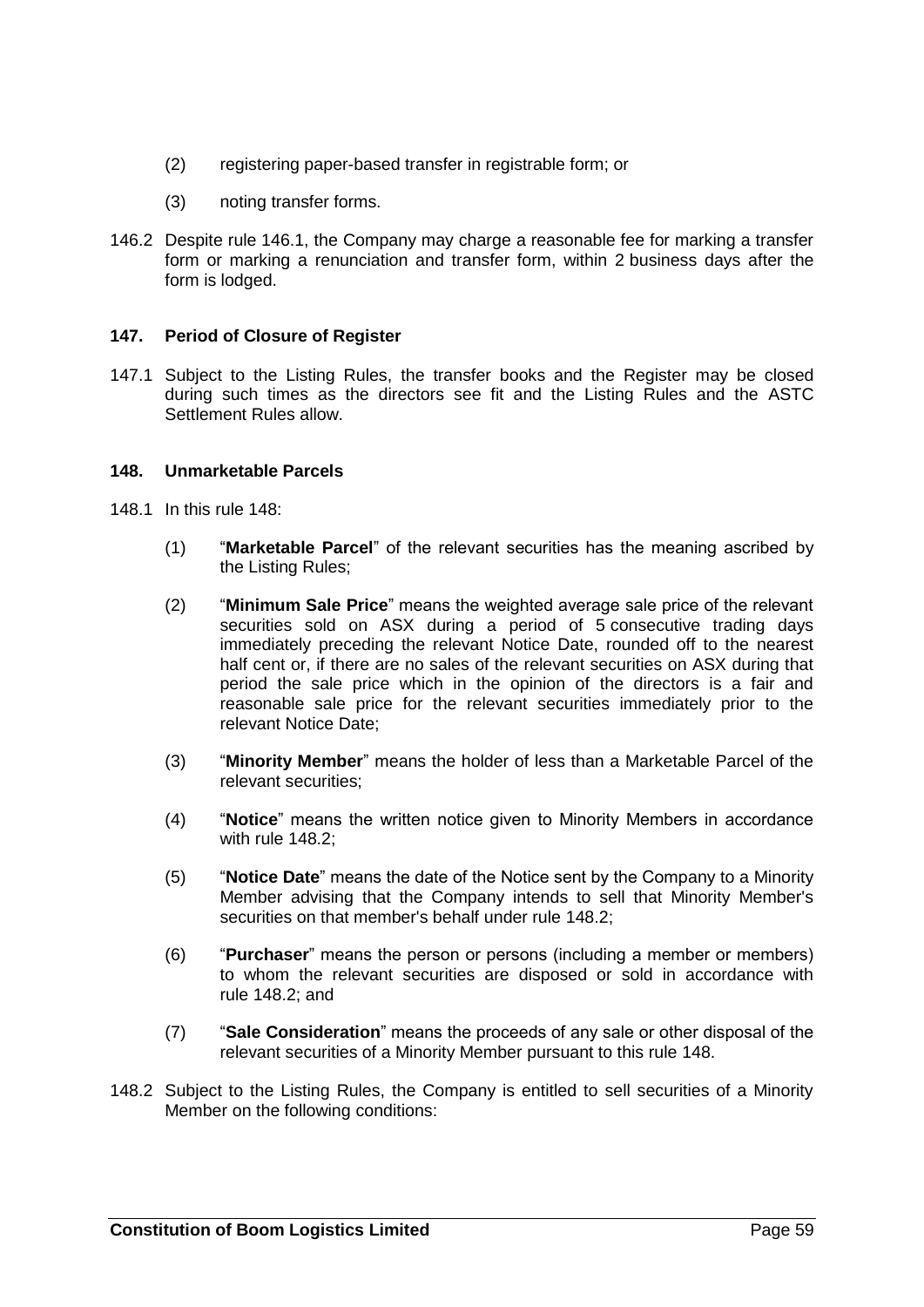- (1) the Company must give to the Minority Member a Notice that the Company intends to invoke the power of sale contained in this rule [148;](#page-65-0)
- <span id="page-66-0"></span>(2) the Minority Member must be given at least 6 weeks from the Notice Date in which to advise the Company that the member wishes to retain the member's security holding;
- <span id="page-66-1"></span>(3) if the Minority Member advises the Company under rule [148.2\(2\)](#page-66-0) that the member wishes to retain the member's security holding, the Company must not sell it; and
- (4) subject to rule [148.2\(3\),](#page-66-1) at the expiry of the 6 week period, the Company is entitled to sell any security holding of the Minority Member which is, at the date of sale, less than a Marketable Parcel.
- 148.3 For the purposes of the sale of securities under this rule [148](#page-65-0) each Minority Member:
	- (1) appoints the Company as the Minority Member's agent to sell, as soon as practicable after the expiry of the 6 week period after the Notice Date, all of the Minority Member's relevant securities at a price or for a consideration which in the opinion of the directors, has a value not less than the Minimum Sale Price and to receive the Sale Consideration on behalf of the Minority Member; and
	- (2) appoints the Company and each of its directors jointly and severally as the Minority Member's attorneys in that member's name and on that member's behalf to effect all transfer documents, deeds or other documents or instruments necessary to transfer the relevant securities from the Minority Member to the Purchaser.
- 148.4 The Company must bear all costs of and incidental to the sale of security holdings under this rule [148.](#page-65-0)
- 148.5 The Purchaser is not bound to see to the regularity of the actions and proceedings of the Company under this rule [148](#page-65-0) or to the application of the Sale Consideration in respect of a Minority Member's relevant securities. After the Purchaser's name is entered in the Register in respect of the relevant securities the validity of the sale or other disposal may not be impeached by any person and the remedy of any person aggrieved by the sale or other disposal is in damages only and against the Company exclusively. The title of the Purchaser is not affected by any irregularity or invalidity in connection with the sale or disposal of the relevant securities to the Purchaser.
- 148.6 Subject to this rule [148,](#page-65-0) with respect to the receipt and payment of the Sale Consideration:
	- (1) the Sale Consideration must be received by the Company and paid by the Company to the Minority Member or as that member may direct;
	- (2) the Sale Consideration received by the Company must be paid into a bank account opened and maintained by the Company for that purpose only;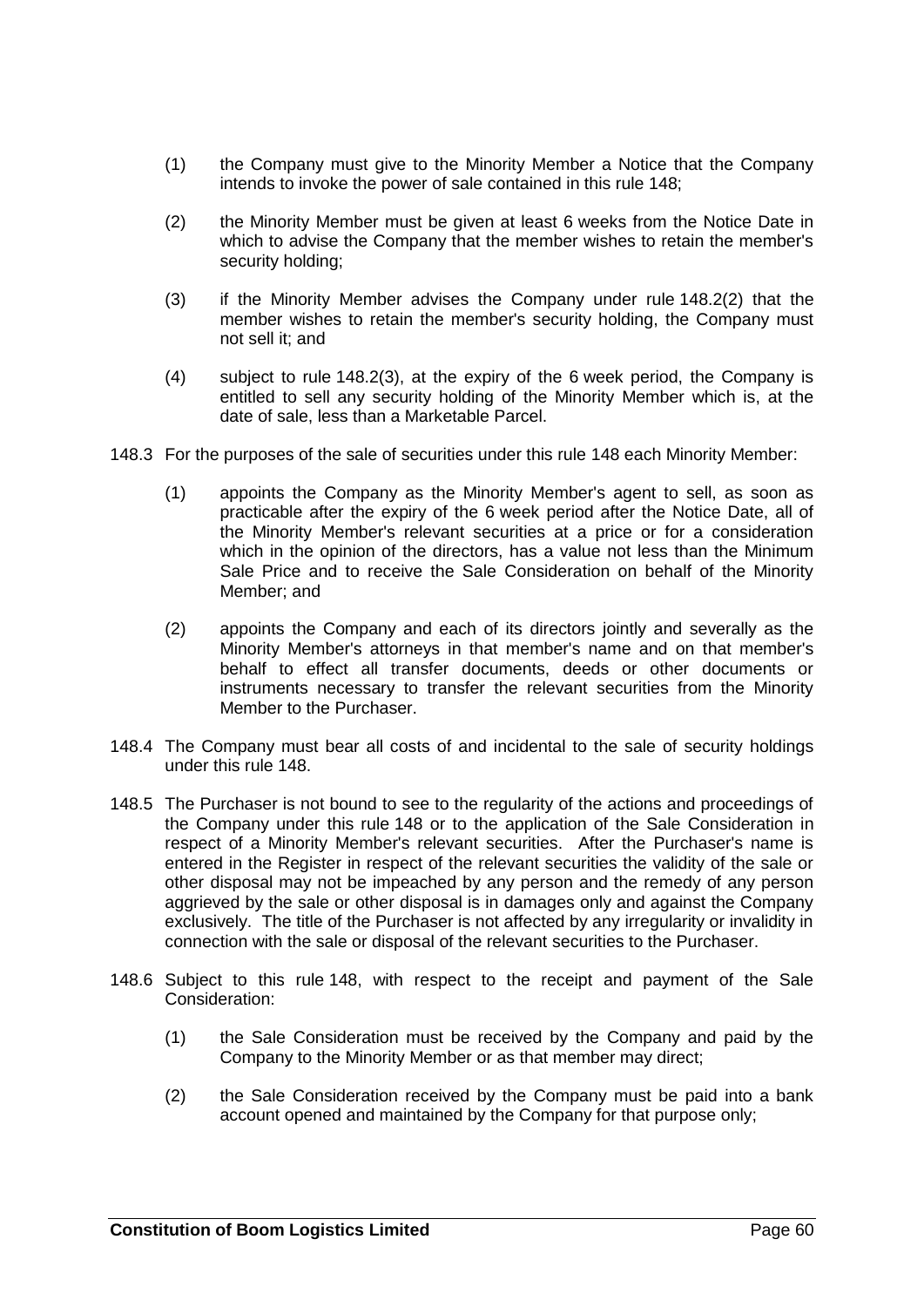- (3) the Company must hold the Sale Consideration in trust for the Minority Members whose securities are sold under this rule [148](#page-65-0) pending distribution of the Sale Consideration;
- (4) the Company must as soon as practicable after the sale of securities of Minority Members, and to the extent that it may reasonably do so, distribute the Sale Consideration; and
- (5) the provisions of the Act and any other applicable legislation dealing with unclaimed money apply to any Sale Consideration unable to be distributed by the Company for any reason.
- 148.7 The Sale Consideration must not be sent to a Minority Member until the Company receives any certificate relating to the securities which have been sold (or is satisfied that the certificate has been lost or destroyed).
- <span id="page-67-0"></span>148.8 This rule [148](#page-65-0) may be invoked only once in any 12 month period.
- 148.9 The power to sell in this rule [148](#page-65-0) lapses following the announcement of a takeover offer or the making of a takeover announcement. However, despite rule [148.8,](#page-67-0) the procedure provided in this rule [148](#page-65-0) may be started again after the close of the offers made under the takeover offer or takeover announcement.

### <span id="page-67-1"></span>**149. Notification of Ownership to ASX**

- 149.1 This rule [149](#page-67-1) applies if:
	- (1) a provision of this constitution (as agreed by ASX) or a law (except the Act or the *Foreign Acquisitions Takeovers Act)* restricts the ownership or control of securities of the Company or control of votes to a specified percentage; and
	- (2) the Company becomes aware that the percentage held by a class of persons restricted to owning or controlling that percentage has come within 5% of the restriction, or equals or exceeds it.
- <span id="page-67-3"></span>149.2 If the Company becomes aware of any changes of more than 1% in the capital or votes held by persons in the class, the Company must immediately tell ASX of the change. It must do so for each change it becomes aware of until rule [149.4](#page-67-2) applies.
- 149.3 Each time the Company tells ASX of any change, it must state what action it will take to divest the securities or remove or change the voting or other rights attaching to them, if it receives a paper-based transfer in registrable form or a proper ASTC transfer is generated for securities whose registration would result in the restriction being exceeded.
- <span id="page-67-2"></span>149.4 If the Company becomes aware that the percentage of capital or votes held by the class of persons referred to in rule [149.2](#page-67-3) has ceased to be within 5% of the restriction, or to equal or exceed it, the Company must immediately tell ASX.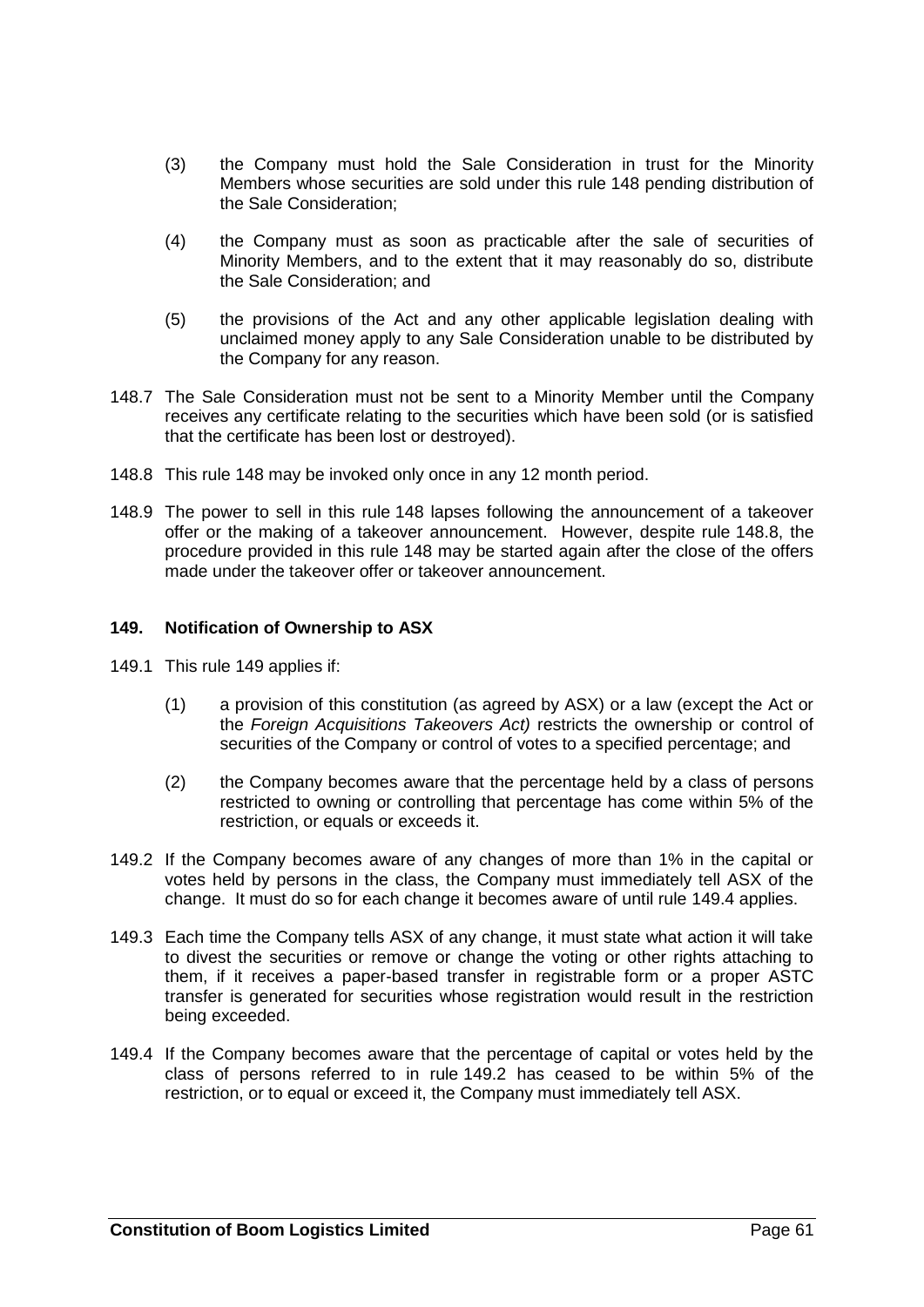#### <span id="page-68-0"></span>**150. Transmission of Shares**

*[compare replaceable rules 1072A, 1072B and 1072D and section 1072C]*

- 150.1 If a shareholder who does not own shares jointly dies, the Company will recognise only the personal representative of the deceased shareholder as being entitled to the deceased shareholder's interest in the shares.
- <span id="page-68-1"></span>150.2 If the person entitled to shares as the personal representative of a deceased shareholder or because of the bankruptcy or mental incapacity of a shareholder ("**successor**") gives the directors the information they reasonably require to establish the successor's entitlement to be registered as holder of the shares:
	- (1) the successor may:
		- (a) by giving a written and signed notice to the Company, elect to be registered as the holder of the shares; or
		- (b) by giving a completed transfer form to the Company, transfer the shares to another person; and
	- (2) the successor, whether or not registered as the holder of the shares, is entitled to the same rights, and is subject to the same liabilities, as if the successor were registered as holder of the shares.
- <span id="page-68-2"></span>150.3 On receiving an election under rule [150.2\(1\)\(a\),](#page-68-1) the Company must register the successor as the holder of the shares.
- 150.4 A transfer under rule [150.2\(1\)\(b\)](#page-68-2) is subject to the same rules (for example, about entitlement to transfer and registration of transfers) as apply to transfers generally.
- 150.5 If a shareholder who owns shares jointly dies, the Company will recognise only the survivor as being entitled to the deceased shareholder's interest in the shares. The estate of the deceased shareholder is not released from any liability in respect of the shares.
- 150.6 This rule [150](#page-68-0) has effect subject to the *Bankruptcy Act 1966.*

# <span id="page-68-3"></span>**151. Procedure for Forfeiture**

- 151.1 If a member fails to pay a call or instalment of a call on the day appointed for payment of the call or instalment or fails to pay any money payable under rule [115](#page-51-0) the directors may while any part of the call or instalment or other money remains unpaid serve a notice on the member requiring payment of so much of the call or instalment or other money as is unpaid together with any interest that has accrued.
- 151.2 The notice must:
	- (1) appoint a further day (not earlier than the expiration of 14 days after the date of service of the notice) on or before which the payment required by the notice is to be made; and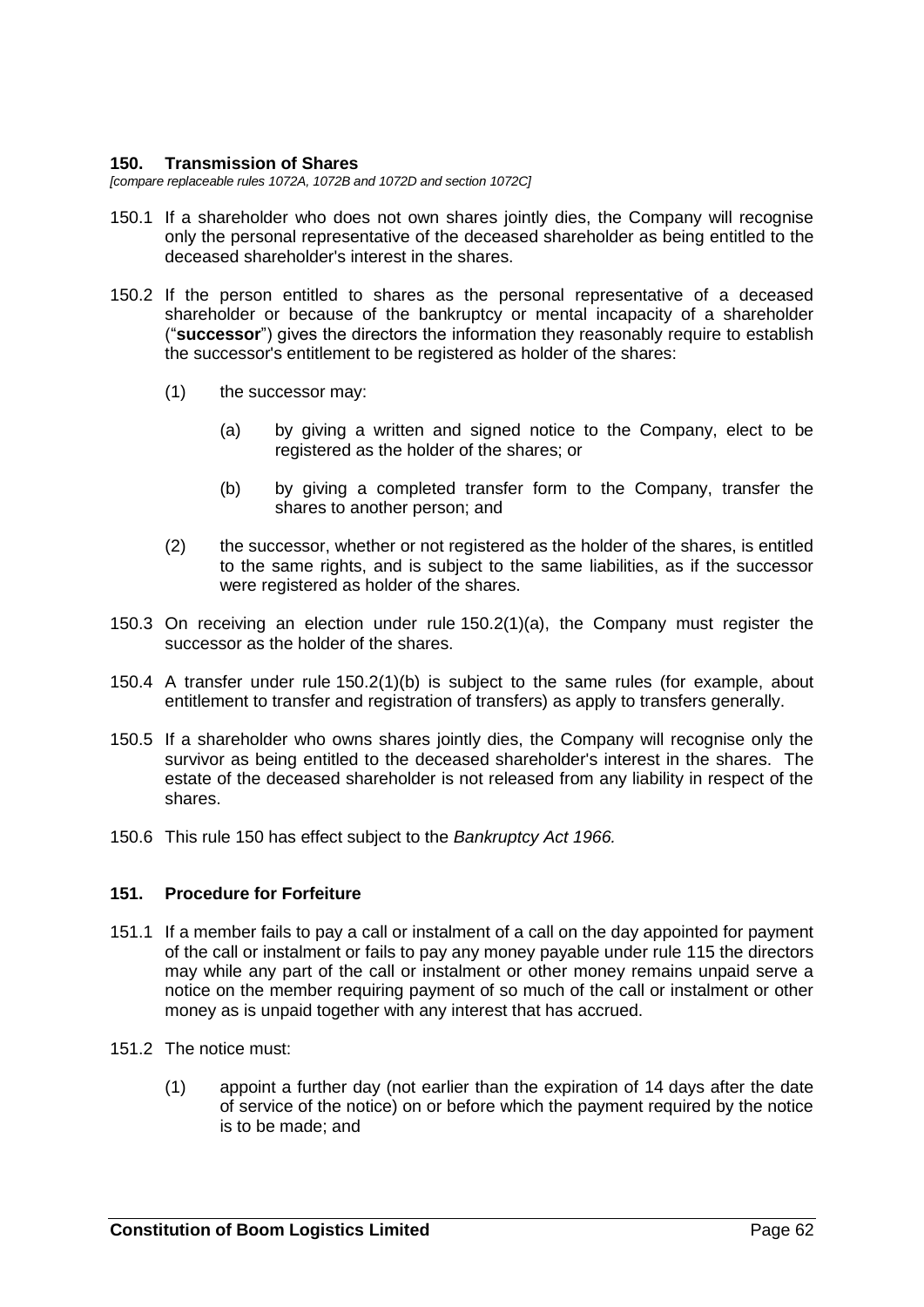- (2) state that, in the event of non-payment at or before the day appointed, the shares in respect of which the call was made will be liable to be forfeited.
- 151.3 If the requirements of a notice served under rule [151.1](#page-68-3) are not complied with, any share in respect of which the notice has been given may, unless the payment required by the notice has been made, be forfeited by a resolution of the directors to that effect.
- 151.4 The forfeiture includes all dividends declared or payable in respect of the forfeited share and not actually paid before the forfeiture.
- 151.5 The Company may, subject to the Act and the Listing Rules, sell a forfeited share or otherwise dispose of it on terms and in a manner the directors see fit and where the ASTC Settlement Rules apply the directors and the Company have authority to do whatever is necessary or appropriate under the ASTC Settlement Rules to effect the transfer.
- 151.6 The directors may at any time before a forfeited share has been sold or otherwise disposed of, annul the forfeiture upon conditions they see fit.
- 151.7 A person whose shares have been forfeited ceases to be a member in respect of the forfeited shares, but (unless the ordinary shareholders resolve otherwise) remains liable to pay and must immediately pay to the Company all calls, instalments, interest and expenses owing on or payable in respect of the shares at the time of forfeiture together with interest from the time of forfeiture until payment at the rate determined by the directors. The directors may enforce payment of the money as they see fit but are not under any obligation to do so.
- 151.8 A statement in writing declaring that the person making the statement is a director or a secretary of the Company, and that a share in the Company has been duly forfeited on a date stated is prima facie evidence of the facts stated as against all persons claiming to be entitled to the share.
- 151.9 The provisions of this constitution as to forfeiture apply in the case of non-payment of any sum that, by the terms of issue of a share, becomes payable at a fixed time, as if that sum had been payable by virtue of a call duly made and notified.

# **152. Transfer of Forfeited Share**

- 152.1 The Company may receive the consideration (if any) given for a forfeited share on any sale or disposition of the share and may execute a transfer of the share in favour of the person to whom the share is sold or disposed of.
- 152.2 Upon the execution of the transfer, the transferee is entitled to be registered as the holder of the share and is not bound to see to the application of any money paid as consideration.
- 152.3 The title of the transferee to the share is not affected by any irregularity or invalidity in connection with the forfeiture, sale or disposal of the share.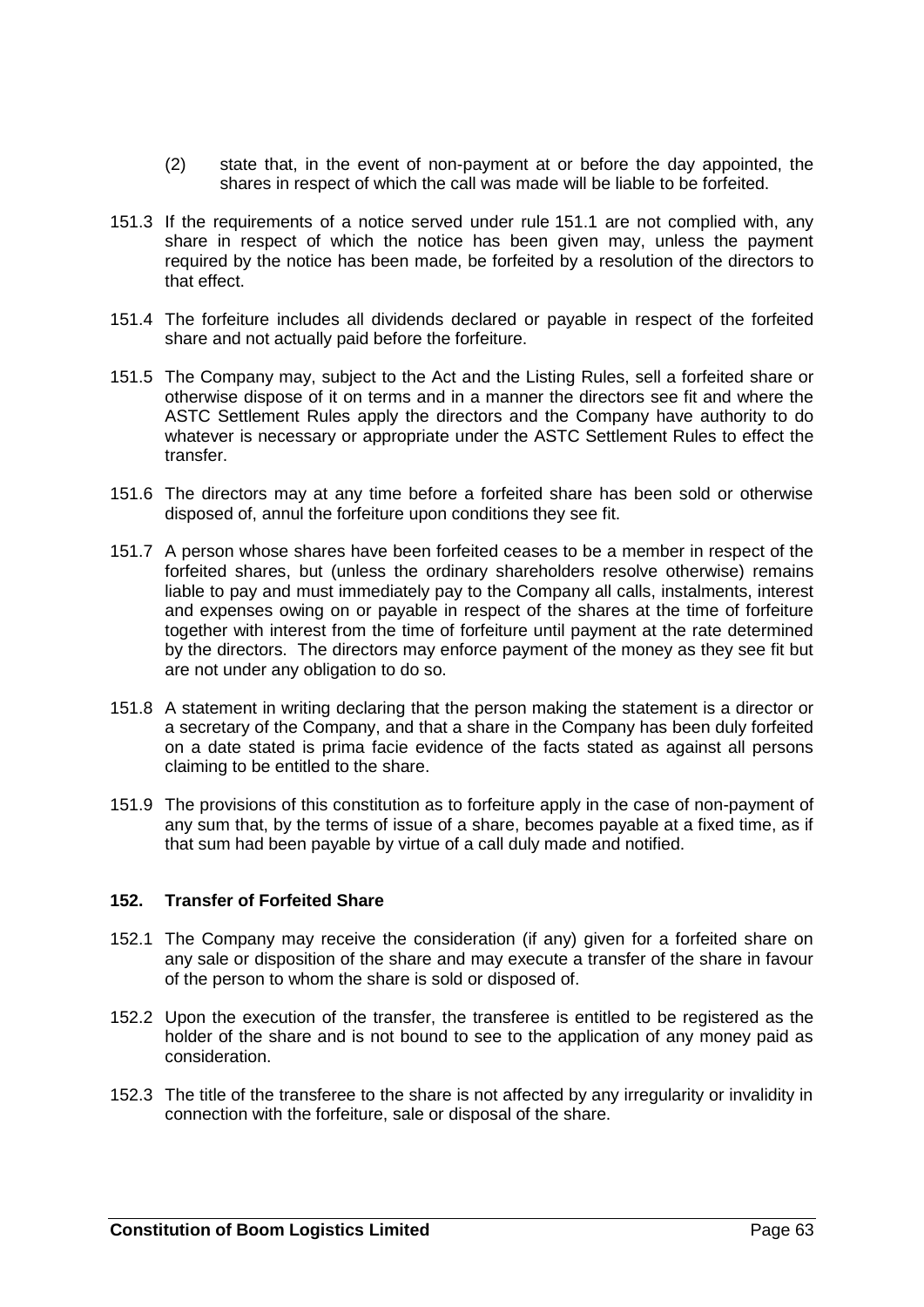# **EXECUTION OF DOCUMENTS**

### **153. Common Seal**

153.1 The Company may, but need not, have a common seal.

#### **154. Share Seal**

*[compare section 123(2)]*

- 154.1 The Company may have a duplicate common seal. It must be a copy of the common seal with the words "**duplicate seal**", "**share seal**" or "**certificate seal**" added.
- <span id="page-70-1"></span><span id="page-70-0"></span>154.2 Any certificate may be issued under the share seal.
- 154.3 The signature of any director or company secretary and the share seal may be fixed to a certificate by some mechanical or other means but if the signatures are fixed by mechanical or other means, the certificate must bear evidence of examination by the auditor, or other person appointed for that purpose by the Company.
- 154.4 For the purposes of rules [154.2](#page-70-0) and [154.3](#page-70-1) "**certificate**" means a certificate in respect of shares, debentures, registered unsecured notes, convertible notes, certificates of debenture or any certificate or other document evidencing any options or rights to take up shares or other interests in the Company.

#### <span id="page-70-2"></span>**155. Use of Common Seal**

*[compare sections 127(2) and 129(6)]*

- 155.1 If the Company has a common seal the directors must provide for its safe custody.
- 155.2 The Company executes a document with its common seal if the fixing of the seal is witnessed by:
	- (1) 2 directors of the Company;
	- (2) a director and a company secretary of the Company; or
	- (3) a director and any other person authorised by the directors for that purpose.

# <span id="page-70-3"></span>**156. Execution of Documents Without Common Seal**

*[compare sections 127(1) and 129(5)]*

- 156.1 The Company may execute a document without using a common seal if the document is signed by:
	- (1) 2 directors of the Company; or
	- (2) a director and a company secretary of the Company.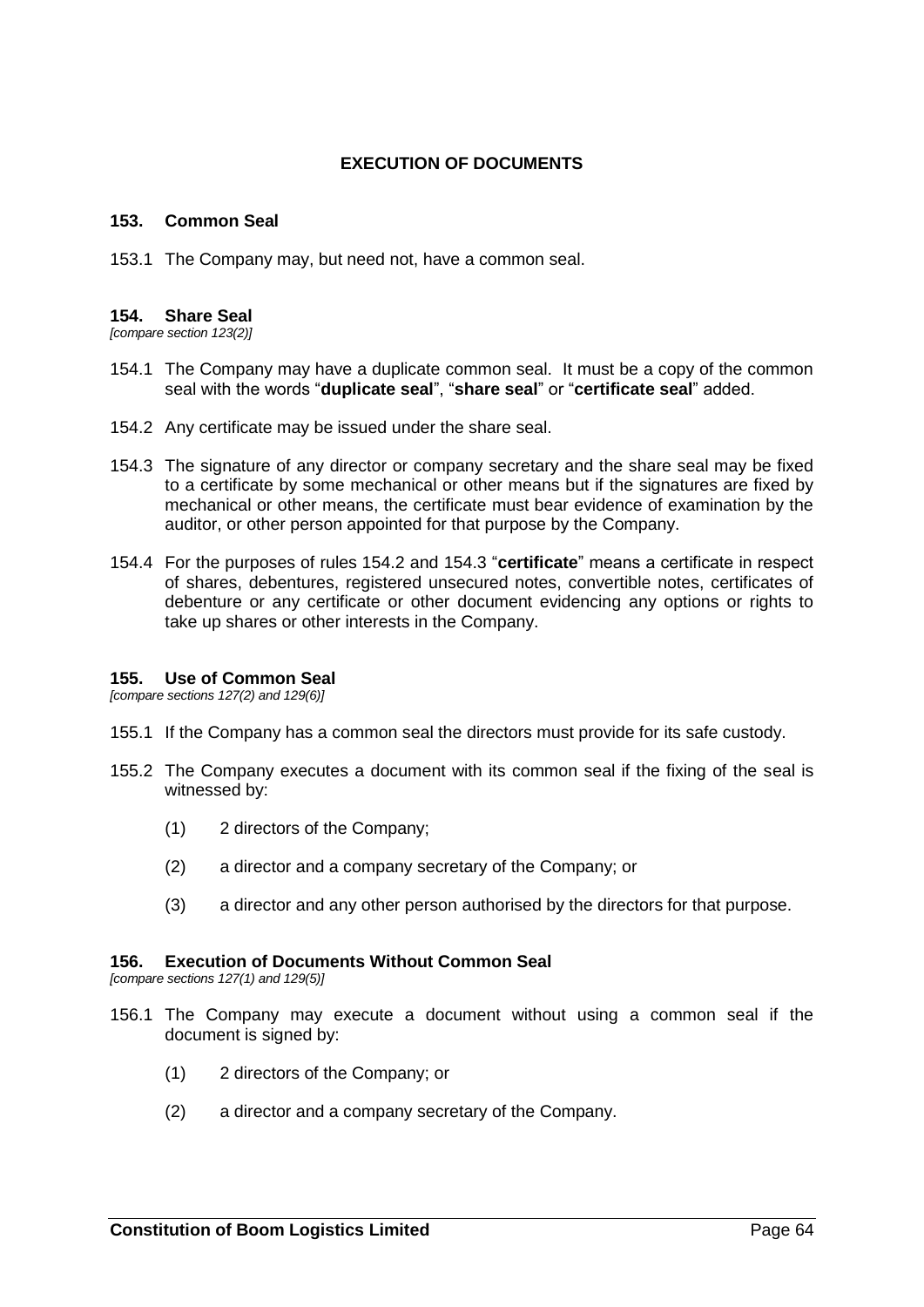### **157. Execution of Document as a Deed**

*[section 127(3)]*

157.1 The Company may execute a document as a deed if the document is expressed to be executed as a deed and is executed in accordance with rule [155](#page-70-2) or rule [156.](#page-70-3)

#### **158. Execution - General**

*[compare sections 129(5), 129(6) and 127(4)]*

- 158.1 The same person may not sign in the dual capacities of director and secretary.
- 158.2 A director may sign any document as director, with or without the common seal, although the document relates to a contract, arrangement, dealing or other transaction in which he or she is interested and his or her signature complies with the requirements of this constitution as to execution despite his or her interest.
- 158.3 Rules [155](#page-70-2) and [156](#page-70-3) do not limit the ways in which the directors may authorise documents (including deeds) to be executed on behalf of the Company.

### **INADVERTENT OMISSIONS**

#### **159. Formalities Omitted**

*[compare section 1322]*

159.1 If some formality required by this constitution is inadvertently omitted or is not carried out the omission does not invalidate anything, including any resolution, which but for the omission would have been valid unless it is proved to the satisfaction of the directors that the omission has directly prejudiced any member financially. The decision of the directors is final and binding on all members.

# **NOTICES**

#### **160. Notices Other than Notices of Meeting**

- 160.1 Any notice by the Company to a member, including a notice in connection with a call or forfeiture, may be given in the same way as a notice of meeting may be given under rule [71,](#page-29-0) and the time the notice is taken to be given is the same as provided in the case of a notice of meeting by rule [72.](#page-29-1)
- 160.2 The references in rule [70.2](#page-29-2) to notices to persons entitled to a share in consequence of the death or bankruptcy of a member, and in rule [119.1\(5\)](#page-54-1) to notices to joint holders of a share apply to any notice given by the Company.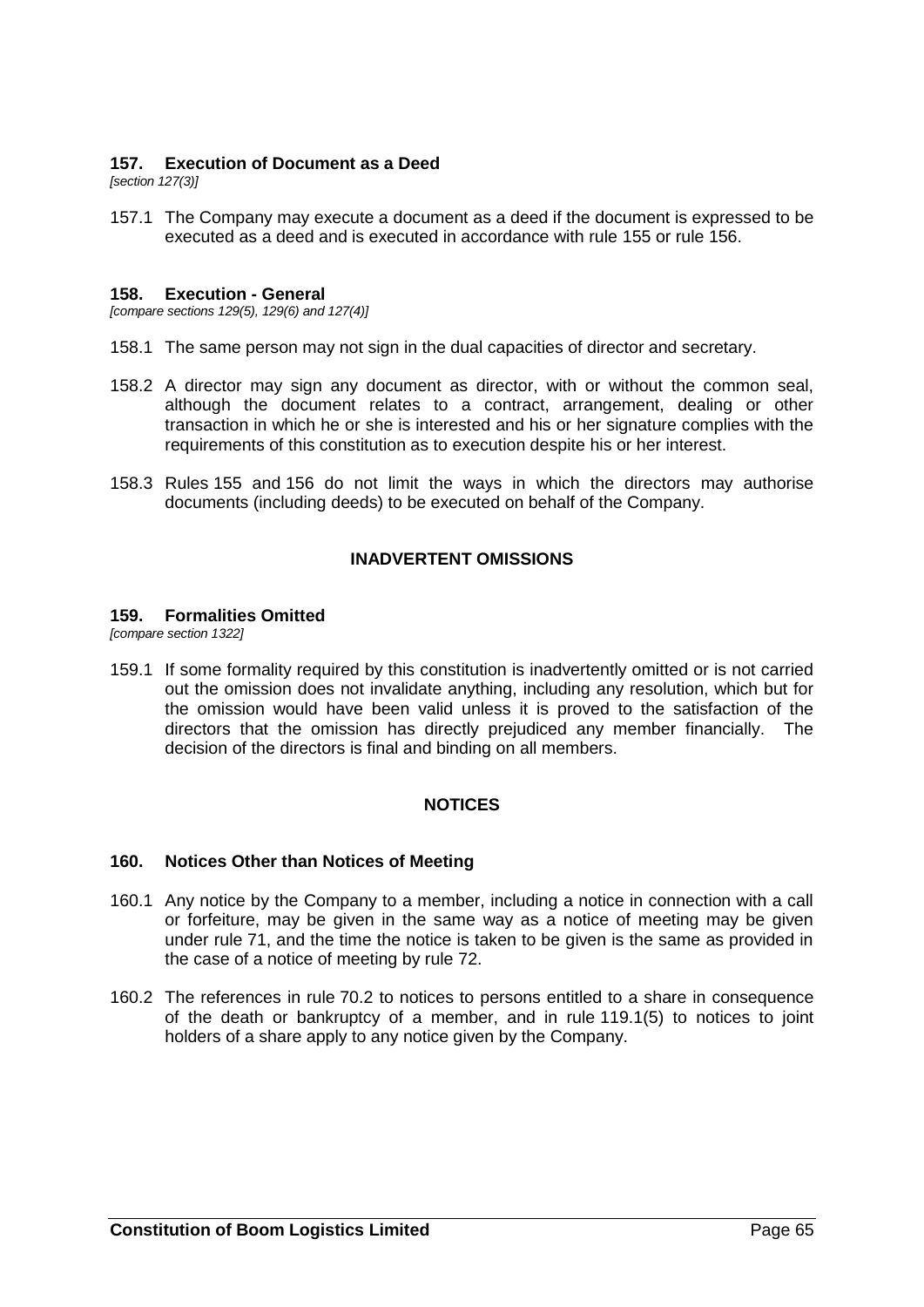# **WINDING UP**

### **161. Shareholders' Rights on Distribution of Assets**

- <span id="page-72-0"></span>161.1 If the Company is wound up, the liquidator may, with the sanction of a special resolution, divide among the members in kind the whole or any part of the property of the Company and may for that purpose set the value the liquidator considers fair upon any property to be so divided and may determine how the division is to be carried out as between the members or different classes of members.
- 161.2 The liquidator may, with the sanction of a special resolution, vest the whole or any part of the property referred to in rule [161.1](#page-72-0) in trustees upon trusts for the benefit of the contributories that the liquidator sees fit, but so that no member is compelled to accept any shares or other securities on which there is any liability.
- 161.3 If the Company ceases to carry on business within 12 months after its incorporation, shares issued for cash rank in the distribution, to the extent of the capital contributed by subscribing shareholders, in priority to shares issued to vendors or promoters or both for consideration other than cash.

### **162. Remuneration of Liquidator**

162.1 The Company in general meeting must not fix the remuneration to be paid to a liquidator pursuant to the Act unless at least 14 days' notice of the meeting has been given to the members and the notice has specified the amount of the proposed remuneration of the liquidator.

# **PARTIAL TAKEOVERS**

#### <span id="page-72-1"></span>**163. Partial Takeovers**

*[compare section 648D]*

163.1 In this rule [163:](#page-72-1)

- (1) "**proportional takeover scheme**" means a proportional takeover bid as defined in section 9 of the Act and regulated by section 648D of the Act;
- (2) "**relevant day**" in relation to a takeover scheme means the day that is the 14th day before the end of the period during which the offers under the takeover scheme remain open; and
- (3) a reference to "**a person associated with**" another person has the meaning given to that expression by Division 2 of Part 1.2 of the Act.
- <span id="page-72-2"></span>163.2 Where offers have been made under a proportional takeover scheme in respect of shares included in a class of shares in the Company:
	- (1) other than where a transfer is effected in accordance with the takeover provisions (if any) under the ASTC Settlement Rules, the registration of a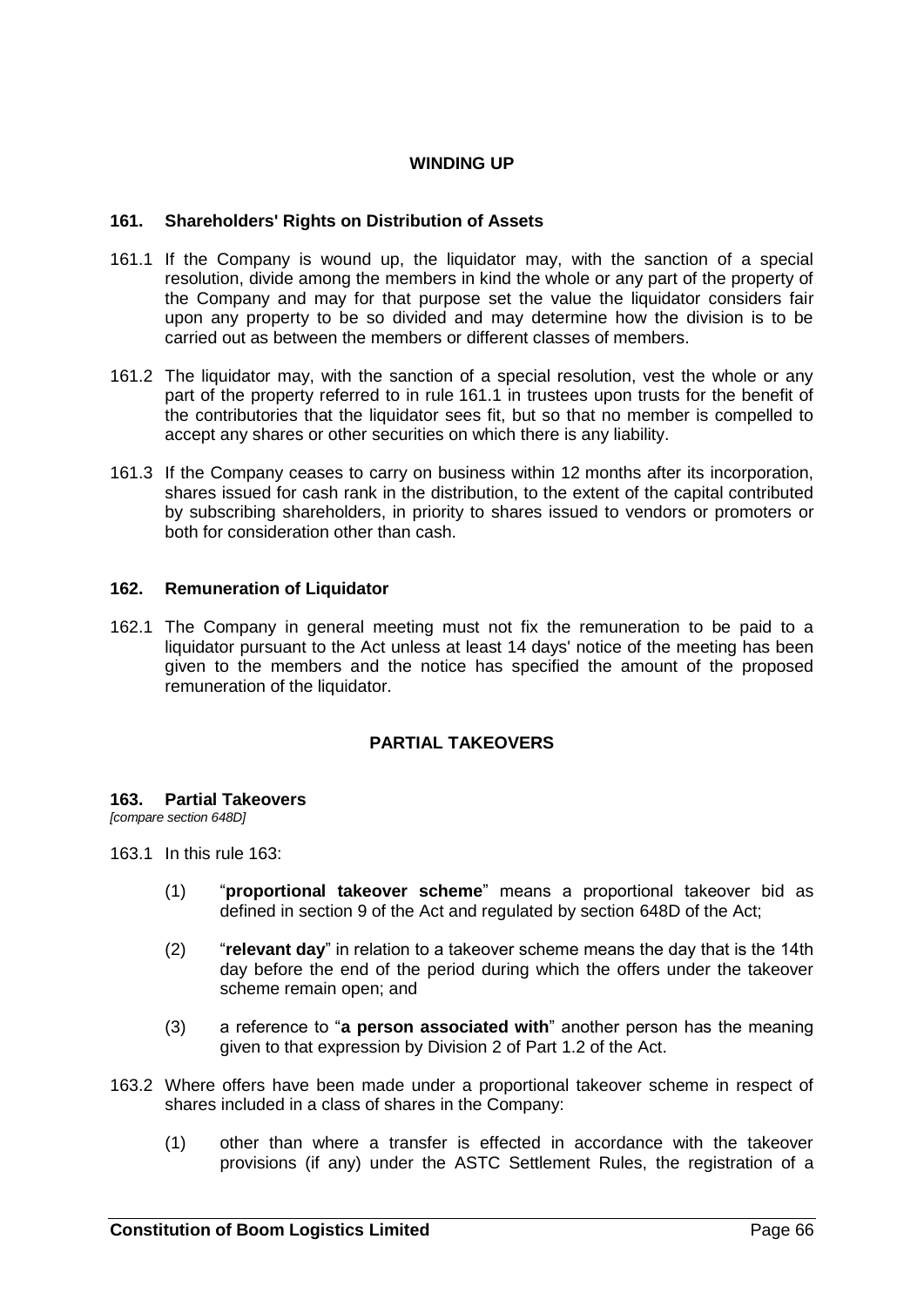transfer giving effect to a contract resulting from the acceptance of an offer made under the takeover scheme is prohibited unless and until a resolution (in this rule [163.2](#page-72-2) referred to as an "**approving resolution**") to approve the takeover scheme is passed in accordance with this rule [163;](#page-72-1)

- (2) a person (other than the offeror or a person associated with the offeror) who, as at the end of the day on which the first offer under the takeover scheme was made, held shares in that class is entitled to vote on an approving resolution and, for the purpose of so voting, is entitled to 1 vote for each of the shares;
- (3) an approving resolution must be voted on at a meeting, convened and conducted by the Company, of the persons entitled to vote on the resolution; and
- (4) an approving resolution that has been voted on, is taken to have been passed if the proportion that the number of votes in favour of the resolution bears to the total number of votes on the resolution is greater than 1/2, and otherwise is taken to have been rejected.
- 163.3 The provisions of this constitution that apply in relation to a general meeting of the Company apply with any modifications the circumstances require, in relation to a meeting that is convened pursuant to this rule [163](#page-72-1) as if the last mentioned meeting were a general meeting of the Company.
- 163.4 Where takeover offers have been made under a proportional takeover scheme then the directors must ensure that a resolution to approve the takeover scheme is voted on in accordance with this rule [163](#page-72-1) before the relevant day in relation to the takeover scheme.
- 163.5 Where a resolution to approve a takeover scheme is voted on in accordance with this rule [163,](#page-72-1) the Company must, on or before the relevant day in relation to the takeover scheme:
	- (1) give to the offeror; and
	- (2) serve on each notifiable securities exchange in relation to the Company;

a notice in writing stating that a resolution to approve the takeover scheme has been voted on and that the resolution has been passed, or has been rejected, as the case requires.

- 163.6 Where, at the end of the day before the relevant day in relation to a proportional takeover scheme under which offers have been made, no resolution to approve the takeover scheme has been voted on in accordance with this rule [163,](#page-72-1) a resolution to approve the takeover scheme must, for the purposes of this rule [163,](#page-72-1) be treated as having been passed in accordance with this rule [163.](#page-72-1)
- 163.7 Where a resolution to approve a proportional takeover scheme is voted on in accordance with this rule [163](#page-72-1) before the relevant day in relation to the takeover scheme and is rejected, then: